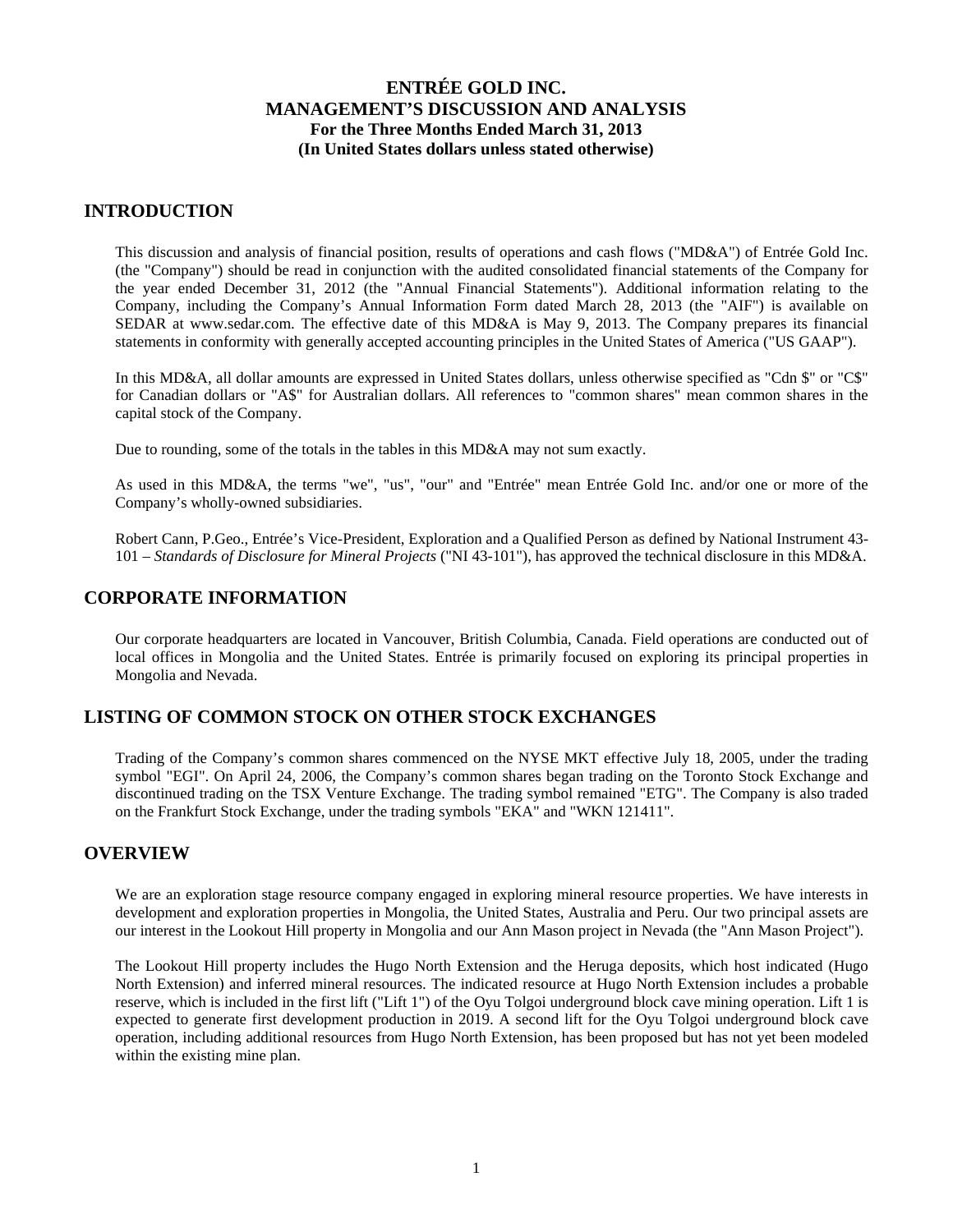The Ann Mason Project includes the Ann Mason and the Blue Hill deposits, which host indicated (Ann Mason) and inferred mineral resources. The Company reported the results of the Ann Mason deposit Preliminary Economic Assessment ("PEA") on October 24, 2012.

The following is an overview of our two principal assets.

# **MONGOLIA – LOOKOUT HILL**

The Lookout Hill property in the South Gobi region of Mongolia is comprised of two mining licences, Shivee Tolgoi and Javhlant. The original Shivee Tolgoi and Javhlant exploration licences were converted into mining licences by the Mineral Resources Authority of Mongolia ("MRAM") in October 2009 as a condition precedent to the Oyu Tolgoi Investment Agreement. Shivee Tolgoi and Javhlant completely surround Oyu Tolgoi LLC's ("OTLLC") Oyu Tolgoi mining licence and host the Hugo North Extension copper-gold deposit and the Heruga copper-gold-molybdenum deposit, respectively. These deposits are located within a land area that is subject to a joint venture between Entrée and OTLLC (the "Entrée-OTLLC Joint Venture"). OTLLC is owned 66% by Turquoise Hill Resources Ltd. (formerly Ivanhoe Mines Ltd.) ("Turquoise Hill") and 34% by the Government of Mongolia (through Erdenes Oyu Tolgoi LLC).

The Shivee Tolgoi and Javhlant mining licences are divided between Entrée and the Entrée-OTLLC Joint Venture as follows:

- The Entrée-OTLLC Joint Venture covers 39,807 hectares consisting of the eastern portion of Shivee Tolgoi and all of the Javhlant mining licence (the "Joint Venture Property"). The Joint Venture Property is contiguous with, and on three sides (to the north, east and south) surrounds OTLLC's Oyu Tolgoi mining licence. The Joint Venture Property hosts the Hugo North Extension deposit and the Heruga deposit.
- The portion of the Shivee Tolgoi mining licence outside of the Joint Venture Property ("Shivee West") covers an area of 35,173 hectares. Shivee West is 100% owned by Entrée but is subject to a first right of refusal by OTLLC.

In February 2013, the Company entered into an equity participation and funding agreement with Sandstorm Gold Ltd. ("Sandstorm") that provided an upfront deposit (the "Deposit") from Sandstorm of \$40 million. The Company will use future payments that it receives from its mineral property interests, including from the Joint Venture Property, to purchase and deliver metal credits to Sandstorm, in amounts that are indexed to the Company's share of gold, silver and copper production from the Joint Venture Property as follows:

- 25.7% of the Company's share of gold and silver, and 2.5% of the Company's share of copper, produced from the portion of the Shivee Tolgoi mining licence included in the Joint Venture Property (represented by the shaded upper right portion of the following illustration); and
- 33.8% of the Company's share of gold and silver, and 2.5% of the Company's share of copper, produced from the Javhlant mining licence (represented by the lower shaded portion of the following illustration).

In addition to the Deposit, upon delivery of the metal credits Sandstorm will make a cash payment to the Company equal to the lesser of the prevailing market price and \$220 per ounce of gold, \$5 per ounce of silver and \$0.50 per pound of copper (subject to inflation adjustments). After approximately 8.6 million ounces of gold, 40.3 million ounces of silver and 9.1 billion pounds of copper have been produced from the entire Joint Venture Property, the cash payment will increase to the lesser of the prevailing market price or \$500 per ounce of gold, \$10 per ounce of silver and \$1.10 per pound of copper (subject to inflation adjustments). To the extent that the prevailing market price is greater than the amount of the cash payment, the difference between the two will be credited against the Deposit (the net amount of the Deposit being the "Unearned Balance"). In the event of a partial expropriation of Entrée's interest in the Joint Venture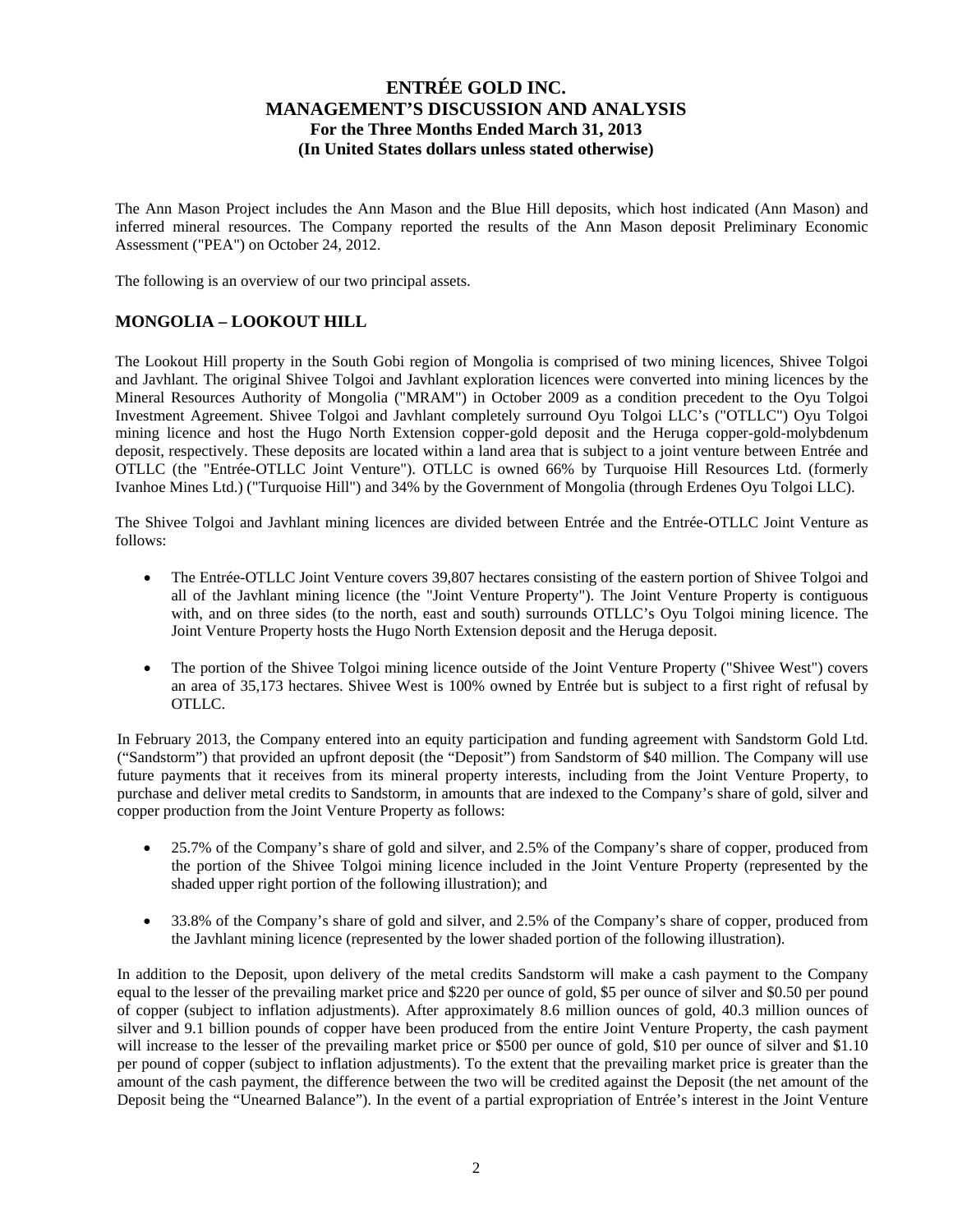Property, which is not reversed during the abeyance period provided for in the equity participation and funding agreement, the Company will be required to return a pro rata portion of the Deposit (the amount of the repayment not to exceed the amount of the Unearned Balance) and the metal credits that the Company is required to deliver will be reduced proportionately. In the event of a full expropriation, the full amount of the Unearned Balance must be returned with interest.

The Company is not required to deliver actual metal, and the Company may use revenue from any of its assets to purchase the requisite amount of metal credits.



The illustration below depicts the different areas of Lookout Hill:

On February 27, 2013, notice (the "Notice") was delivered to Entrée by MRAM that by Order No. 43 dated February 22, 2013, the Ministry of Mining has cancelled the July 10, 2009 Order of the Ministry of Mineral Resources and Energy (the "2009 Order") registering the Hugo Dummett (including the Hugo North Extension) and Heruga reserves. The registration of reserves is a pre-condition to applying for the conversion of an exploration licence into a mining licence. The Notice states that the 2009 Order breached Clause 48.4 of the Minerals Law of Mongolia and Clause 9 of the Charter of the Minerals Resource Council. The Notice, which is not explicitly concerned with the issuance of the mining licences, further advises that any transfer, sale or lease of the Shivee Tolgoi and Javhlant mining licences is temporarily suspended. The mining licences have not been revoked or cancelled. Entrée is currently working to determine the full implications of the Notice and to resolve the temporary suspension of the transfer, sale or lease of the licences, including by filing an official complaint with the Prime Minister asking him to amend Order No. 43 and an official compliant with the Head of MRAM asking him to revoke the Notice.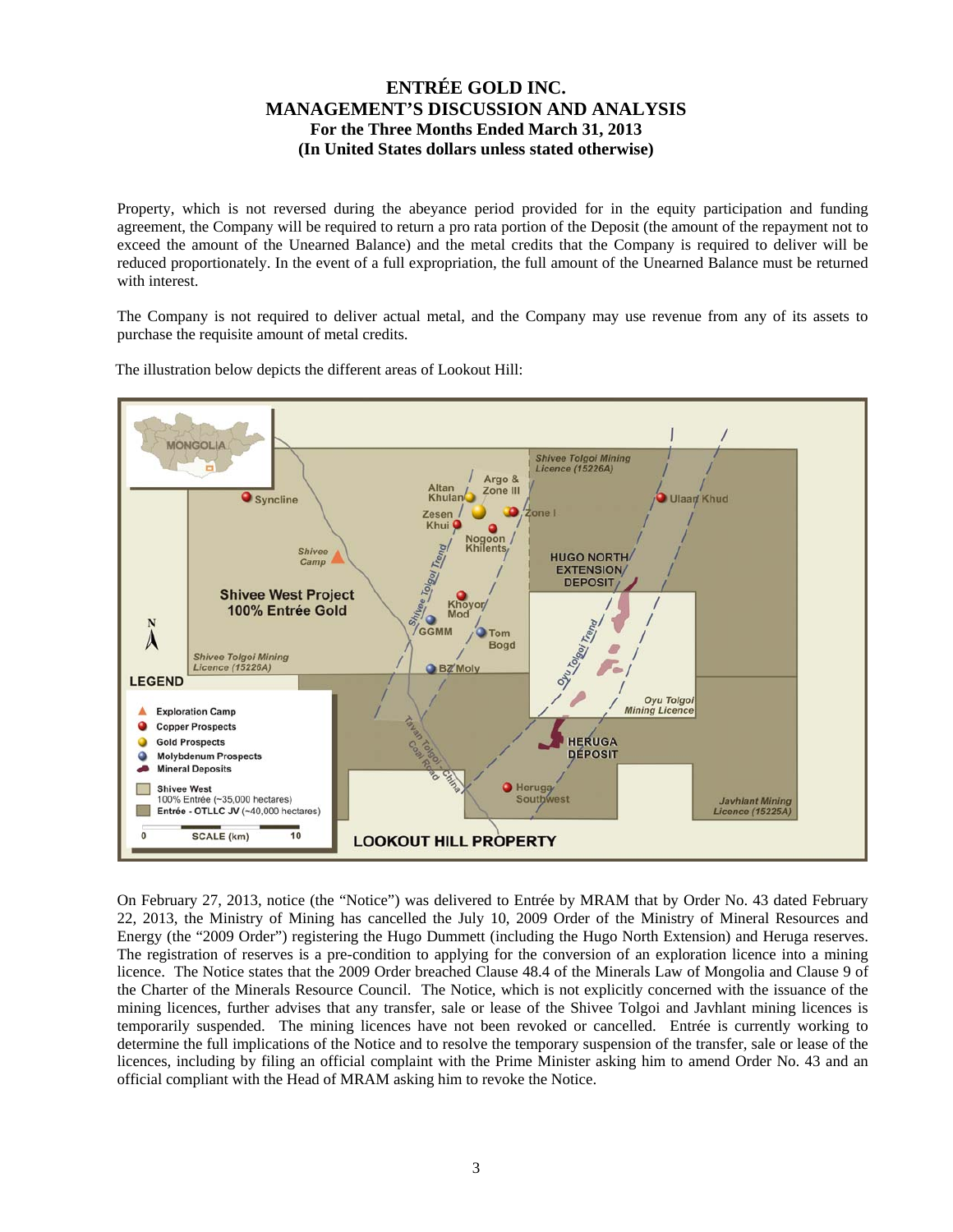### *Entrée-OTLLC Joint Venture*

In October 2004, the Company entered into an arm's-length Equity Participation and Earn-In Agreement (the "Earn-In Agreement") with Turquoise Hill. Under the Earn-In Agreement, Turquoise Hill agreed to purchase equity securities of the Company, and was granted the right to earn an interest in the Joint Venture Property. Most of Turquoise Hill's rights and obligations under the Earn-In Agreement, including its right of first refusal on Shivee West, were subsequently assigned by Turquoise Hill to what was then its wholly-owned subsidiary, OTLLC. The Government of Mongolia subsequently acquired from Turquoise Hill a 34% interest in OTLLC, which is also the title holder of the Oyu Tolgoi mining licence, illustrated in the map above.

OTLLC undertook an exploration program which established the presence of two significant resources on the Joint Venture Property: the Hugo North Extension deposit immediately to the north of the Oyu Tolgoi mining licence and the Heruga deposit immediately to the south of the Oyu Tolgoi mining licence.

On June 30, 2008, OTLLC gave notice to Entrée that it had completed its earn-in obligations by expending a total of \$35 million on exploration on the Joint Venture Property. OTLLC earned an 80% interest in all minerals extracted below a sub-surface depth of 560 metres from the Joint Venture Property and a 70% interest in all minerals extracted from surface to a depth of 560 metres from the Joint Venture Property. The Earn-In Agreement provides that at such time as OTLLC completes its earn-in obligations, the parties will enter into a joint venture agreement in the form attached to the Earn-In Agreement. While the parties have not yet formally executed the joint venture agreement, the Entrée-OTLLC Joint Venture is operating under those terms.

Under the terms of the Entrée-OTLLC Joint Venture, Entrée elected to have OTLLC debt finance Entrée's share of costs with interest accruing at OTLLC's actual cost of capital or prime plus 2%, whichever is less, at the date of the advance. Debt repayment may be made in whole or in part from (and only from) 90% of monthly available cash flow arising from sale of Entrée's share of products. Available cash flow means all net proceeds of sale of Entrée's share of products in a month less Entrée's share of costs of operations for the month.

#### *Investment by Rio Tinto in Entrée and Turquoise Hill*

In June 2005, following the announcement in May 2005 of the discovery of high grade mineralization at Hugo North Extension, Rio Tinto Exploration Canada Inc. (formerly Kennecott Canada Exploration Inc.), a subsidiary of Rio Tinto plc (together with its subsidiaries, "Rio Tinto") took part in a private placement in the Company and became its then largest shareholder. The terms of the private placement agreement provided that in the event the Company undertakes an equity financing, Rio Tinto had a pre-emptive rights to maintain its ownership percentage in the Company (unless and until such time as its proportionate share falls below 10% of the issued and outstanding common shares or it fails to exercise its pre-emptive rights in full). On August 2, 2012, Rio Tinto Exploration Canada Inc. assigned its shares and its pre-emptive rights to Rio Tinto International Holdings Limited. Rio Tinto elected not to exercise its pre-emptive rights in connection with a private placement that the Company completed on March 1, 2013. Accordingly, as at March 1, 2013, Rio Tinto's pre-emptive rights terminated. At March 31, 2013, Rio Tinto owned approximately 11.3% of the Company's issued and outstanding shares.

Following Rio Tinto's investment in the Company in June 2005, Rio Tinto acquired, through a series of transactions, approximately 49% of Turquoise Hill's issued and outstanding shares. On January 24, 2012, Rio Tinto announced that it had increased its ownership interest in Turquoise Hill to 51%. At that time, Rio Tinto was deemed to have acquired beneficial ownership over the common shares of the Company held by Turquoise Hill. At March 31, 2013, Turquoise Hill owned approximately 9.4% of the Company's issued and outstanding common shares, which it acquired pursuant to the Earn-In Agreement. When combined with the common shares of the Company held by Rio Tinto, at March 31, 2013, Rio Tinto beneficially owned approximately 20.7% of the Company's issued and outstanding shares.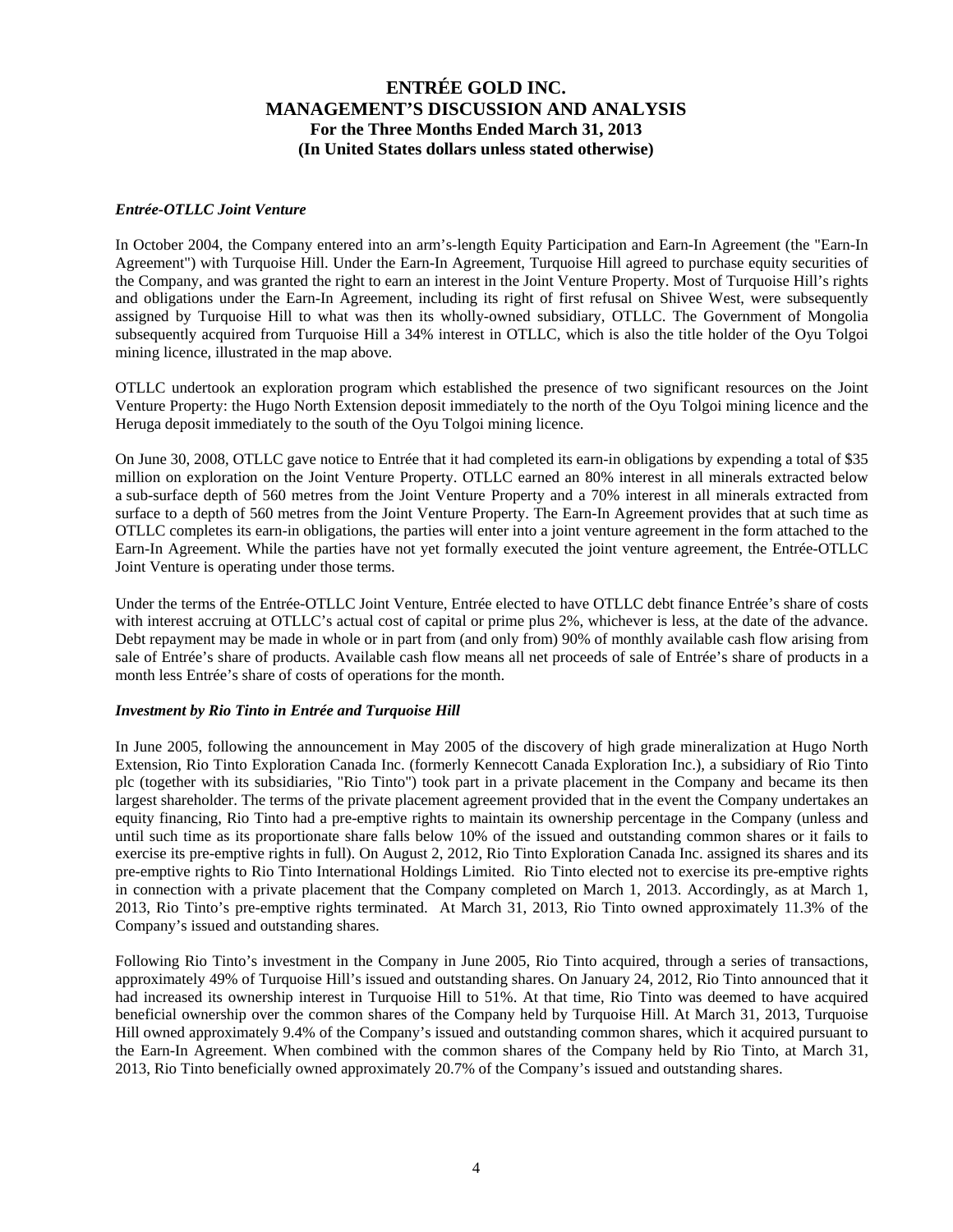### *Heads of Agreement and Memorandum of Agreement*

On December 8, 2010, Rio Tinto and Turquoise Hill entered into a Heads of Agreement (the "Heads of Agreement") which provides for the management structure of OTLLC and the project management structure of the Oyu Tolgoi mining complex, among other things. Under the Heads of Agreement, Rio Tinto is entitled to appoint three of the nine directors of OTLLC (with Turquoise Hill appointing three and the Government of Mongolia appointing three (as directed within the Amended and Restated Shareholders Agreement among the parties (the "Shareholders Agreement") dated June 8, 2011)) and Rio Tinto assumes management of the building and operation of the Oyu Tolgoi mining complex, which includes the Heruga and Hugo North Extension deposits on the Joint Venture Property.

On April 18, 2012, Rio Tinto announced that it had signed a memorandum of agreement (the "MOA") with Turquoise Hill under which Rio Tinto agrees to support and provide certain elements of a comprehensive funding package that will underpin the development of the Oyu Tolgoi mining complex. The parties also agreed that a new thirteen-member board of directors of Turquoise Hill would be formed, comprised of eleven Rio Tinto-nominated directors (six of whom are independent) and two directors nominated by Robert Friedland (one of whom is independent). Certain senior executives of Turquoise Hill, including the Chief Executive Officer and Chief Financial Officer, also resigned and were subsequently replaced by Rio Tinto nominees. In accordance with the MOA, Rio Tinto assumed responsibility for all exploration operations on behalf of OTLLC, including exploration on the Joint Venture Property. Rio Tinto prepares all programs and budgets for approval by the OTLLC board before they are submitted to the Entrée-OTLLC management committee.

### *Oyu Tolgoi Phase 1 Development and Phase 2 Feasibility Study*

As reported by Turquoise Hill, overall construction of the first phase of the Oyu Tolgoi mining complex (the Southern Oyu open pits) was essentially complete at the end of 2012. On November 5, 2012, Turquoise Hill announced that OTLLC had signed a binding power purchase agreement with the Inner Mongolia Power Corporation to supply initial power to the mine. Finalization of the power purchase agreement enabled OTLLC to complete commissioning of the ore-processing equipment on December 27, 2012. First ore was processed through the concentrator on January 2, 2013 and production of the first copper-gold concentrate followed on January 31, 2013. Turquoise Hill has stated that phase 1 commercial production from the Southern Oyu open pits is expected to be reached by the end of June 2013, subject to the resolution of certain issues being discussed with the Government of Mongolia (see "Investment Agreement and the Mongolian Government" below).

On February 14, 2013, Turquoise Hill announced that the feasibility study for the expansion of operations of Oyu Tolgoi (including Lift 1 of the Entrée-OTLLC Joint Venture's Hugo North Extension deposit) is expected to be completed in the first half of 2014, as Turquoise Hill continues to pursue value engineering and optimization.

On March 25, 2013, Turquoise Hill announced that project financing for the Oyu Tolgoi mining complex continues to progress with the boards of the European Bank of Reconstruction and Development and the International Finance Corporation approving their respective participation in late February. Bids have been received from a number of banks that would allow Turquoise Hill to achieve its project financing target of \$3 billion to \$4 billion and discussions are ongoing with the lenders to finalize the terms of those offers. The project financing is subject to the unanimous approval of the OTLLC board of directors which includes representatives from the Government of Mongolia. Turquoise Hill anticipates the closing of final binding documentation and project financing funding to occur in the second quarter of 2013.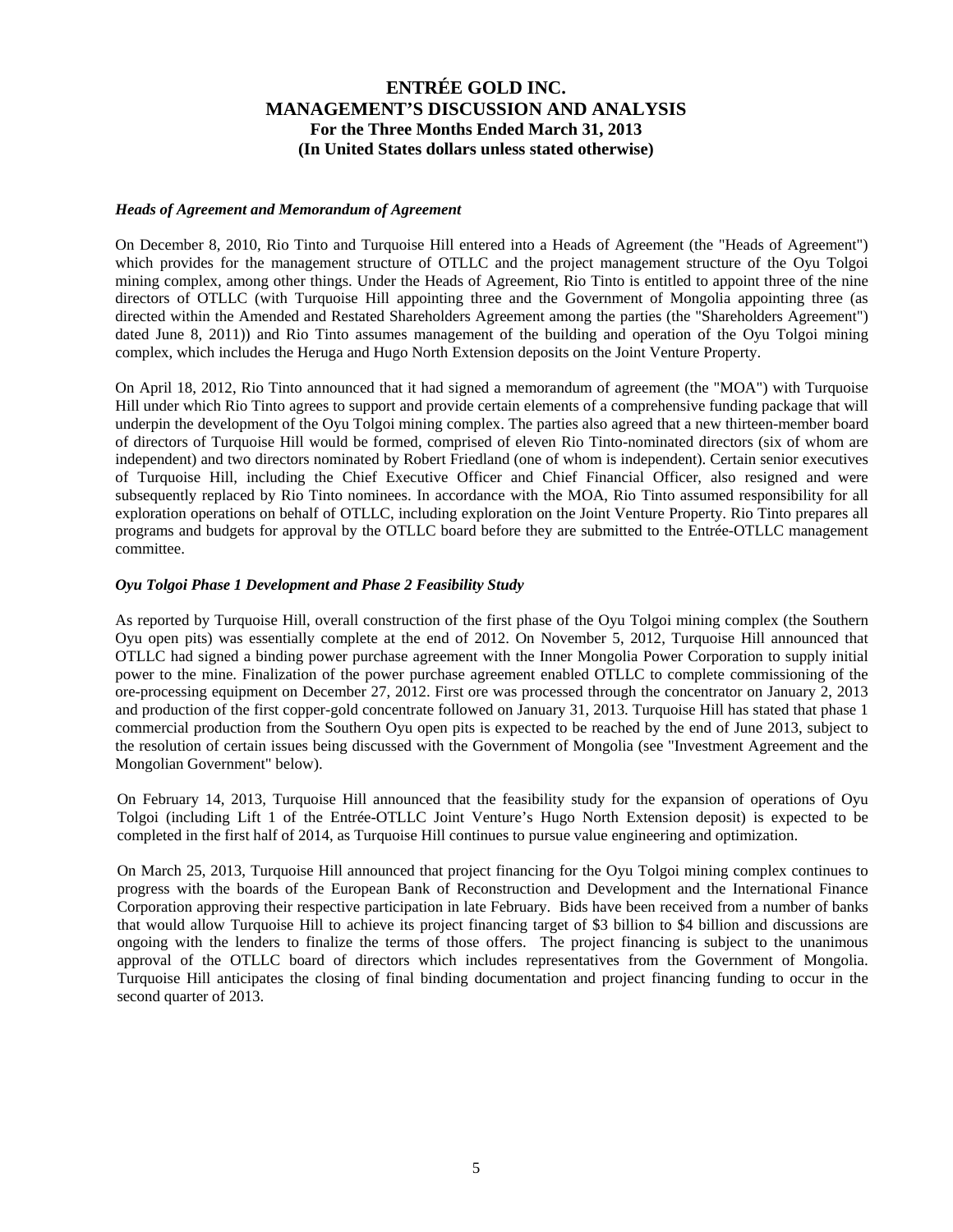#### *Investment Agreement and the Mongolian Government*

On October 6, 2009, Turquoise Hill, OTLLC and Rio Tinto signed an Investment Agreement (the "Investment Agreement") with the Mongolian Government, which regulates the relationship among the parties and stabilizes the long term tax, legal, fiscal, regulatory and operating environment to support the development of the Oyu Tolgoi mining complex, which includes the Joint Venture Property. The Investment Agreement specifies that the Government of Mongolia will own 34% of the shares of OTLLC (and by extension, 34% of OTLLC's interest in the Joint Venture Property) through its subsidiary Erdenes Oyu Tolgoi LLC.

The contract area defined in the Investment Agreement includes the Javhlant and Shivee Tolgoi mining licences, including Shivee West which is 100% owned by Entrée and not currently subject to the Entrée-OTLLC Joint Venture. The conversion of the original Shivee Tolgoi and Javhlant exploration licences into mining licences was a condition precedent to the Investment Agreement coming into effect. The Shivee Tolgoi and Javhlant mining licences were issued on October 27, 2009, and the Investment Agreement took legal effect on March 31, 2010.

Since Entrée itself is not a party to the Investment Agreement, Entrée does not have any direct rights or benefits under the Investment Agreement. OTLLC agreed, under the terms of the Earn-In Agreement, to use its best efforts to cause Entrée to be brought within the ambit of, made subject to and to be entitled to the benefits of the Investment Agreement or a separate stability agreement on substantially similar terms to the Investment Agreement. In order to become a party to the Investment Agreement or a similar type of agreement with the Government of Mongolia, the Government of Mongolia may require Entrée or the Entrée-OTLLC Joint Venture to agree to certain concessions, including with respect to the ownership of the Entrée-OTLLC Joint Venture, Entrée LLC or the economic benefit of Entrée's interest in the Joint Venture Property, or the scope of the lands to be covered by the Investment Agreement or similar type of agreement.

In June 2010, the Government of Mongolia passed Resolution 140, the purpose of which is to authorize the designation of certain land areas for "state special needs" within certain defined areas, some of which include or are in proximity to the Oyu Tolgoi mining complex. These state special needs areas are to be used for Khanbogd village development and for infrastructure and plant facilities necessary in order to implement the development and operation of the Oyu Tolgoi mining complex. A portion of the Shivee Tolgoi licence is included in the land area that is subject to Resolution 140.

In June 2011, the Government of Mongolia passed Resolution 175, the purpose of which is to authorize the designation of certain land areas for "state special needs" within certain defined areas in proximity to the Oyu Tolgoi mining complex. These state special needs areas are to be used for infrastructure facilities necessary in order to implement the development and construction of the Oyu Tolgoi mining complex. Portions of the Shivee Tolgoi and Javhlant licences are included in the land area that is subject to Resolution 175.

It is expected but not yet formally confirmed by the Government that to the extent that a consensual access agreement exists or is entered into between OTLLC and an affected licence holder, the application of Resolution 175 to the land area covered by the access agreement will be unnecessary. OTLLC has existing access and surface rights to the Joint Venture Property pursuant to the Earn-In Agreement. If Entrée is unable to reach a consensual arrangement with OTLLC with respect to Shivee West, Entrée's right to use and access a corridor of land included in the state special needs areas for a proposed power line may be adversely affected by the application of Resolution 175. While the Mongolian Government would be responsible for compensating Entrée in accordance with the mandate of Resolution 175, the amount of such compensation is not presently quantifiable.

The Investment Agreement contains provisions restricting the circumstances under which the Shivee Tolgoi and Javhlant licences may be expropriated. As a result, Entrée considers that the application of Resolution 140 and Resolution 175 to the Joint Venture Property will likely be considered unnecessary.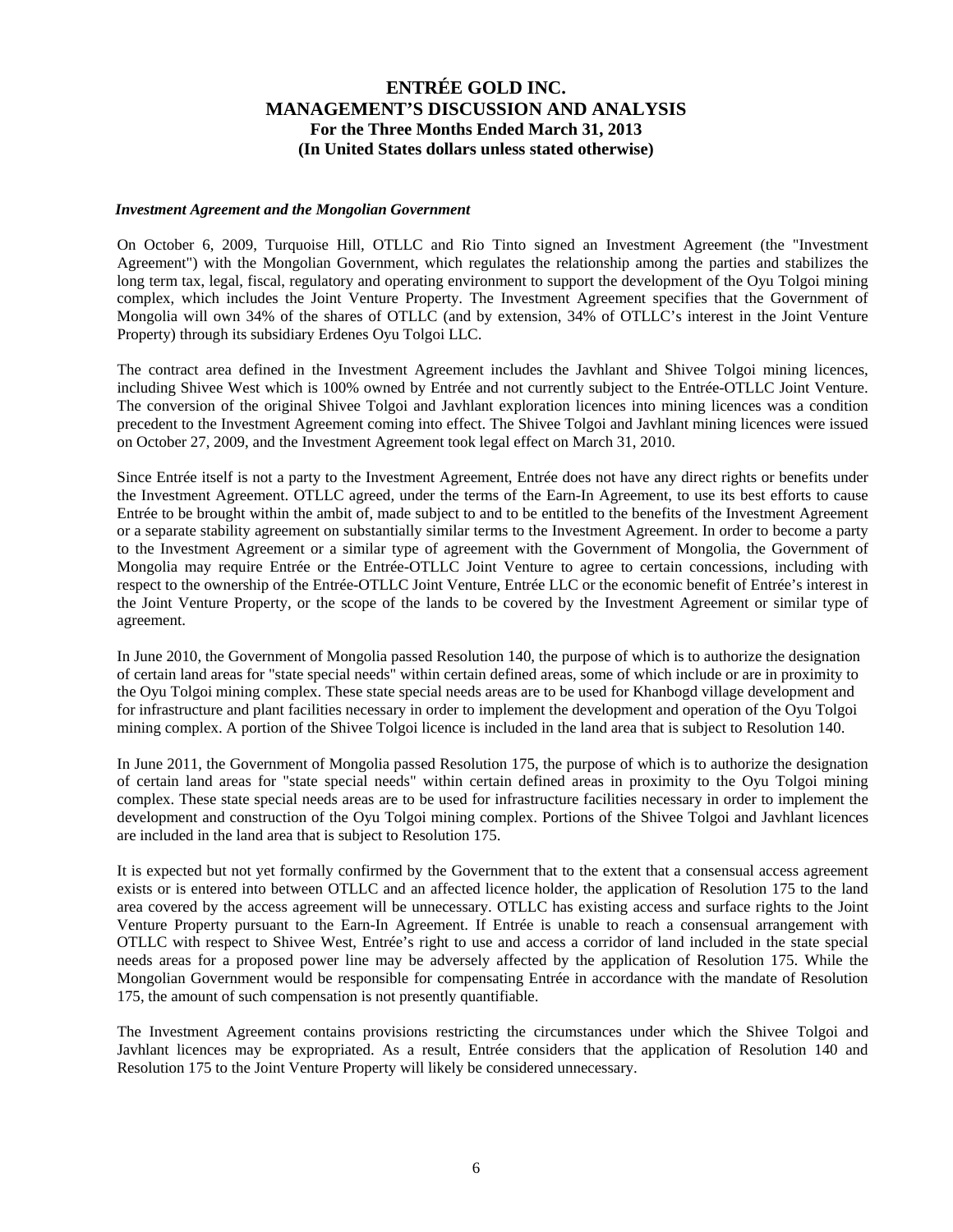On May 17, 2012, the Mongolian Parliament adopted the Law of Mongolia on the Regulation of Foreign Investment in Business Entities Operating in Sectors of Strategic Importance ("SEFIL"), which regulates investment by foreign investors and state owned legal entities into sectors of strategic importance, including minerals. The full impact of SEFIL is not yet known as there is a lack of clarity in many of the provisions and some of the regulations setting out the procedure for reviewing requests and making decisions in accordance with SEFIL have not yet been formalized. There have been reports that the Government of Mongolia is currently in the process of drawing up a new law to replace SEFIL.

On October 15, 2012, Turquoise Hill announced that it, along with OTLLC and Rio Tinto, had rejected a request from the Mongolia Ministry of Mining to renegotiate the Investment Agreement. This followed re-affirmation by the Mongolian Government in October 2011 that the Investment Agreement was signed in full compliance with all laws and regulations of Mongolia.

On December 7, 2012, the Office of the President of Mongolia published a draft revised Minerals Law, which proposes to introduce a new regulatory regime with new legal concepts. The draft law reaffirms the existing list of strategic deposits approved by Parliamentary Resolution #27 dated February 6, 2007, and provides for "mining agreements" to be entered into between the Government of Mongolia and holders of licences covering strategic deposits. Under these mining agreements, the Mongolian State has the right to take an equity interest in the licence holder for no consideration. The draft law also provides: that licence transfer agreements will only be valid upon registration with the MRAM and state-owned entities shall have a pre-emptive right to licences being transferred; for more extensive grounds under which licences may be revoked; and that not less than 34% of the equity in a foreign-invested mining licence holder must be held by a Mongolian citizen. As currently drafted, the draft law does not provide for any transitional provisions relating to existing licences nor the rights and obligations of licence holders under the existing system. It is expected that a new working group will be formed to further develop the draft law before it is submitted to Parliament.

In its proposed 2013 budget, the Government of Mongolia included revenue from the application of a progressive royalty scheme to Oyu Tolgoi. However, the Investment Agreement provides a stabilized royalty rate of 5% over the life of the agreement and specifies that new laws made after its signing will not apply to Oyu Tolgoi. Turquoise Hill has stated that any change to Oyu Tolgoi's royalty rate would require the agreement of all parties to the Investment Agreement. Regardless, as Entrée is not a party to the Investment Agreement, there can be no assurance that Entrée will be entitled to stability with respect to taxes payable.

In early 2013, Turquoise Hill announced that a number of substantive issues had been raised by the Government of Mongolia relating to implementation of the Investment Agreement and Shareholder's Agreement, including Oyu Tolgoi project development and costs, operating budget, project financing, management fees and governance. According to Turquoise Hill, it and Rio Tinto continue to have productive discussions with the Government of Mongolia with a goal of resolving the issues in the near term. On February 28, 2013, the OTLLC board of directors approved continued funding to progress the Oyu Tolgoi project as discussions with the Government of Mongolia proceed. Turquoise Hill has stated that phase 1 commercial production from the Southern Oyu open pits is expected to be reached by the end of June 2013, subject to the resolution of the issues being discussed with the Government.

On February 27, 2013, Notice was delivered to Entrée by MRAM that by Order No. 43 dated February 22, 2013, the Ministry of Mining has cancelled the 2009 Order registering the Hugo Dummett (including the Hugo North Extension) and Heruga reserves. The registration of reserves is a pre-condition to applying for the conversion of an exploration licence into a mining licence. The Notice states that the 2009 Order breached Clause 48.4 of the Minerals Law of Mongolia and Clause 9 of the Charter of the Minerals Resource Council. The Notice, which is not explicitly concerned with the issuance of the mining licences, further advises that any transfer, sale or lease of the Shivee Tolgoi and Javhlant mining licences is temporarily suspended. The mining licences have not been revoked or cancelled. Entrée is currently working to determine the full implications of the Notice and to resolve the temporary suspension of the transfer, sale or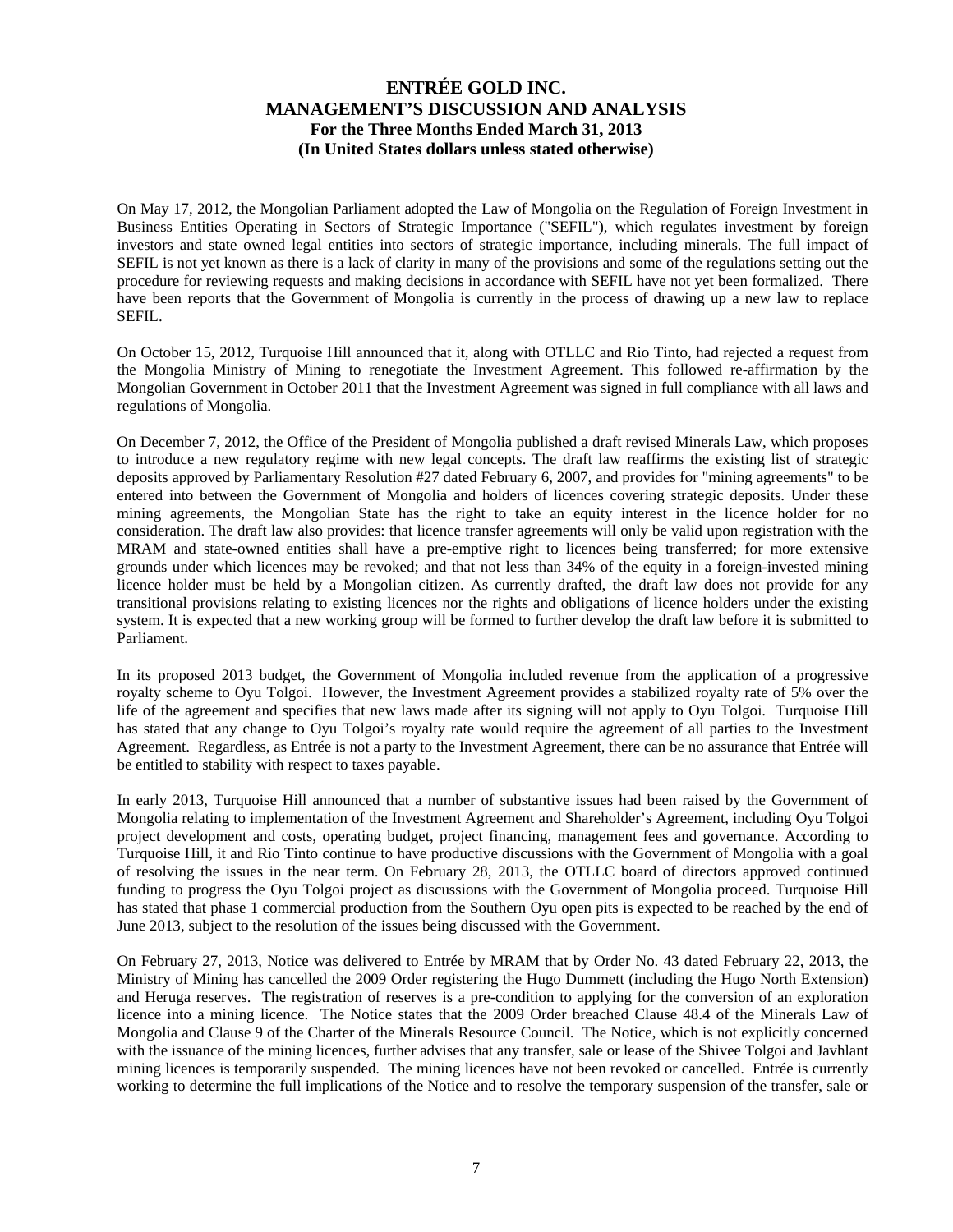lease of the licences, including by filing an official complaint with the Prime Minister asking him to amend Order No. 43 and an official compliant with the Head of MRAM asking him to revoke the Notice.

#### *Mineral Resource and Reserve Estimates*

In March 2013, Turquoise Hill released a technical report ("2013 OTTR") based on the technical, production and cost information contained in the study prepared by OTLLC for international financial institutions for project financing of the Oyu Tolgoi mining complex. 2013 OTTR updates the current path of development for the initial phases of the Oyu Tolgoi mining complex (Southern Oyu open pits and Hugo North underground Lift 1, which includes a portion of the Hugo North Extension deposit).

On April 2, 2013, the Company filed an updated technical report titled "Technical Report 2013 on the Lookout Hill Property" ("LHTR13"). LHTR13 is dated March 28, 2013 and was prepared under the management of AMC Consultants Pty Ltd ("AMC") in Adelaide, Australia. The following information is summarized, derived or extracted from LHTR13. For a complete description of the assumptions, qualifications and procedures associated with the information in LHTR13, reference should be made to the full text of LHTR13, which is available for review on SEDAR located at www.sedar.com or on www.entreegold.com.

LHTR13 discusses the impact of the updated mine plan on the Joint Venture Property as well as future development options for the Entrée-OTLLC Joint Venture assets.

LHTR13 analyses a reserve case only. The underground mineral reserves for Lift 1 of the Hugo North deposit, including Lift 1 of the Entrée-OTLLC Joint Venture's Hugo North Extension deposit, were updated in LHTR13. The probable reserve for Hugo North Extension – Lift 1 effective as of March 25, 2013 totals 31 million tonnes ("Mt") grading 1.73% copper and 0.62 grams per tonne ("g/t") gold.

| Entrée-OTLLC Joint Venture Mineral Reserve, March 25, 2013<br>Table 1. |            |                          |                          |       |       |                    |       |       |  |  |
|------------------------------------------------------------------------|------------|--------------------------|--------------------------|-------|-------|--------------------|-------|-------|--|--|
|                                                                        | <b>Ore</b> | <b>NSR</b>               | Cu<br>Ag<br>Au           |       | Cu    | Au                 | Ag    |       |  |  |
| <b>Classification</b>                                                  | (Mt)       | (\$/t)                   | (%)                      | (g/t) | (g/t) | (M <sub>lb</sub> ) | (Moz) | (koz) |  |  |
| Proven                                                                 | -          | $\overline{\phantom{a}}$ | $\overline{\phantom{a}}$ | -     |       |                    |       |       |  |  |
| Probable                                                               | 31         | 95.21                    | 1.73                     | 0.62  | 3.74  | 1.090              | 521   | 3,229 |  |  |
| <b>Total Entrée-OTLLC Joint Venture</b>                                | 31         | 95.21                    | 1.73                     | 0.62  | 3.74  | 1,090              | 521   | 3,229 |  |  |

#### **Notes**:

- Table shows only the part of the mineral reserve on the Entrée-OTLLC Joint Venture portion of the Shivee Tolgoi licence.
- Metal prices used for calculating the Hugo North underground net smelter returns ("NSR") are copper \$2.81/lb, gold \$970/oz, and silver \$15.50/oz based on long term metal price forecasts at the beginning of the mineral reserve work. The analysis indicates that the mineral reserve is still valid at these metal prices.
- The NSR has been calculated with assumptions for smelter refining and treatment charges, deductions and payment terms, concentrate transport, metallurgical recoveries and royalties.
- For the underground block cave all material within the shell has been converted to mineral reserve; this includes low grade indicated material and inferred material assigned zero grade treated as dilution.
- Only measured resources were used to report proven reserves and only indicated resources were used to report probable reserves.
- The Joint Venture Property comprises the eastern portion of the Shivee Tolgoi licence and all of the Javhlant licence. Title to both licences is held by Entrée. The Joint Venture Property is managed by Rio Tinto on behalf of OTLLC. Entrée will receive 20% of cash flows after capital and operating costs for material originating below 560 metres, and 30% above this depth.
- The base case financial analysis has been prepared using current long term metal price estimates of copper \$2.87/lb, gold \$1350/oz, and silver \$23.50/oz. Metal prices are assumed to fall from current prices to the long term average over five years.
- The mineral reserves are not additive to the mineral resources.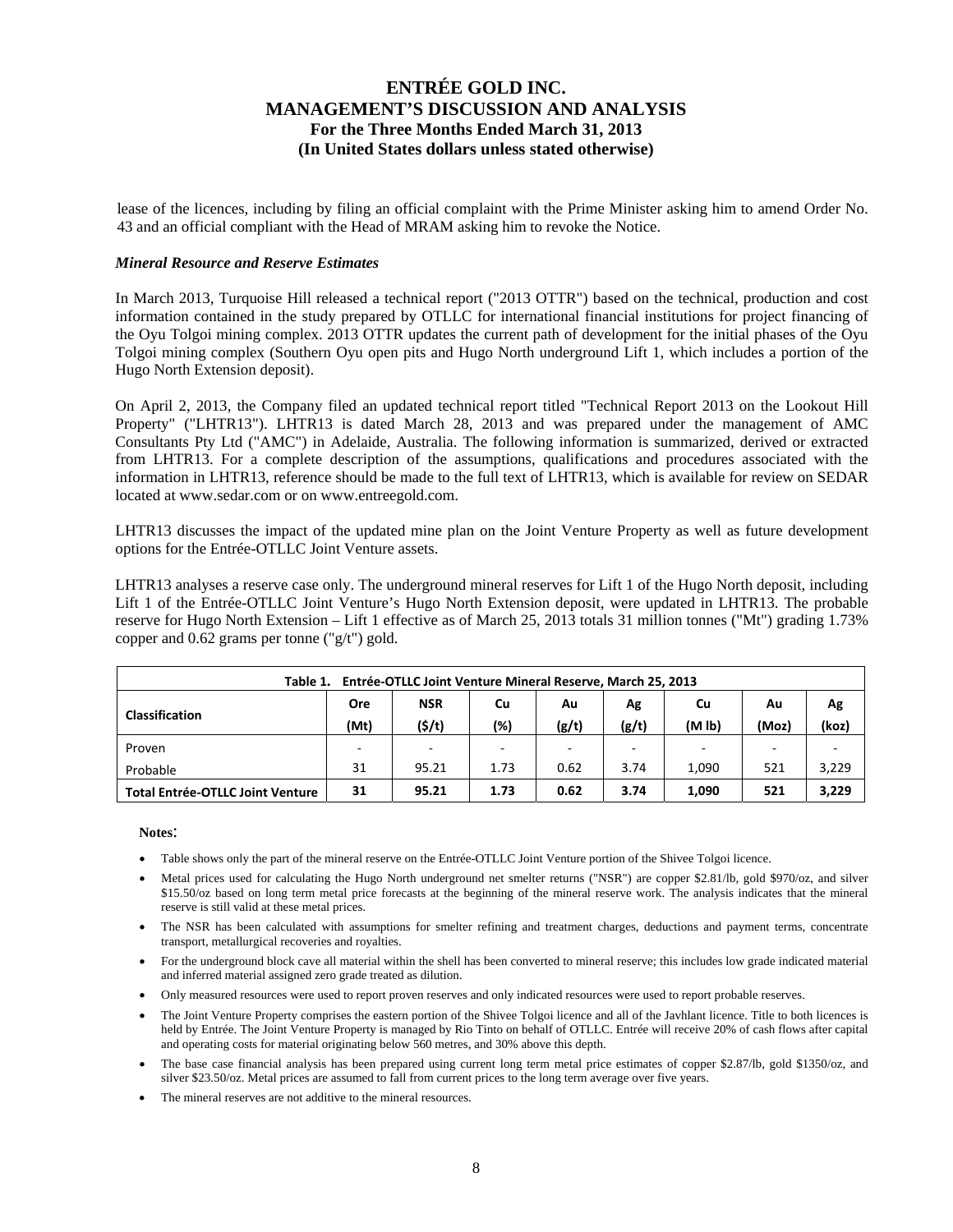Of significance to Entrée:

- NSR value of the Hugo North Extension Lift 1 reserve increased to \$95.21/tonne from the \$79.40/tonne reported by the Company in March 2012. The NSR calculation reflects the net value per tonne received for the ore by the mine (after all treatment and transport costs and charges).
- While the mineral reserve tonnage on the Joint Venture Property increased compared to the amount as previously reported by the Company in March 2012, the copper grade decreased from 1.91% to 1.73% and the gold grade decreased from 0.74 g/t to 0.62 g/t.
- After factoring in projected increases to capital expenditures and operating costs, the net present value (at an 8% discount rate) of Entrée's 20% interest in the Hugo North Extension – Lift 1 decreased to \$110 million from the \$129 million reported by the Company in March 2012.
- A significant portion of the mineralization on the Joint Venture Property has not been included in the updated mining plan and remains in the mineral resource category, including Hugo North Extension – Lift 2 and the Heruga deposit.

2013 OTTR uses the same mineral resource estimates previously reported in the Company's March 2012 technical report. However, the base case cut-off has been lowered from 0.6% copper equivalent ("CuEq") to 0.37% CuEq resulting in new base case tonnages and grades. Full details are contained in LHTR13, which is available at www.sedar.com.

The base case CuEq grade assumptions for each deposit were determined using operating cost estimates from the mineral reserves. The base case CuEq cut-off grade assumptions for each deposit were determined using cut-off grades applicable to mining operations exploiting similar deposits. The CuEq cut-off applied for the underground was 0.37%.

The following table summarizes the mineral resources for the Hugo North Extension deposit and the Heruga deposit as reproduced in LHTR13. The resource estimate for the Hugo North Extension deposit is effective as of February 20, 2007 and is based on drilling completed to November 1, 2006. The Heruga mineral resource estimate is effective as of March 30, 2010.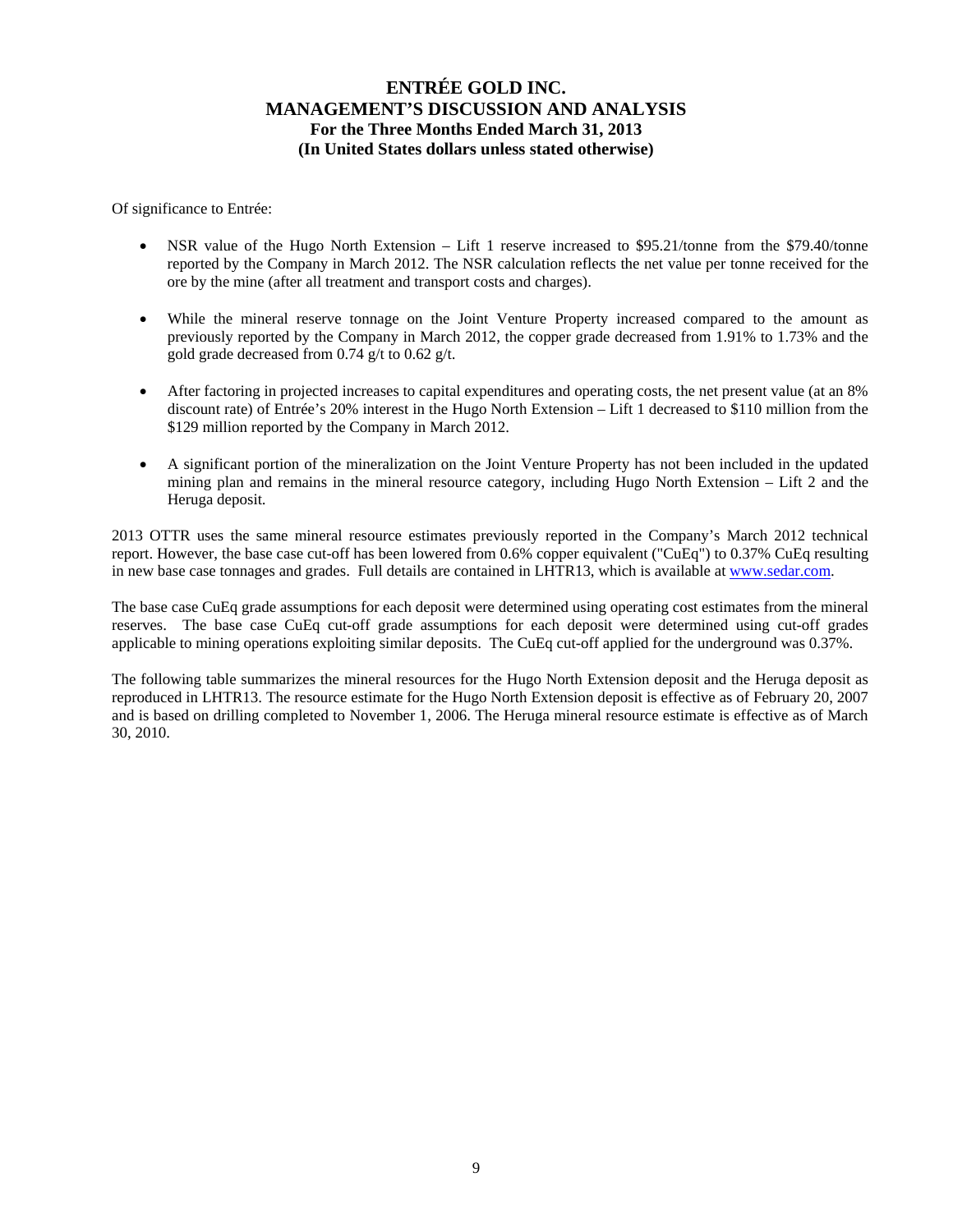| Table 2. Entrée-OTLLC Joint Venture Mineral Resources<br>(0.37% CuEq cut-off) |                        |               |      |               |                        |  |                     |  |                    |  |  |
|-------------------------------------------------------------------------------|------------------------|---------------|------|---------------|------------------------|--|---------------------|--|--------------------|--|--|
| <b>Deposit</b>                                                                | <b>Tonnage</b><br>(Mt) | Copper<br>(%) |      | Gold<br>(g/t) | <b>Silver</b><br>(g/t) |  | Molybdenum<br>(ppm) |  | <b>CuEq</b><br>(%) |  |  |
| <b>Hugo North Extension Deposit</b>                                           |                        |               |      |               |                        |  |                     |  |                    |  |  |
| <b>Indicated Shivee Tolgoi</b><br>(Hugo North Extension)                      | 132                    | 1.65          | 0.55 |               | 4.09                   |  | 35.7                |  | 2.00               |  |  |
| <b>Inferred Shivee Tolgoi</b><br>(Hugo North Extension)                       | 134                    | 0.93          | 0.25 |               | 2.44                   |  | 23.6                |  | 1.09               |  |  |
| <b>Heruga Deposit</b>                                                         |                        |               |      |               |                        |  |                     |  |                    |  |  |
| <b>Inferred Javhlant</b><br>(Heruga)                                          | 1,824                  | 0.38          |      | 0.36          | 1.35                   |  | 110                 |  | 0.67               |  |  |
|                                                                               |                        |               |      |               | <b>Contained Metal</b> |  |                     |  |                    |  |  |
| <b>Deposit</b>                                                                | Copper<br>(MIb)        | Gold<br>(Moz) |      |               | Silver<br>(Moz)        |  | Molybdenum<br>(Mlb) |  | CuEq<br>(MIb)      |  |  |
| <b>Hugo North Extension Deposit</b>                                           |                        |               |      |               |                        |  |                     |  |                    |  |  |
| <b>Indicated Shivee Tolgoi</b><br>(Hugo North Extension)                      | 4,800                  | 2.32          |      |               | 17.4                   |  | 10.4                |  | 5,810              |  |  |
| <b>Inferred Shivee Tolgoi</b><br>(Hugo North Extension)                       | 2,760                  | 1.08          |      |               | 10.5                   |  | 7.0                 |  | 3,230              |  |  |
| <b>Heruga Deposit</b>                                                         |                        |               |      |               |                        |  |                     |  |                    |  |  |
| <b>Inferred Javhlant</b><br>(Heruga)                                          | 15,190                 | 21.2          |      | 79.4          |                        |  | 444                 |  | 26,850             |  |  |

#### **Notes:**

- CuEq has been calculated using assumed metal prices of \$1.35/lb for copper, \$650/oz for gold, and \$10.00 for molybdenum. The equivalence formula was calculated assuming that gold and molybdenum recovery was 91% and 72% of copper recovery respectively. CuEq was calculated using the formula: CuEq% = Cu% + ((Au g/t\*18.98)+(Mo g/t\*.01586))/29.76. Silver is not included in the CuEq calculations. Molybdenum is not included in the CuEq calculations for Hugo North Extension.
- Molybdenum content in the Heruga deposit is 110 parts per million ("ppm") and is included in the calculation of CuEq for Heruga.
- The contained copper, gold, silver and molybdenum in the tables have not been adjusted for metallurgical recovery.
- The 0.37% CuEq cut-off is highlighted as the base case resource for underground bulk mining.
- Mineral resources that are not mineral reserves do not have demonstrated economic viability.
- The Joint Venture Property comprises the eastern portion of the Shivee Tolgoi licence and all of the Javhlant licence. Title to both licences is held by Entrée. The Joint Venture Property is managed by Rio Tinto on behalf of OTLLC. Entrée will receive 20% of cash flows after capital and operating costs for material originating below 560 metres, and 30% above this depth.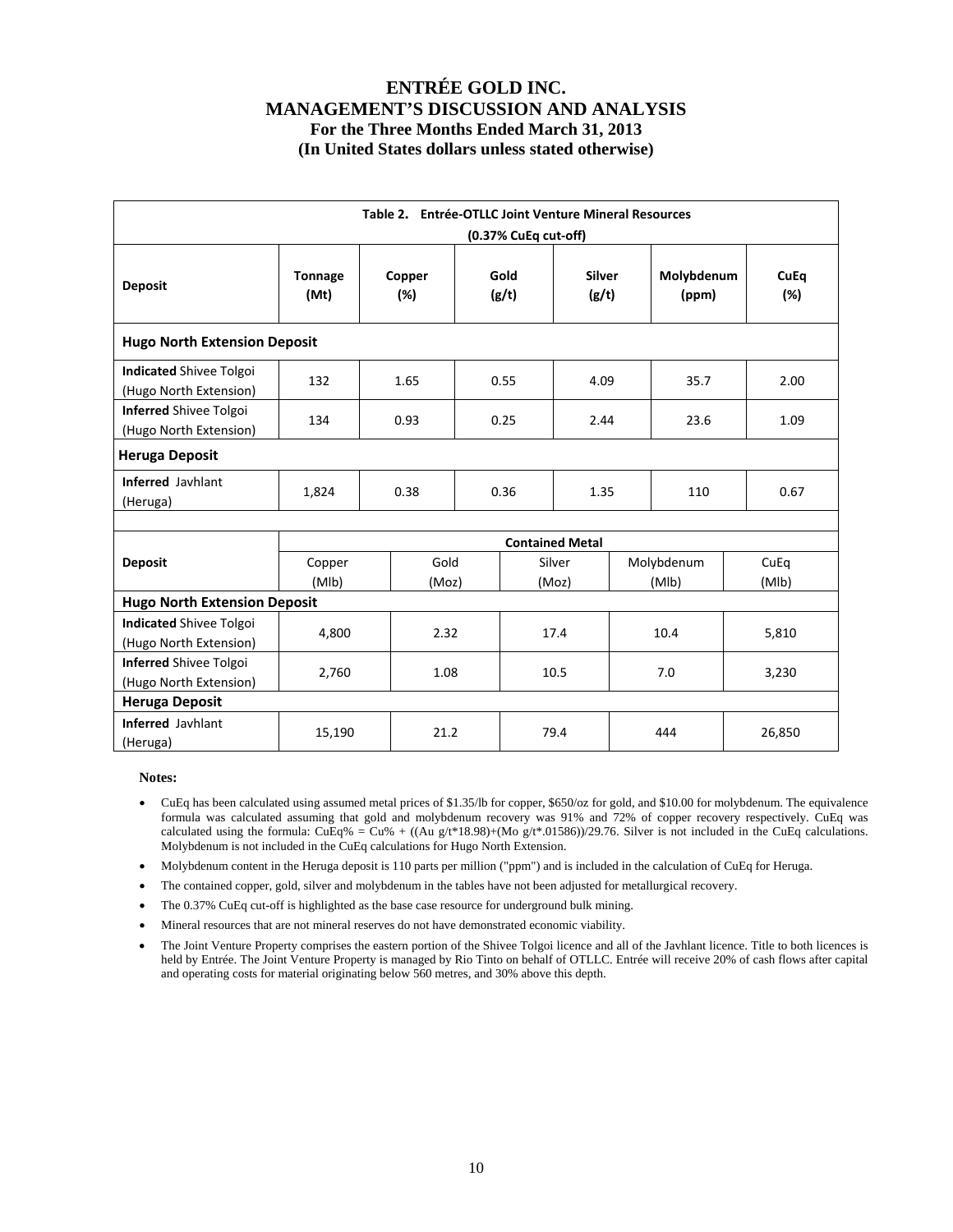### **UNITED STATES – ANN MASON**

Entrée's other principal asset is the Ann Mason Project in the Yerington District of Nevada.

The Ann Mason Project is currently defined by the mineral rights to 1053 unpatented lode claims on public land administered by the Bureau of Land Management ("BLM"), and title to 20 patented lode claims. Entrée assembled this package of claims through a combination of staking and a series of transactions undertaken since August 2009, including the acquisition of PacMag Metals Limited ("PacMag"). The Roulette and Blackjack properties have been folded into the Ann Mason Project, which now includes the Ann Mason copper-molybdenum porphyry deposit, the Blue Hill copper deposit, and the Blackjack IP, Blackjack Oxide, Roulette and Minnesota targets. Unless otherwise described below, Entrée has a 100% interest in the claims comprising the Ann Mason Project.

226 of the unpatented lode claims (formerly part of the Blackjack property) are subject to a mining lease and option to purchase agreement (the "MLOPA") with two individuals. The MLOPA provides for an option to purchase the claims for \$500,000, a 3% net smelter returns ("NSR") royalty (which may be bought down to a 1% NSR royalty for \$2 million) and annual advance minimum royalty payments of \$27,500 which commenced in June 2011 and will continue until the commencement of sustained commercial production. The advance payments will be credited against future NSR royalty payments or the buy down of the royalty.

In September 2009, Entrée entered into an agreement with Bronco Creek Exploration Inc., a wholly-owned subsidiary of Eurasian Minerals Inc. (together, "Eurasian"), whereby Entrée may acquire an 80% interest in 216 unpatented lode claims formerly known as the Roulette property. In order to acquire its interest, Entrée must: (a) incur expenditures of \$1,000,000, make cash payments of \$140,000 and issue 85,000 common shares of the Company within three years (completed); (b) make aggregate advance royalty payments totaling \$375,000 between the fifth and tenth anniversaries of the agreement; and (c) deliver a bankable feasibility study before the tenth anniversary of the agreement.

17 of the patented claims are subject to a 2% NSR royalty granted to AngloGold Ashanti (Nevada) Corp. 235 of the unpatented lode claims, including the claims covering the Ann Mason and Blue Hill deposits, are subject to a 0.4% NSR royalty in favour of Sandstorm Gold Ltd. ("Sandstorm").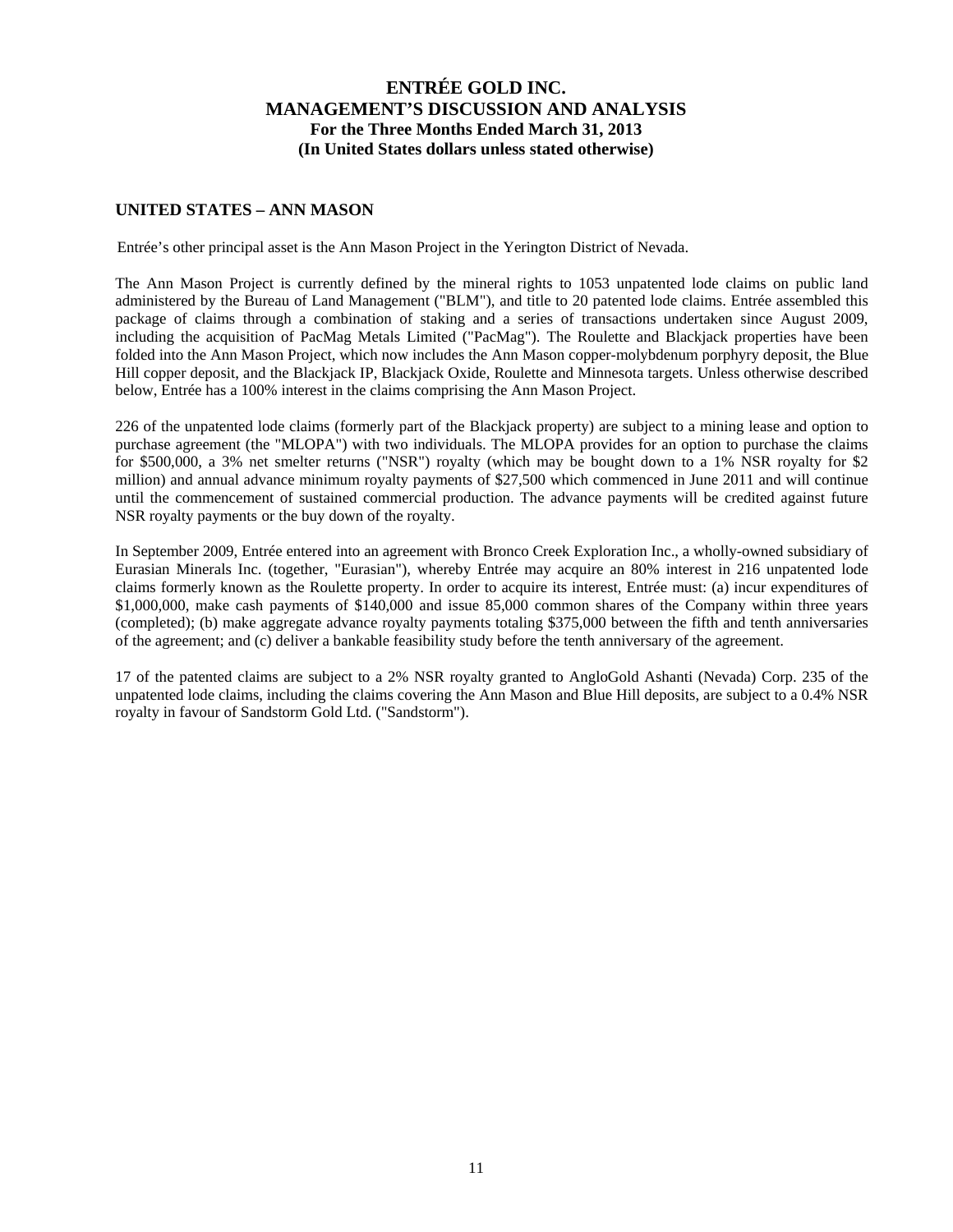

The illustration below depicts the target locations and land status of the Ann Mason Project.

#### *Preliminary Economic Assessment*

On October 24, 2012, the Company announced the results of its PEA on the Ann Mason deposit. The Company subsequently filed a technical report titled "Preliminary Economic Assessment on the Ann Mason Project Nevada, U.S.A." with an effective date of October 24, 2012 ("AMTR12"). AMTR12 was prepared by AGP Mining Consultants Inc. ("AGP"). The following information is summarized, derived or extracted from AMTR12. For a complete description of the assumptions, qualifications and procedures associated with the information in AMTR12, reference should be made to the full text of AMTR12, which is available for review on SEDAR located at www.sedar.com or on www.entreegold.com.

Key results from the PEA can be summarized as follows:

- Base case, pre-tax net present value (using a 7.5% discount rate) ("NPV7.5") of \$1.11 billion, internal rate of return ("IRR") of 14.8%, and payback of 5.6 years, based on long term metal prices of \$3.00 /lb copper, \$13.50/lb molybdenum, \$1,200 /oz gold and \$22/oz silver (the "Base Case").
- Development capital costs of approximately \$1.28 billion, including contingency.
- Average cash costs (net of by-product sales) of \$1.46/lb copper (see "Non-US GAAP Performance Measurement" below).
- Net annual undiscounted cash flow over the life of mine ("LOM") is approximately \$227 million per year.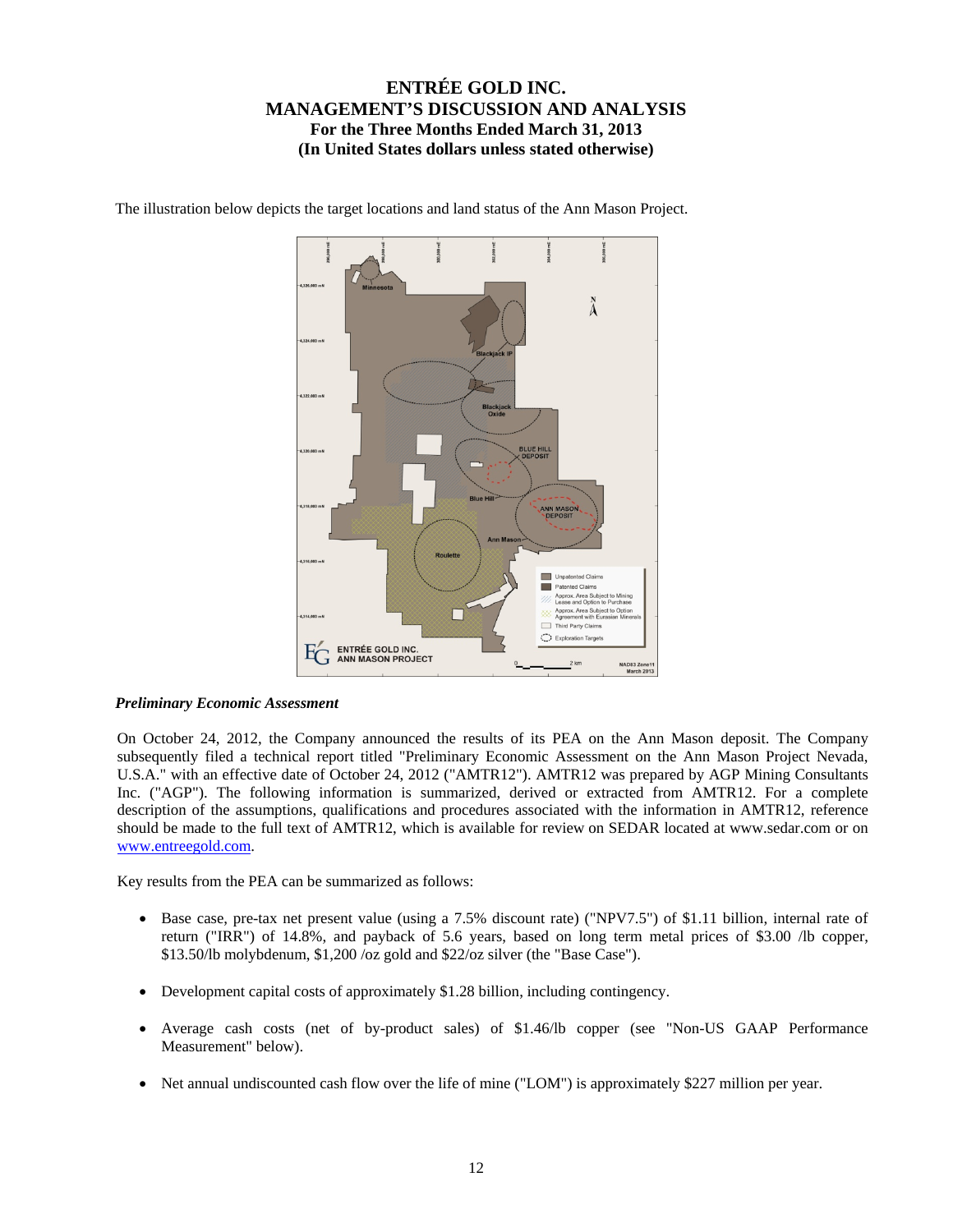- 100,000 tonnes per day ("tpd") conventional open pit mine utilizing a conventional sulphide flotation mill with a 24 year mine life.
- LOM production of 5.14 billion pounds of copper and 36.4 million pounds of molybdenum.
- LOM strip ratio of 2.16:1 waste to mineralized material.
- LOM average copper recovery of 93.5%.
- Copper concentrate grading 30%.

The following table summarizes the main economic outputs of the discounted cash flow.

| Table 3. Summary of Ann Mason PEA key financial outputs. |                   |                 |                  |                  |  |  |  |  |  |  |
|----------------------------------------------------------|-------------------|-----------------|------------------|------------------|--|--|--|--|--|--|
|                                                          |                   | <b>Low Case</b> | <b>Base Case</b> | <b>High Case</b> |  |  |  |  |  |  |
|                                                          |                   |                 |                  |                  |  |  |  |  |  |  |
| Copper                                                   | $\frac{1}{2}$ /lb | \$2.75          | \$3.00           | \$3.25           |  |  |  |  |  |  |
| Molybdenum                                               | $\frac{1}{2}$ /lb | \$13.50         | \$13.50          | \$13.50          |  |  |  |  |  |  |
| <b>Silver</b>                                            | $\frac{2}{3}$ /0z | \$15.00         | \$22.00          | \$26.00          |  |  |  |  |  |  |
| Gold                                                     | $\frac{2}{3}$ /0z | \$1,100         | \$1,200          | \$1,300          |  |  |  |  |  |  |
| <b>NPV (5%)</b>                                          | \$ Million        | \$1,223         | \$1,918          | \$2,602          |  |  |  |  |  |  |
| <b>NPV (7.5%)</b>                                        | \$ Million        | \$589           | \$1,106          | \$1,614          |  |  |  |  |  |  |
| <b>NPV (10%)</b>                                         | \$ Million        | \$182           | \$576            | \$964            |  |  |  |  |  |  |
| <b>IRR</b>                                               |                   | 11.6%           | 14.8%            | 17.8%            |  |  |  |  |  |  |
| <b>Payback Period</b>                                    | Years             | 7.1             | 5.6              | 4.7              |  |  |  |  |  |  |
| <b>Metal Revenue</b>                                     |                   |                 |                  |                  |  |  |  |  |  |  |
| (after smelting, refining,                               | \$ Million        | \$14,200        | \$15,600         | \$17,000         |  |  |  |  |  |  |
| roasting, payable)                                       |                   |                 |                  |                  |  |  |  |  |  |  |

The PEA is preliminary in nature and includes inferred mineral resources that are considered too speculative geologically to have the economic considerations applied to them that would enable them to be categorized as mineral reserves, and there is no certainty that the PEA will be realized. Mineral resources that are not mineral reserves do not have demonstrated economic viability.

### *Mineral Resource Estimate*

Entrée contracted Quantitative Group Pty Ltd ("QG") to prepare an updated mineral resource estimate for the Ann Mason deposit. The current resource estimate is contained within a constraining Lerchs-Grossmann ("LG") pit shell, generated by AGP, and is based on approximately 33,000 metres of recent drilling in 30 holes and approximately 49,000 metres of historic drilling in 116 holes. The resource database also includes re-assaying of 6,333 samples from 44 historical Anaconda core holes, to allow molybdenum, gold and silver values to be estimated. At a base case lower cutoff of 0.20% copper, the deposit is estimated to contain an indicated mineral resource of 1.14 billion tonnes ("Bt") at 0.33% copper and 0.006% molybdenum and an inferred mineral resource of 0.873 Bt at 0.29% copper and 0.004% molybdenum. By-product levels of gold and silver were also estimated, and are shown in Table 4. The following table summarizes the mineral resource for the Ann Mason deposit: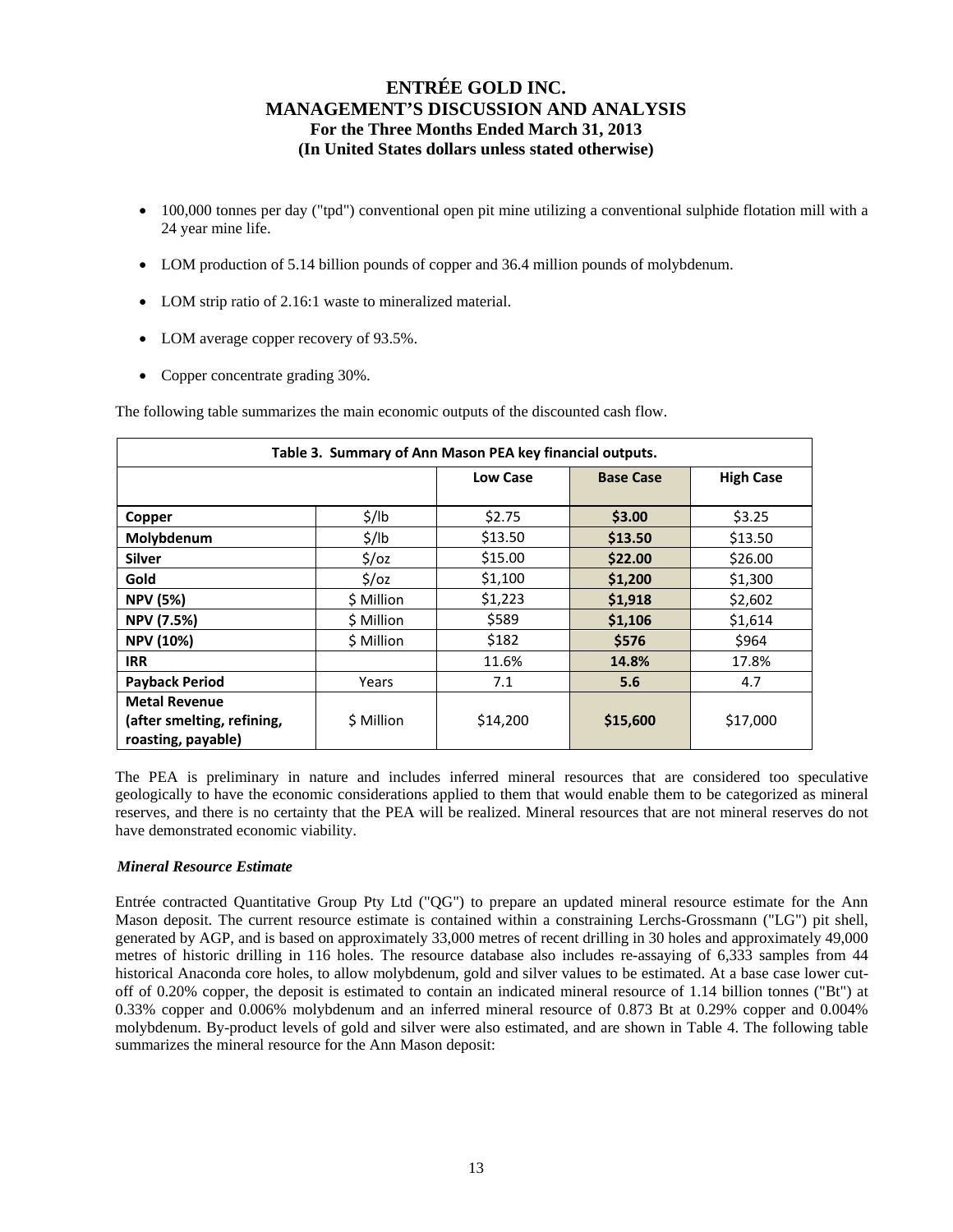|         | Table 4. Ann Mason Pit-Constrained Mineral Resource (Effective August 14, 2012) |        |        |            |            |                    |                    |  |  |  |  |
|---------|---------------------------------------------------------------------------------|--------|--------|------------|------------|--------------------|--------------------|--|--|--|--|
| Cut-off | <b>Indicated</b>                                                                |        |        |            |            |                    |                    |  |  |  |  |
| (% Cu)  | Tonnes<br>(million)                                                             | Cu (%) | Mo (%) | Au $(g/t)$ | Ag $(g/t)$ | Ib Cu<br>(billion) | lb Mo<br>(billion) |  |  |  |  |
| 0.15    | 1,233                                                                           | 0.31   | 0.006  | 0.02       | 0.55       | 8.53               | 0.16               |  |  |  |  |
| 0.20    | 1,137                                                                           | 0.33   | 0.006  | 0.02       | 0.57       | 8.15               | 0.15               |  |  |  |  |
| 0.25    | 912                                                                             | 0.35   | 0.006  | 0.03       | 0.60       | 7.02               | 0.12               |  |  |  |  |
| 0.30    | 639                                                                             | 0.38   | 0.006  | 0.03       | 0.64       | 5.37               | 0.09               |  |  |  |  |
| 0.35    | 388                                                                             | 0.42   | 0.007  | 0.03       | 0.69       | 3.58               | 0.06               |  |  |  |  |

| Cut-off | <b>Inferred</b>     |        |        |            |            |                    |                    |  |  |  |  |
|---------|---------------------|--------|--------|------------|------------|--------------------|--------------------|--|--|--|--|
| (% Cu)  | Tonnes<br>(million) | Cu (%) | Mo (%) | Au $(g/t)$ | Ag $(g/t)$ | Ib Cu<br>(billion) | lb Mo<br>(billion) |  |  |  |  |
| 0.15    | 1,017               | 0.27   | 0.004  | 0.03       | 0.61       | 6.16               | 0.10               |  |  |  |  |
| 0.20    | 873                 | 0.29   | 0.004  | 0.03       | 0.65       | 5.59               | 0.08               |  |  |  |  |
| 0.25    | 594                 | 0.32   | 0.004  | 0.04       | 0.73       | 4.20               | 0.05               |  |  |  |  |
| 0.30    | 330                 | 0.36   | 0.004  | 0.04       | 0.81       | 2.60               | 0.03               |  |  |  |  |
| 0.35    | 152                 | 0.40   | 0.004  | 0.04       | 0.86       | 1.34               | 0.01               |  |  |  |  |

Mineral resources that are not mineral reserves do not have demonstrated economic viability.

Although the mineral resources previously reported in March 2012 are not significantly different than the total mineralized inventory, which forms the basis of the current estimate, approximately 14% of the previously reported mineralization at the 0.20% copper cut-off now occurs outside of the resource constraining pit shell and therefore is not included in the current estimate. Further exploration may bring a portion of this additional mineralization into a resource category.

AGP has also prepared an initial resource estimate for the Blue Hill copper deposit, which is not included in the PEA. Blue Hill is located 1.5 kilometres northwest of the Ann Mason copper-molybdenum porphyry deposit. The resource estimate was prepared as a first step in determining if Blue Hill could serve to generate early cash flow for Ann Mason, should the Ann Mason deposit advance to production.

The resource is reported within a LG pit shell, generated by AGP, and is based on Entrée's drilling of 30 reverse circulation ("RC") and core holes totaling approximately 6,822 metres. In addition, the estimate incorporates approximately 2,381 metres of RC drilling (7 holes) and 1,057 metres of core drilling (2 holes) completed by PacMag, and 10 historic Anaconda RC and core holes totaling approximately 2,927 metres. The following table summarizes the pit-constrained mineral resource for the Blue Hill deposit (reported separately for oxide, mixed and sulphide copper mineralization):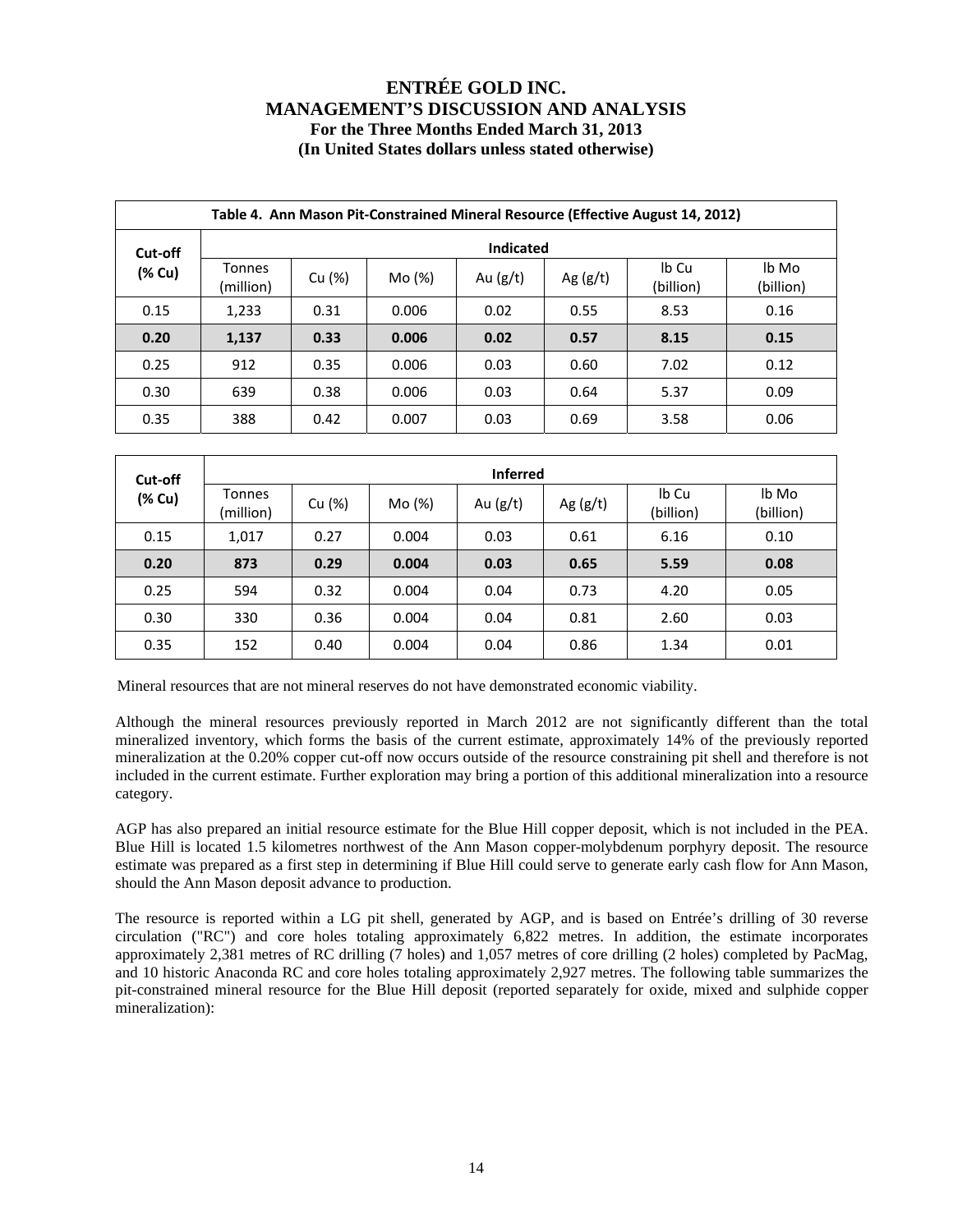| Table 5. Summary of Blue Hill Pit-Constrained Inferred Mineral Resource (Effective July 31, 2012) |                                       |                            |              |                    |           |             |             |  |  |  |  |
|---------------------------------------------------------------------------------------------------|---------------------------------------|----------------------------|--------------|--------------------|-----------|-------------|-------------|--|--|--|--|
| Zone                                                                                              | <b>Base Case</b><br>Cut-off<br>(Cu %) | <b>Tonnes</b><br>(Million) | Cu<br>$(\%)$ | Cu<br>(Million lb) | Mo<br>(%) | Au<br>(g/t) | Ag<br>(g/t) |  |  |  |  |
| Oxide                                                                                             | 0.10                                  | 47.44                      | 0.17         | 179.37             | ---       |             |             |  |  |  |  |
| Mixed                                                                                             | 0.10                                  | 24.69                      | 0.18         | 98.12              | ---       | ---         |             |  |  |  |  |
| <b>Oxide/Mixed Sub-</b><br>total                                                                  | 0.10                                  | 72.13                      | 0.17         | 277.49             | ---       |             |             |  |  |  |  |
| Sulphide                                                                                          | 0.15                                  | 49.86                      | 0.23         | 253.46             | 0.005     | 0.01        | 0.3         |  |  |  |  |

**Notes:** 

- Molybdenum, gold and silver were estimated for the sulphide only.
- Contained metal values are in-situ and not in consideration of metallurgical recoveries.
- See the News Release dated October 29, 2012 for additional information.

The Blue Hill deposit underlies a 900 by 450 metre area. Combined oxide and mixed zones range up to 185 metres in thickness (thinning to the northwest) with the sulphide zone appearing at an average depth of 160 metres below surface. Mineralization remains open in several directions.

Preliminary metallurgy suggests the oxide and mixed copper mineralization is amenable to low-cost, heap leach and solvent extraction/electrowinning ("SX/EW") processing. Average copper recovery in the oxide mineralization in column leach testing is 86%, while the mixed material returned 83% recovery. The underlying sulphide-copper mineralization has only been tested with ten widely spaced holes and remains open in most directions.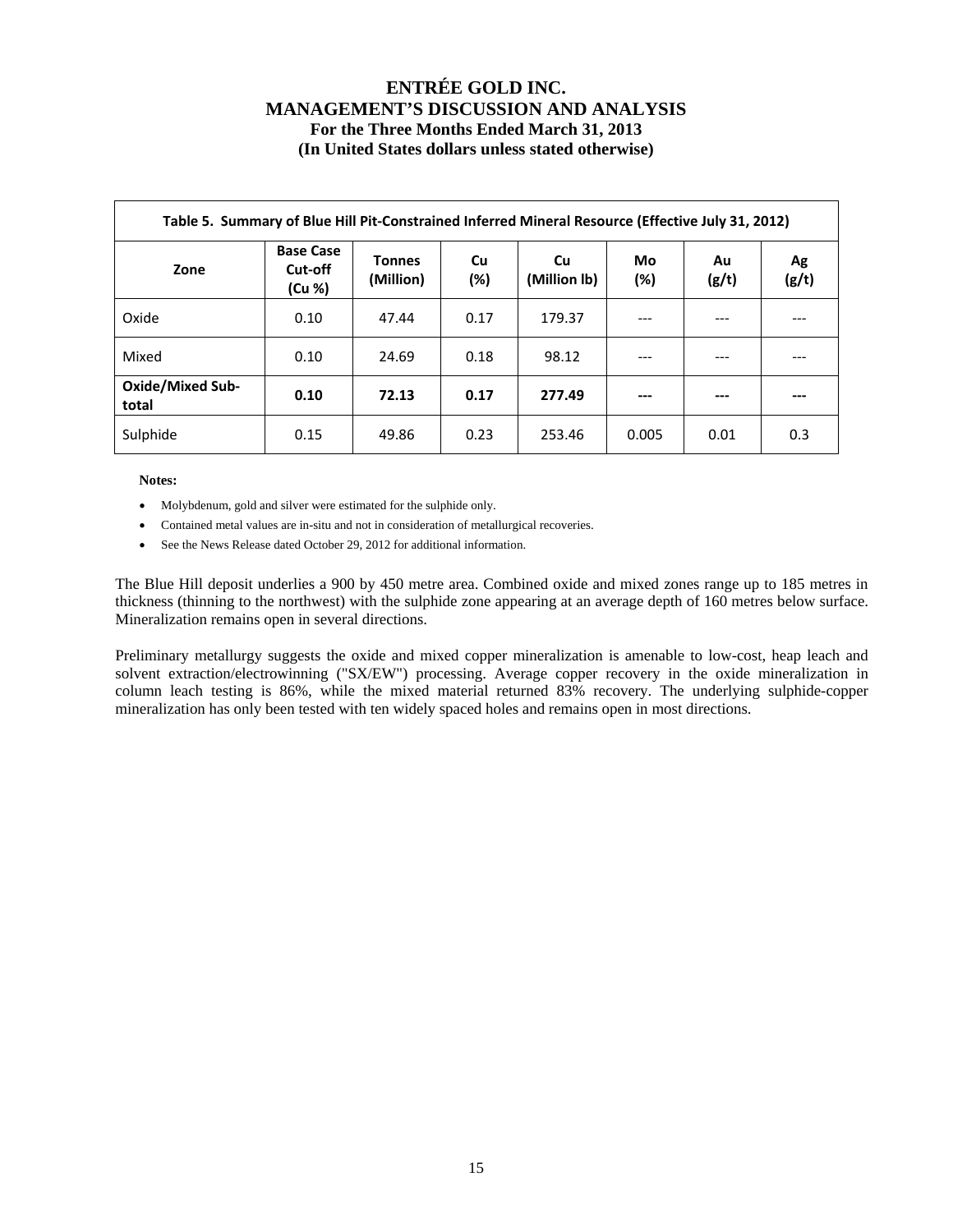|                                       | <b>Three Months</b> | <b>Three Months</b> | <b>Three Months</b> | <b>Three Months</b> |
|---------------------------------------|---------------------|---------------------|---------------------|---------------------|
|                                       | <b>Ended</b>        | <b>Ended</b>        | <b>Ended</b>        | <b>Ended</b>        |
|                                       | March 31,           | December 31,        | September 30,       | <b>June 30,</b>     |
|                                       | 2013                | 2012                | 2012                | 2012                |
| <b>Total Revenues</b>                 | \$                  | $\mathcal{S}$       | \$                  | \$                  |
| Net Loss                              | (5,091,844)         | (4,977,434)         | (1,899,158)         | (3,244,705)         |
| Net loss per share, basic and diluted | (0.04)              | (0.04)              | (0.01)              | (0.03)              |
| Working capital                       | 55,119,275          | 4,699,256           | 6,735,338           | 10,512,000          |
| Total assets                          | 108,672,304         | 64,173,530          | 67, 327, 578        | 67,332,879          |
| Total long term liabilities           | 54,554,934          | 15,286,041          | 12,939,869          | 12,878,412          |
|                                       | <b>Three Months</b> | <b>Three Months</b> | <b>Three Months</b> | <b>Three Months</b> |
|                                       | <b>Ended</b>        | <b>Ended</b>        | <b>Ended</b>        | <b>Ended</b>        |
|                                       | March 31,           | December 31,        | September 30,       | <b>June 30,</b>     |
|                                       | 2012                | 2011                | 2011                | 2011                |
| <b>Total Revenues</b>                 | \$                  | \$                  | \$                  | \$                  |
| Net Loss                              | (5,074,832)         | (4,673,755)         | (3,506,238)         | (3,617,950)         |

## **SELECTED QUARTERLY FINANCIAL INFORMATION**

(1) Working Capital is defined as Current Assets less Current Liabilities.

For the three months ended March 31, 2013, net loss was \$5,091,844 compared to \$5,074,832 in the three months ended March 31, 2012. During the three months ended March 31, 2013, Entrée incurred slightly higher operating expenditures, due to increased general and administrative expenses, further described below, relative to the three months ended March 31, 2012. These operating expenses were partially offset by decreased exploration expenses on the Ann Mason Project and a decreased loss from the Entrée-OTLLC Joint Venture resulting in decreased losses from equity investee. As at March 31, 2013, working capital was \$55,119,275 compared to \$14,344,275 as at March 31, 2012. The increase in working capital is due to cash proceeds received from the financing package with Sandstorm consisting of three components: a \$40 million equity participation and funding agreement, a C\$10 million private placement and a \$5 million payment from Sandstorm in return for a 0.4% NSR royalty on the Ann Mason and Blue Hill deposits. As at March 31, 2013, total assets were \$108,672,304 compared to \$73,075,875 as at March 31, 2012. The increase in total assets over the prior year is the net effect of an increase in working capital described above. As at March 31, 2013, total long term liabilities were \$54,554,934 compared to \$13,371,913 as at March 31, 2012. The increase in long term liabilities over the prior year is largely due to the recording of the Sandstorm \$40 million equity participation and funding agreement deposit as deferred revenue and a \$148,940 increase in the OTLLC loan payable.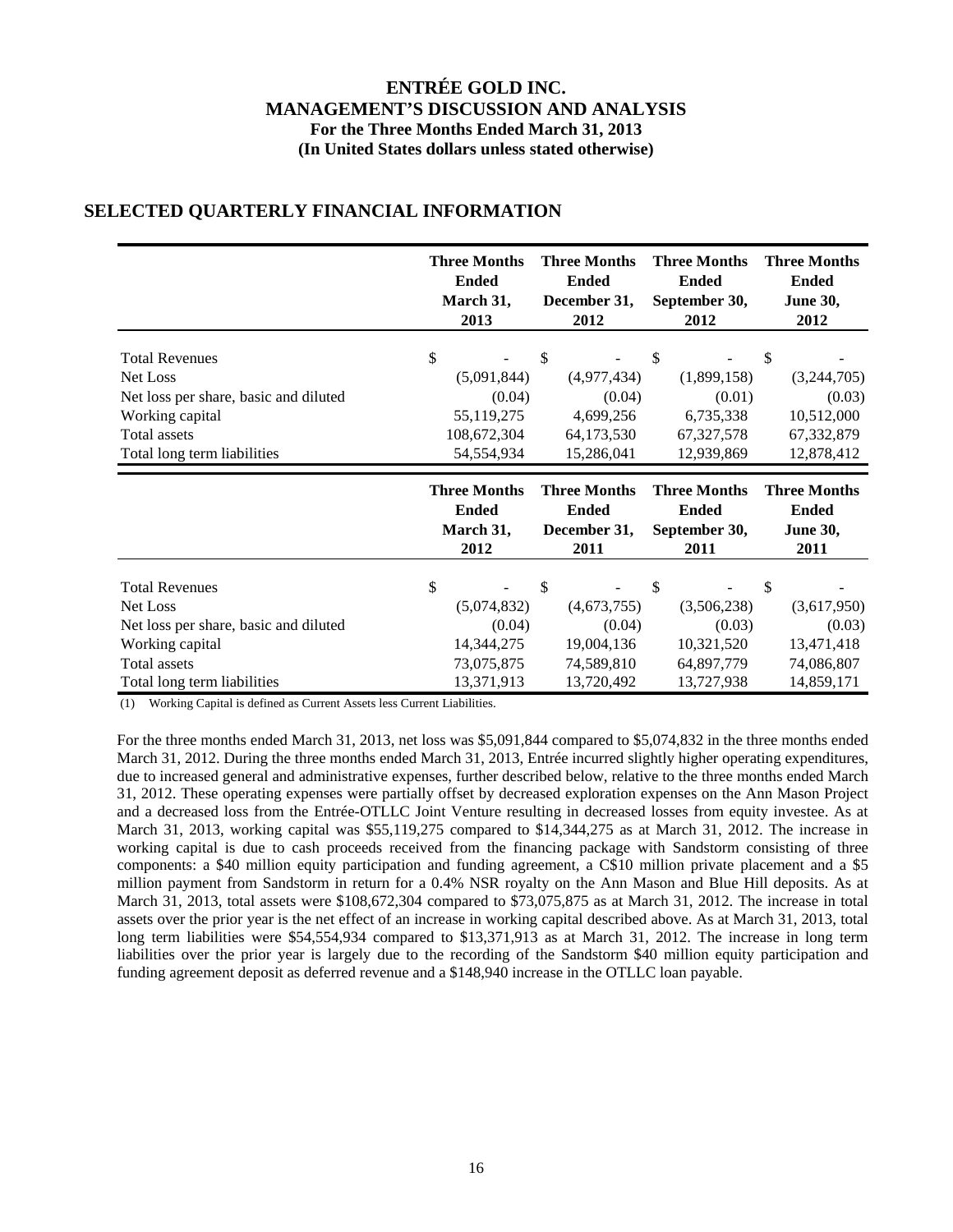### **REVIEW OF OPERATIONS**

Results of operations are summarized as follows:

|                                           | <b>Three Months</b><br><b>Ended</b><br>March 31,<br>2013 |    | <b>Three Months</b><br><b>Ended</b><br>March 31,<br>2012 |
|-------------------------------------------|----------------------------------------------------------|----|----------------------------------------------------------|
| Exploration                               | \$<br>1,455,665                                          | -S | 3,358,077                                                |
| General and administrative                | 1,793,557                                                |    | 1,203,416                                                |
| Consultancy and advisory fees             | 986.926                                                  |    |                                                          |
| Stock-based compensation                  | 1,010,380                                                |    | 1,149,434                                                |
| Loss from equity investee                 | 112,929                                                  |    | 302,606                                                  |
| Interest expense                          | 64,256                                                   |    | 52,176                                                   |
| Depreciation                              | 28,836                                                   |    | 41,155                                                   |
| Gain on sale of mineral property interest |                                                          |    | (104, 914)                                               |
| Interest income                           | (63, 566)                                                |    | (88, 118)                                                |
| Deferred income tax recovery              | (297, 139)                                               |    | (839,000)                                                |
| Net loss                                  | \$<br>5.091.844                                          | S  | 5.074.832                                                |

Mineral properties expenditures are summarized as follows:

|                                                                          | <b>Three Months</b><br><b>Ended</b><br>March 31,<br>2013 |              | <b>Three Months</b><br><b>Ended</b><br>March 31,<br>2012 |
|--------------------------------------------------------------------------|----------------------------------------------------------|--------------|----------------------------------------------------------|
| <b>US</b><br>Mongolia<br>Other                                           | \$<br>941,031<br>529,834<br>132,925                      | <sup>S</sup> | 2,869,631<br>567,521<br>178,835                          |
| Total costs<br>Less stock-based compensation<br>Total expenditures, cash | \$<br>1,603,790<br>(148, 125)<br>1,455,665               |              | 3,615,987<br>(257,910)<br>3,358,077                      |

### **MONGOLIA**

### **Lookout Hill – Joint Venture Property**

Since formation, and as of March 31, 2013, the Entrée-OTLLC Joint Venture had expended \$26 million to advance the project. Under the terms of the Entrée-OTLLC Joint Venture, OTLLC contributed on Entrée's behalf the required cash participation amount of \$5.7 million, equal to 20% of the \$26 million incurred to date, plus interest at prime plus 2%.

In mid-December 2012 a new drill hole was collared at the north end of Heruga on the Javhlant licence but directed northwest onto the Oyu Tolgoi licence. In early February 2013, the hole passed onto the Oyu Tolgoi licence at a depth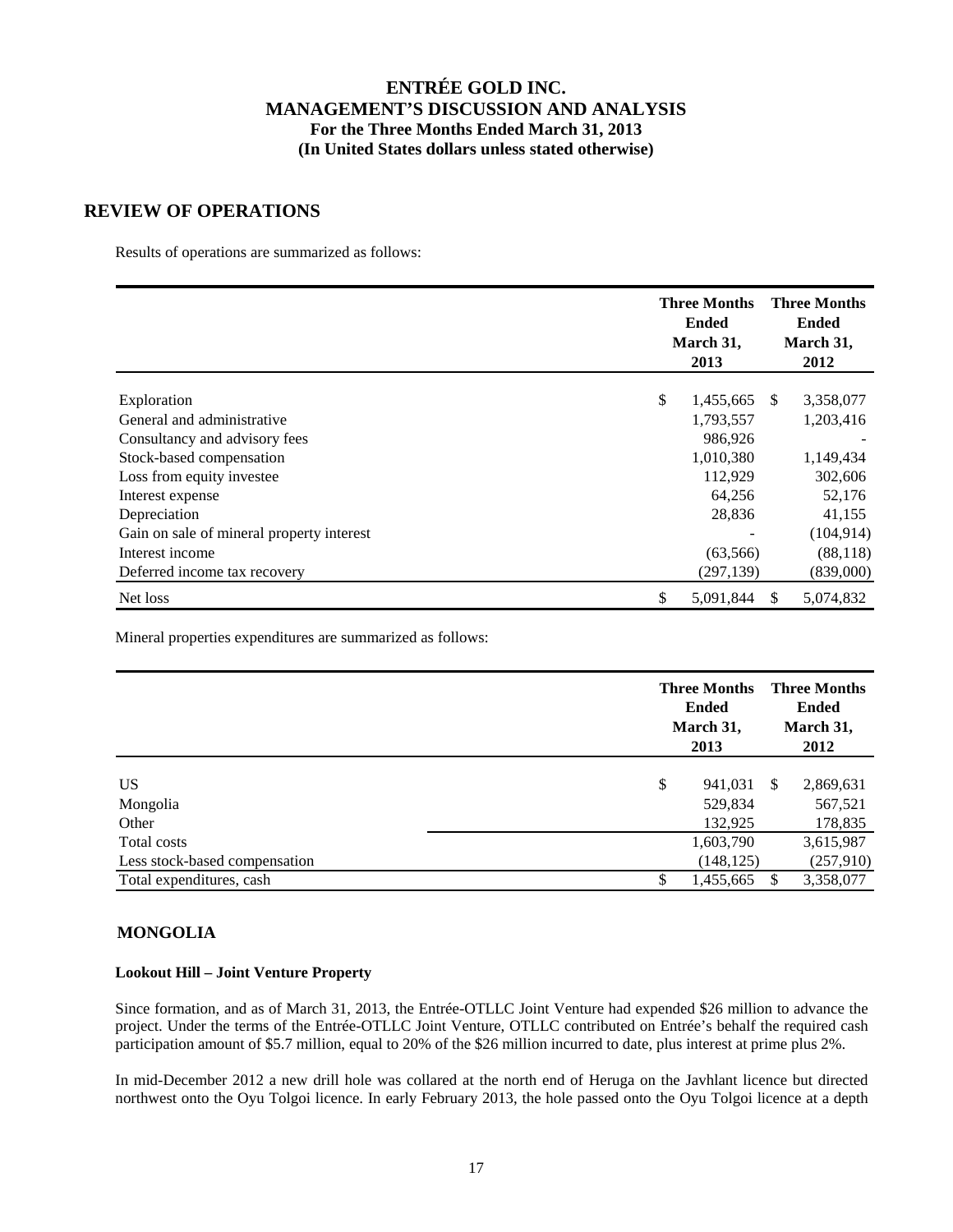of approximately 1500 metres and still above the mineralized zone. The hole terminated February 26 at a depth of 2067 metres within the Oyu Tolgoi licence. No further exploration has been completed by OTLLC on the Joint Venture Property since February 2013.

### **Lookout Hill - Shivee West**

Entrée has a 100% interest in the western portion of the Shivee Tolgoi mining licence.

In April 2012, Entrée mobilized a field crew to Mongolia to continue exploration of its Shivee West project. Work focussed on geological mapping, excavator trenching and sampling in the Argo/Zone III and Khoyor Mod areas. In total, 22 trenches (1,723 metres) were excavated. The area of Argo gold mineralization was extended 140 metres further north from mineralization defined by 2011 RC drilling and the Argo Zone now measures approximately 400 metres long by up to 130 metres wide. One of the trench samples returned 81.4  $g/t$  gold over 3 metres, confirming and expanding 2011 high-grade gold values.

No work has been completed on Shivee West in 2013.

For the three months ended March 31, 2013, Shivee West expenses were \$529,834 compared to \$567,521 during the three months ended March 31, 2012. The lower expenses in 2013 compared to 2012 resulted primarily from decreased general and administrative costs due to lower payroll and geological consulting expenses. The Company does not anticipate significant exploration and development expenses on Shivee West until the current regulatory environment in Mongolia has been stabilized.

### **UNITED STATES**

### **Ann Mason Project, Nevada**

The Ann Mason Project is Entrée's most advanced project outside of Mongolia. To date, excluding any capitalized mineral property acquisition costs, Entrée has expended approximately \$23.1 million on the Ann Mason Project including \$904,676 in the three months ended March 31, 2013.

With the completion of a positive PEA study, Entrée is now evaluating the most efficient and effective way of advancing the Ann Mason Project. Entrée intends to begin environmental baseline studies in the first half of 2013 and undertake work programs focused on high priority targets that could enhance Ann Mason Project economics. Future work is expected to include additional drilling, particularly to the north and west of the Ann Mason deposit to upgrade inferred resources and to potentially extend the mineralization within the current pit design and reduce the waste-tomineralization strip ratio. In addition to the exploration potential, further work aimed at reducing the base case economic cut-off has the potential to convert existing waste material in the PEA plan into mill feed. Increased metal prices and enhancements in recoveries can assist in lowering the mill cut-off and have the potential to provide more tonnage for mining.

At Blue Hill, copper oxide and mixed mineralization remains open in several directions. To the east, oxide and mixed mineralization is truncated by the low angle Blue Hill Fault, however, underlying sulphide mineralization continues in this direction. Drilling of the underlying sulphide target remains very widely-spaced, but has identified a target area more than one kilometre in width, which remains open in most directions. Significant molybdenum mineralization was also intersected in two of the drill holes targeting the sulphide mineralization. Most recent drill holes were targeted to test oxide mineralization; however, two diamond holes (-019 and -021) were drilled east of the oxide copper zone to test deeper sulphide copper potential. In addition, hole EG-BH-11-031 is approximately one kilometre east of Blue Hill. This hole returned an average of 0.28% copper over 13.8 metres from a depth of 22.2 metres. Further drilling will be required in this area and if successful could provide additional feed for a potential SX/EW operation.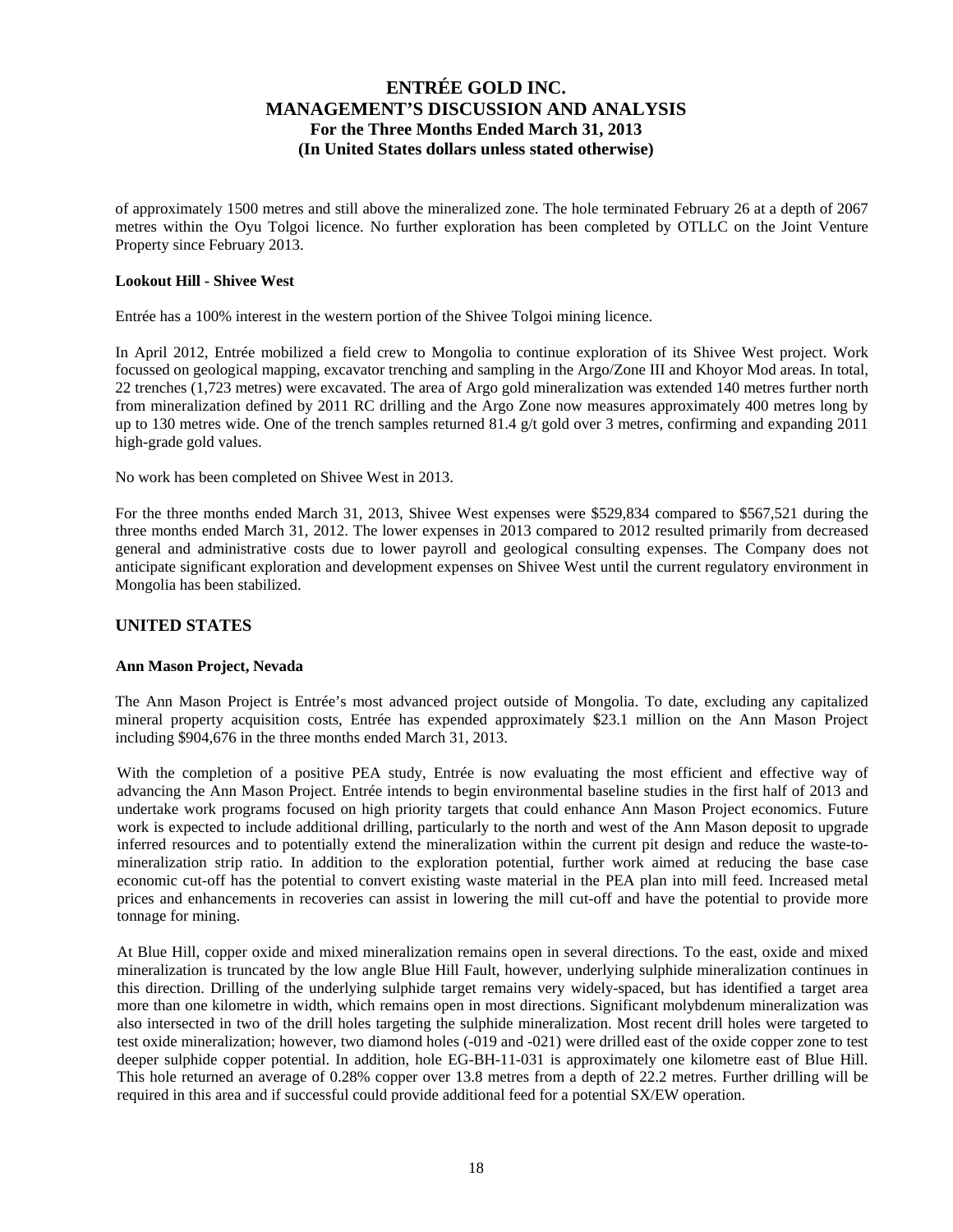The area between the Ann Mason and Blue Hill deposits has seen only wide-spaced, mostly shallow drilling to date and remains a high priority target for future exploration for both additional sulphide and oxide mineralization. South of Ann Mason, soil surveying and mapping suggests potential for near surface oxide copper mineralization which could have a positive impact on the Ann Mason Project by potentially reducing the current strip ratio in the Ann Mason deposit PEA mine design.

Several other high-priority targets on the Ann Mason Project property require further exploration. These include the Roulette, Blackjack IP and Blackjack Oxide targets and the Minnesota copper skarn target. In the Blackjack area, induced polarization ("IP") and surface copper oxide exploration targets have been identified for drill testing. The Minnesota skarn target requires further drilling to test deeper IP and magnetic anomalies.

Baseline environmental studies planned to commence in the second quarter of 2013 include wildlife, biology, archaeology and cultural surveys.

In April 2013, the Company mobilized an RC rig and a core rig onto the Ann Mason Project to test targets described above.

For the three months ended March 31, 2013, Ann Mason Project expenditures were \$904,676 compared to \$2,845,160 during the three months ended March 31, 2012. The lower expenses in 2013 resulted primarily from a decrease in drilling activities.

### **Lordsburg and Oak Grove, New Mexico**

In June 2007, Entrée entered into an agreement with Empirical Discovery LLC ("Empirical") to explore for and develop porphyry copper targets in southeastern Arizona and southwestern New Mexico.

On May 2, 2012, Entrée entered into an agreement with Empirical to purchase a 100% interest in two targets - the Lordsburg property in New Mexico, and the Oak Grove property, which is located approximately 45 kilometres northeast of Lordsburg. Pursuant to the agreement, Entrée paid \$100,000 and issued 500,000 common shares of the Company. Each property is subject to a 2% NSR royalty granted to Empirical. Each NSR royalty may be bought down to 1% for \$1 million if the option is exercised on or before January 1, 2015. The buydown option may be extended to January 1, 2016 or January 1, 2017, in which case the buydown price will be \$2 million and \$200,000 will be payable for each 12 month extension. The buydown price and extension payments are payable in cash or a combination of cash and common shares at Entrée's election. Empirical has an option, until June 1, 2013, to reacquire the Oak Grove property for no consideration as Entrée did not complete a minimum amount of drilling prior to January 1, 2013.

The Lordsburg claims cover 2,013 hectares adjacent to the historic Lordsburg copper-gold-silver district in New Mexico. Drilling at Lordsburg has been successful in discovering a porphyry copper-gold occurrence in an area previously known only for vein-style gold mineralization. Future drilling will be directed towards expanding the existing drill defined copper and gold zone.

The proposed Plan of Operations for Lordsburg has been approved by the BLM and an Application to Conduct Mineral Exploration has been approved by the New Mexico Division of Mining and Minerals. The Lordsburg Plan of Operations/Environmental Assessment and Application to Conduct Mineral Exploration provides for drilling on 65 additional sites and 28.2 acres of surface disturbance. An additional reclamation bond was posted in July 2012.

#### **Shamrock, Nevada**

The Shamrock property, acquired through the acquisition of PacMag, is a copper skarn exploration target located in the Yerington copper porphyry district in western Nevada. Entrée has a 100% interest in 41 unpatented and 13 patented lode mining claims covering approximately 362 hectares (895 acres).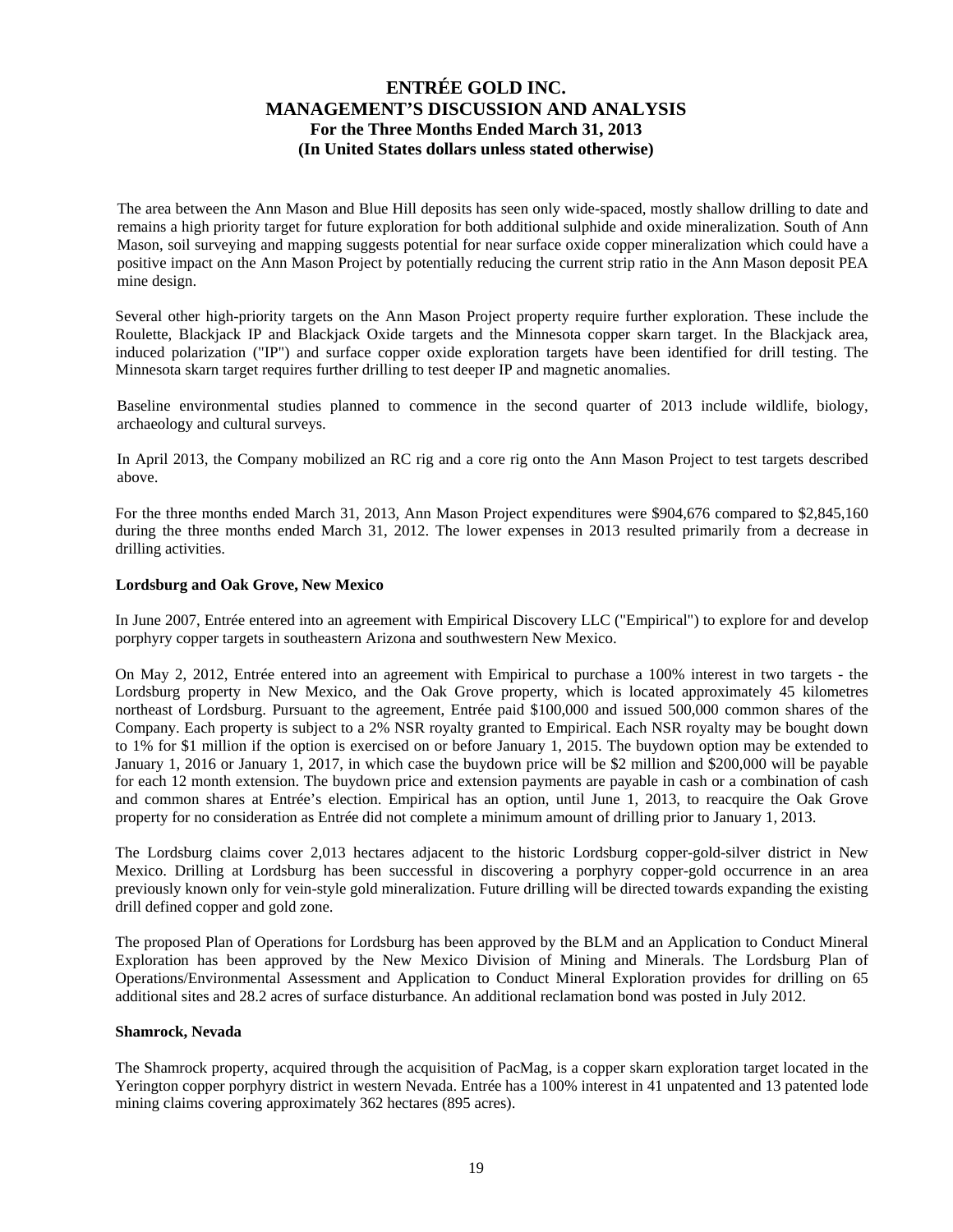### **Eagle Flats, Nevada**

In March 2011, Entrée entered into a mining lease and option to purchase agreement with respect to 58 unpatented lode claims, 65 kilometres east of Yerington, in Mineral County, Nevada. Under the agreement, as amended, Entrée leases the claims for combined payments of \$125,000 over five years, and reimbursed \$30,000 in property and recording costs. Entrée has an option to purchase the claims for \$500,000, subject to a 2% NSR royalty which may be bought down to a 1% NSR royalty for \$500,000. After the fifth anniversary, Entrée must pay \$40,000 per year, either as a lease payment or an advanced royalty payment, depending on whether the option has been exercised. Advanced royalty payments will be credited against future NSR royalty payments.

### **AUSTRALIA**

### **Blue Rose Joint Venture**

Entrée has a 51.6% interest in the Blue Rose copper-iron-gold-molybdenum joint venture property, with Giralia Resources Pty Ltd, now a subsidiary of Atlas Iron Limited (ASX:AGO) ("Atlas"), retaining a 48.4% interest. The property is located in the Olary Region of South Australia, 300 kilometres north-northeast of Adelaide. Magnetite iron formations occur in the southern portion of this 1,000 square kilometre tenement, and a zone of copper oxide mineralization and a gold target (Golden Sophia) are located in the north-central area of the tenement. The joint venture covers tenement EL5129, which was granted on July 19, 2012, for a 3-year term. A heritage agreement with the Ngadjuri Nation has been executed.

In September 2010, the joint venture entered into an agreement with Bonython Metals Group Pty Ltd ("BMG"), a private Australian resource company. BMG purchased 100% of the iron ore rights on the joint venture property in exchange for 6% of BMG's future issued capital. On February 27, 2012, the Federal Court of Australia ordered that BMG be wound up; a liquidator has been appointed.

The joint venture also entered into a mineral development agreement with WASCO Mining Company Pty Ltd ("WASCO"). On May 30, 2012, the joint venture sent a formal notice of termination of the mineral development agreement with WASCO.

A soil sampling program was completed by the joint venture over the Golden Sophia shallow gold target in August 2011. The survey confirmed the previous Battle Mountain gold in soil anomaly and defined a new, linear gold anomaly located approximately 700 metres to the northeast.

### **Mystique Farm-Out**

Mystique is an early stage gold exploration property comprised of exploration licence E28/1915, held by Entrée. Entrée entered into a farm-out agreement with Black Fire Gold Pty Ltd, a wholly-owned subsidiary of Black Fire Minerals Limited (ASX:BFE – "Black Fire"), pursuant to which Black Fire can earn a 60% interest in the property by expending A\$1 million by February 2013 (completed) and a 75% interest by expending A\$2.5 million by February 2015. Black Fire can earn an additional 10% interest by sole funding a pre-feasibility study on the property. The property is located in the Albany-Fraser Province of West Australia. Black Fire has until June 10, 2013 to elect either to form a joint venture or continue to sole fund to earn a greater interest. A diamond drilling program was completed by Black Fire in February 2012. The program comprised 5 core holes totaling 642 metres and rotary mud drilling totaling 347.8 metres. None of the holes returned significant assays. In late 2012, Black Fire conducted an auger soil geochemical sampling program (176 samples) over the western portion of the licence to test for nickel potential. Assay results returned generally low nickel and copper values and did not define any drill targets. Black Fire is currently seeking expressions of interest from potential farm-in partners, to enable it to continue with exploration work on the Mystique property.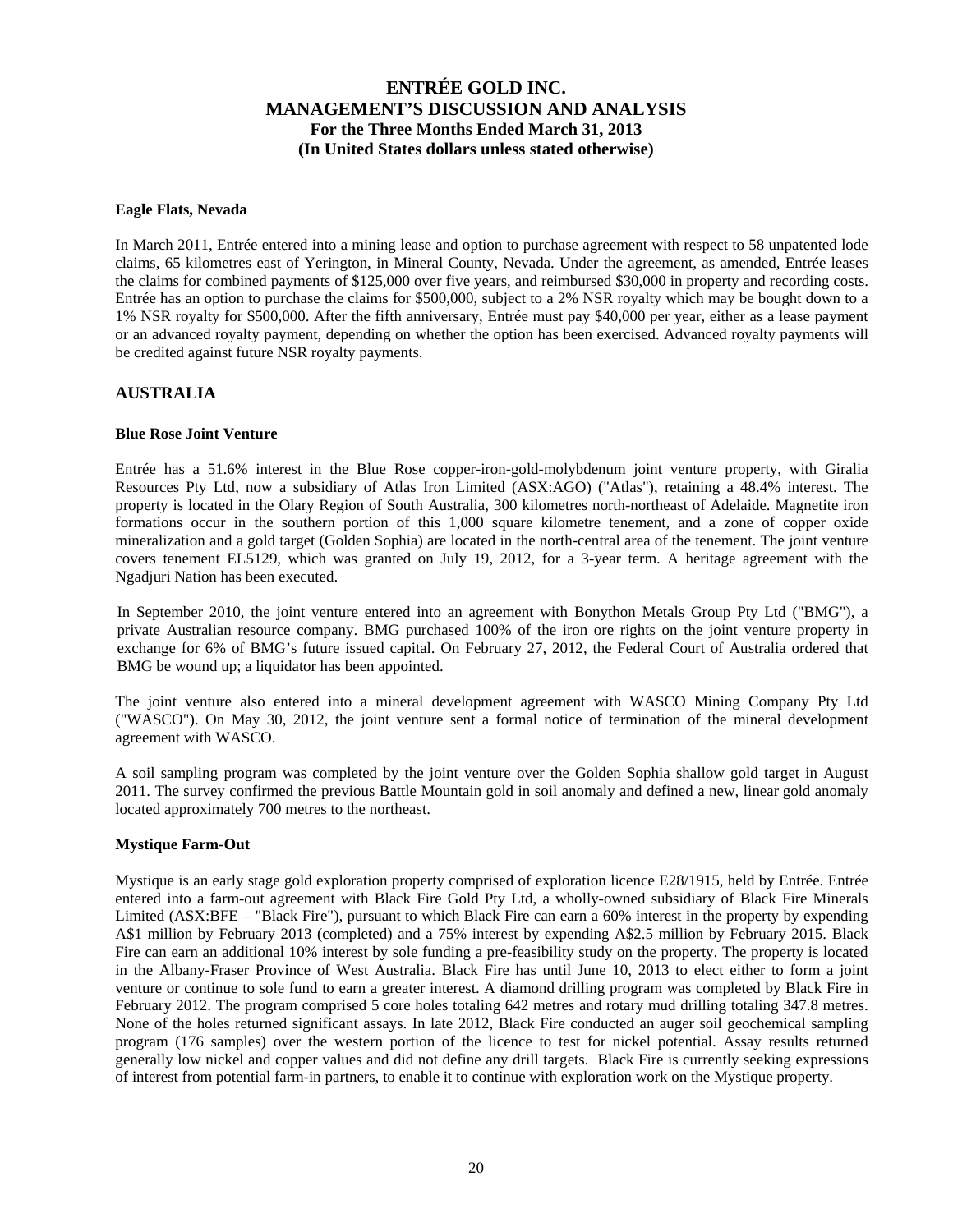### **PERU**

In September 2010, Entrée entered into a conditional agreement with a private Peruvian company whereby Entrée may acquire an initial 70% interest in the Lukkacha property located in Tacna Province of southeastern Peru. The property is situated within 50 kilometres of the international border with Chile, and initiation of work is subject to Entrée obtaining a Supreme Decree allowing it to work on the property. Subject to obtaining the Supreme Decree, Entrée may earn a 70% interest by making cash payments totaling \$215,000 and expending a minimum of \$1.5 million on exploration, to include a minimum 6,000 metres of diamond drilling, within 24 months. Once Entrée has earned a 70% interest, it may acquire a further 30% interest by paying the vendors \$2 million within 24 months. The vendors would retain a 2% NSR royalty, half of which may be purchased at any time for \$1 million.

The property consists of seven concessions totaling 4,400 hectares which cover two large areas of surface alteration, iron oxides and quartz veining approximately 50 kilometres along the structural trend southeast from the giant Toquepala mining operation of Grupo Mexico. The property has never been drilled and represents a unique opportunity for early stage exploration within an under-explored major copper district. Further exploration (geophysics and drilling) is dependent on receipt of the Supreme Decree.

For the three months ended March 31, 2013, Lukkacha expenses were \$3,184 compared to \$19,035 during the three months ended March 31, 2012.

### **GENERAL AND ADMINISTRATIVE**

For the three months ended March 31, 2013, general and administrative expense, including foreign exchange gains and losses but before stock-based compensation, was \$2,780,483 compared to \$1,203,416 during the three months ended March 31, 2012. The increase in 2013 was due to a number of factors including increases in personnel expenses and higher accounting, legal, and consulting fees (including advisory fees on the Sandstorm financing transaction) compared to 2012.

### **STOCK-BASED COMPENSATION**

For the three months ended March 31, 2013, stock-based compensation expense was \$1,010,380 compared to \$1,149,434 during the three months ended March 31, 2012. During the three months ended March 31, 2013, 4,985,000 options were granted with a fair value of \$1,011,538, compared to 1,782,000 options that were granted with a fair value of \$1,084,028 during the three months ended March 31, 2012.

### **INTEREST INCOME AND EXPENSE**

For the three months ended March 31, 2013, interest expense was \$64,256 compared to \$52,176 during the three months ended March 31, 2012. Interest expense is due to accrued interest on the OTLLC loan payable. Interest income for the three months ended March 31, 2013 was \$63,566 compared to \$88,118 for the equivalent period last year. The Company earns interest income on its invested cash, which decreased compared to the equivalent period last year due to lower interest rates on the United States dollars.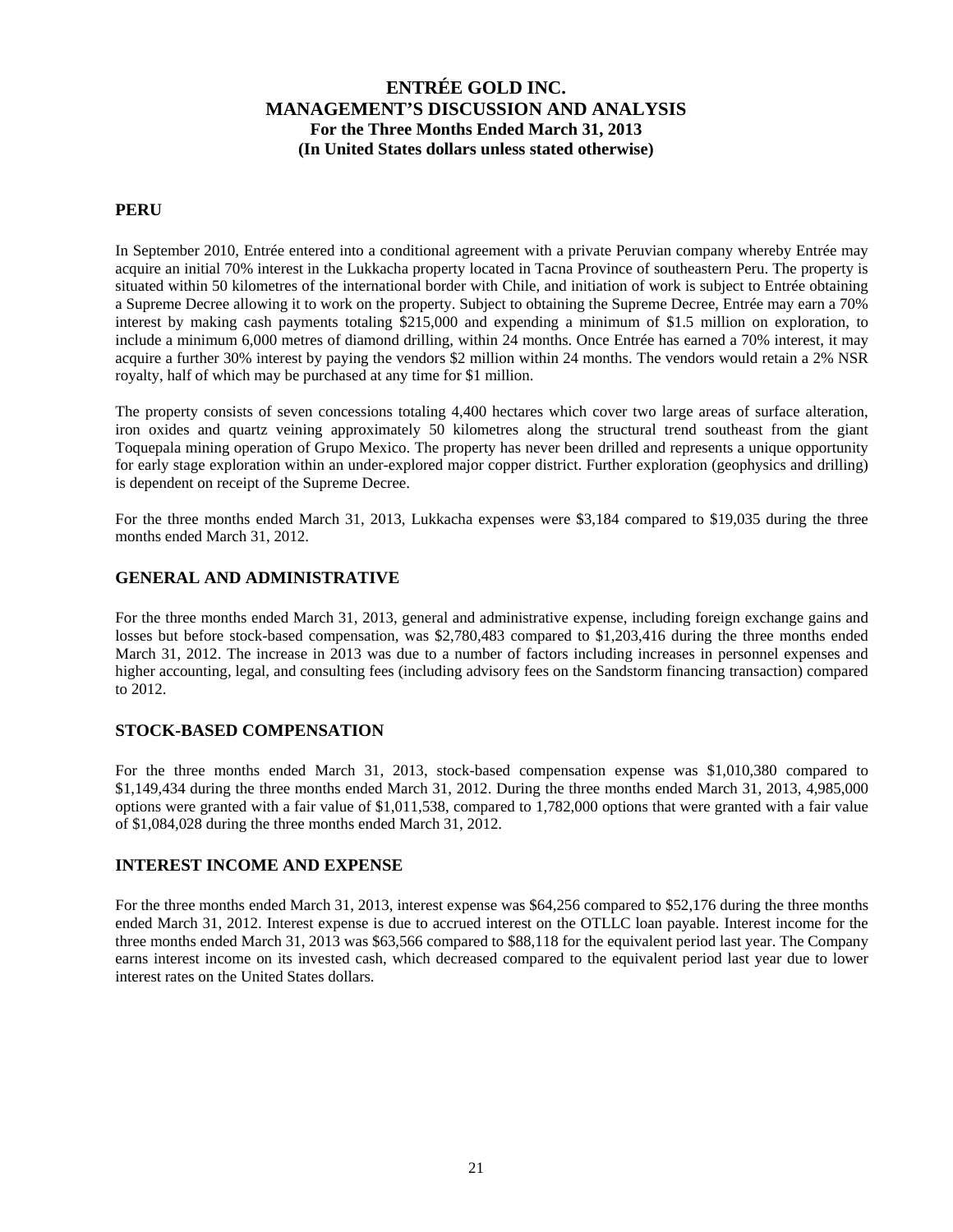### **VALUATION OF LONG-TERM INVESTMENT**

### **Equity Method Investment**

As further described in the notes to the Unaudited Financial Statements, Entrée has a 20% interest in a joint venture with OTLLC. As at March 31, 2013, the Company's investment in the Entrée-OTLLC Joint Venture was \$65,876 (December 31, 2012 - \$96,205). The Company's share of the loss of the Entrée-OTLLC Joint Venture was \$112,929 for the three months ended March 31, 2013 (March 31, 2012 - \$302,606) plus accrued interest expense of \$64,256 for the three months ended March 31, 2013 (March 31, 2012 - \$52,176). The decrease in the loss from equity investee for the three months ended March 31, 2013 compared to the same period last year was due to decreased exploration expenses incurred by the Entrée-OTLLC Joint Venture in the period.

# **OUTLOOK**

Entrée is primarily focused on exploring its principal properties in Nevada and Mongolia. In addition, Entrée is engaged in evaluating acquisition opportunities which are complementary to its existing projects, particularly large tonnage base and precious metal targets in mining friendly jurisdictions. These efforts have resulted in the consolidation of the Ann Mason Project in Nevada (including through the acquisition of PacMag and the agreement with Eurasian) and the acquisition of the Lordsburg property in New Mexico. The commodities Entrée is most likely to pursue include copper, gold and molybdenum, which are often associated with large tonnage, porphyry related environments. Smaller, higher grade systems will be considered by Entrée if they demonstrate potential for near-term production and cash-flow. If Entrée is able to identify smaller, higher grade bodies that may be indicative of concealed larger tonnage mineralized systems, it may negotiate and enter into agreements to acquire them.

Entrée has not generated any revenue from operations since its incorporation and Entrée anticipates that it will continue to incur operating expenses without revenues until the Joint Venture Property in Mongolia is brought into production or it builds and operates a mine on one or more of its other mineral properties. As at March 31, 2013, Entrée had working capital of approximately \$55,119,275 million. Entrée's average monthly operating expenses for the three months ended March 31, 2013, were approximately \$1,760,000, including exploration, general and administrative expenses and investor relations expenses. On February 15, 2013, the Company announced that it had entered into a financing package with Sandstorm for gross proceeds of approximately \$55 million consisting of three components: a \$40 million equity participation and funding agreement, a C\$10 million private placement and a \$5 million payment from Sandstorm in return for a 0.4% NSR royalty on the Ann Mason and Blue Hill deposits. The funds from the financing package will be used to support operations in Mongolia, advance the Ann Mason Project, for working capital requirements and for other general corporate purposes.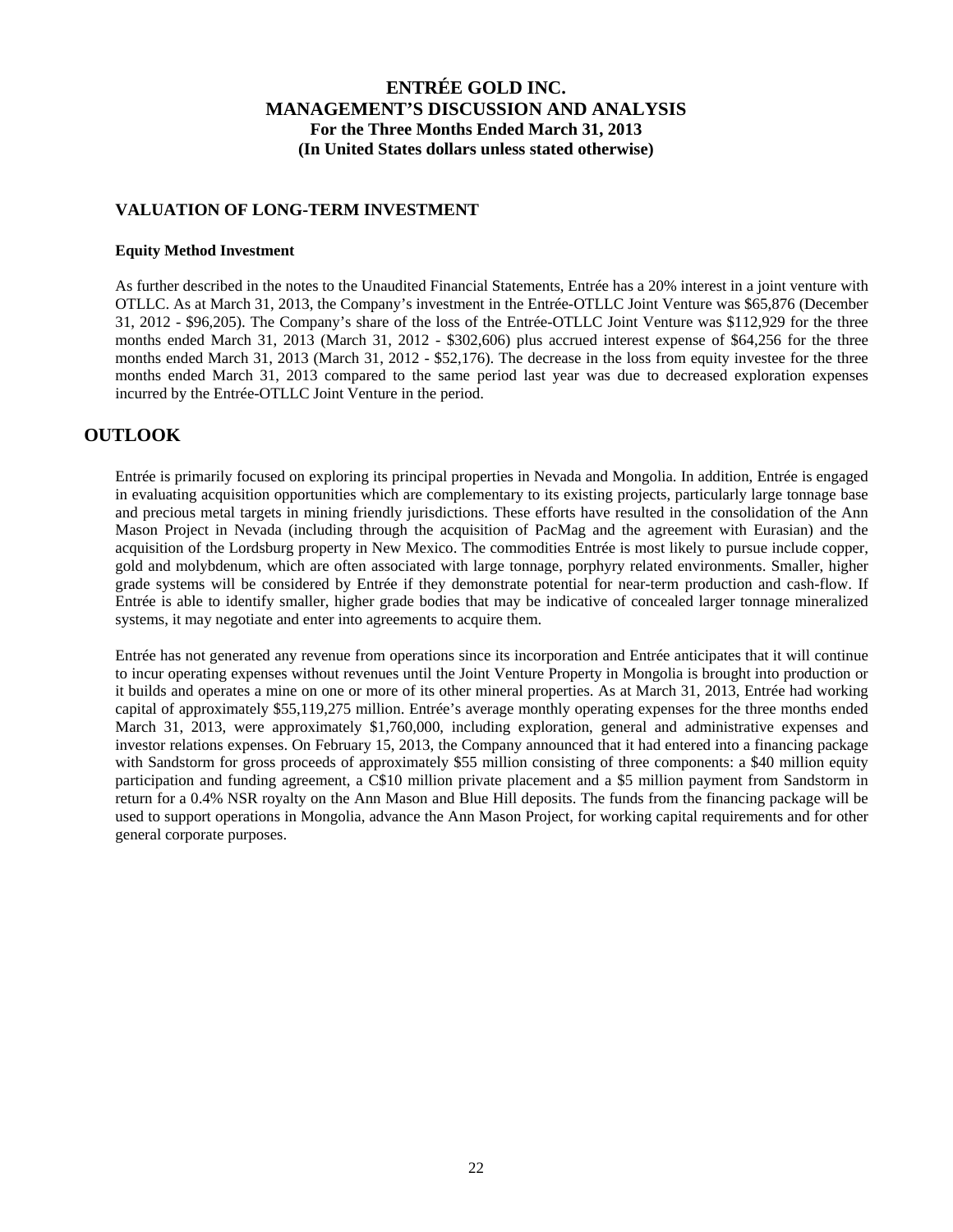# **SELECTED QUARTERLY DATA**

|                                                                  | <b>Three Months</b><br><b>Ended</b><br>March 31,<br>2013 |               | <b>Three Months</b><br><b>Ended</b><br>December 31,<br>2012 | <b>Three Months</b><br><b>Ended</b><br>September 30,<br>2012 |                          | <b>Three Months</b><br><b>Ended</b><br><b>June 30,</b><br>2012 |
|------------------------------------------------------------------|----------------------------------------------------------|---------------|-------------------------------------------------------------|--------------------------------------------------------------|--------------------------|----------------------------------------------------------------|
| Exploration                                                      | \$<br>1,603,790                                          | \$            | 987,942                                                     | \$<br>1,228,341                                              | \$                       | 2,402,084                                                      |
| General and administrative                                       | 2,684,648                                                |               | 1,268,293                                                   | 607,232                                                      |                          | 1,187,487                                                      |
| Consultancy and advisory fees                                    | 986,926                                                  |               |                                                             |                                                              |                          |                                                                |
| Impairment of mineral property interests                         |                                                          |               | 486,746                                                     |                                                              |                          |                                                                |
| Loss from operations                                             | (5,275,364)                                              |               | (2,742,981)                                                 | (1,835,573)                                                  |                          | (3,589,571)                                                    |
| Interest income                                                  | 63,566                                                   |               | 22,293                                                      | 29,328                                                       |                          | 50,710                                                         |
| Interest expense                                                 | (64, 256)                                                |               | (63, 134)                                                   | (58,705)                                                     |                          | (55, 344)                                                      |
| Loss from equity investee                                        | (112, 929)                                               |               | (281, 055)                                                  | (238,988)                                                    |                          | (189, 507)                                                     |
| Deferred income tax recovery (expense)                           | 297,139                                                  |               | (1,912,557)                                                 | 204,780                                                      |                          | 539,007                                                        |
| Net loss                                                         | \$<br>(5,091,844)                                        | \$            | (4,977,434)                                                 | \$<br>(1,899,158)                                            | \$                       | (3,244,705)                                                    |
| Loss per share, basic and diluted                                | \$<br>$(0.04)$ \$                                        |               | $(0.04)$ \$                                                 | $(0.01)$ \$                                                  |                          | (0.03)                                                         |
|                                                                  |                                                          |               |                                                             |                                                              |                          |                                                                |
|                                                                  | <b>Three Months</b><br><b>Ended</b><br>March 31,<br>2012 |               | <b>Three Months</b><br><b>Ended</b><br>December 31,<br>2011 | <b>Three Months</b><br><b>Ended</b><br>September 30,<br>2011 |                          | <b>Three Months</b><br><b>Ended</b><br><b>June 30,</b><br>2011 |
|                                                                  |                                                          |               |                                                             |                                                              |                          |                                                                |
| Exploration                                                      | \$<br>3,615,987                                          | \$            | 4,671,238                                                   | \$<br>3,662,130                                              | \$                       | 5,698,144                                                      |
| General and administrative                                       | 2,136,095                                                |               | 1,444,511                                                   | 1,185,528                                                    |                          | 1,901,162                                                      |
| Loss (gain) on sale of mineral property interest                 | (104, 914)                                               |               | (1,474,640)                                                 | 26,033                                                       |                          | (125, 916)                                                     |
| Impairment of mineral property interests<br>Loss from operations | (5,647,168)                                              |               | 309,483<br>(4,950,592)                                      | 221,522<br>(5,095,213)                                       |                          | (7,473,390)                                                    |
| Gain on sale of investments                                      |                                                          |               |                                                             | 1,178,254                                                    |                          |                                                                |
| Interest income                                                  |                                                          |               | 54,746                                                      |                                                              |                          | 2,148,021                                                      |
|                                                                  | 88,118<br>(52, 176)                                      |               | (50,095)                                                    | 77,339<br>(41, 887)                                          |                          | 129,259<br>(34, 338)                                           |
| Interest expense<br>Loss from equity investee                    | (302, 606)                                               |               | (514,390)                                                   | (593,087)                                                    |                          | (645, 264)                                                     |
| Current income tax expense                                       |                                                          |               | (152, 190)                                                  |                                                              |                          |                                                                |
| Deferred income tax recovery                                     | 839,000                                                  |               | 938,766                                                     | 968,356                                                      |                          | 2,257,762                                                      |
| Net loss                                                         | \$<br>(5,074,832)                                        | $\mathcal{S}$ | (4,673,755)                                                 | \$<br>(3,506,238)                                            | $\overline{\mathcal{S}}$ | (3,617,950)                                                    |

Exploration costs were lower in the three months ended March 31, 2013 compared to the three months ended March 31, 2012, primarily due to decreased drilling activity on the Ann Mason Project in the first quarter of 2013. General and administrative costs, excluding stock-based compensation changes, were approximately 48% higher in the three months ended March 31, 2013 compared to the three months ended March 31, 2012. This increase is primarily attributable to legal fees associated with closing of the Sandstorm transaction and increased personnel expenses. During the three months ended March 31, 2013, the Company incurred consultancy and advisory fees of \$936,926 related to the Sandstorm financing agreement. During the three months ended June 30, 2011, Entrée sold its Australian listed securities and recorded a gain on sale of investments of \$2,148,021. During the three months ended September 30, 2011, the Company sold its asset backed notes and recorded a gain on sale of investments of \$1,178,254. In addition, in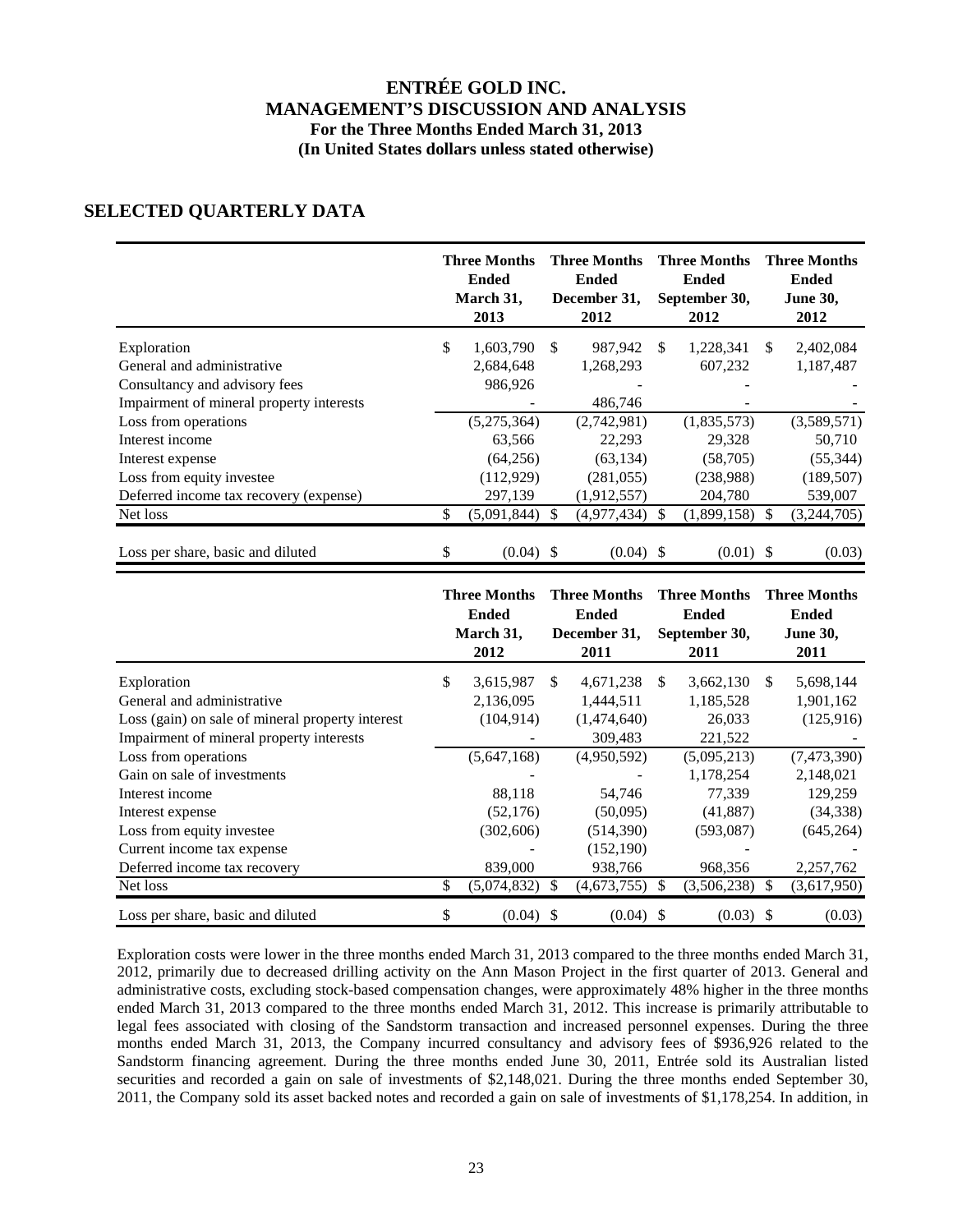the three months ended June 30, 2011, Entrée sold the Rainbow Canyon property, and recorded a gain on sale of mineral property interest of \$125,916. During the three months ended December 31, 2011, Entrée sold the Togoot licence and recorded a gain on sale of mineral property interest of \$1,474,640. During the three months ended March 31, 2012, Entrée sold its interest in the Northling property and recorded a gain on sale of mineral property interest of \$104,914. Loss from equity investee was lower in the three months ended March 31, 2013 compared to the three months ended March 31, 2012 due to decreased expenditures on the Joint Venture Property. Deferred income tax recovery was lower in the first quarter of 2013, partially due to a decrease in deferred tax assets in the three months ended March 31, 2013 related to expenditures on the Ann Mason Project.

# **LIQUIDITY**

To date, Entrée has not generated revenues from its operations, has been dependent on equity and production-based financings for additional funding and is considered to be in the exploration stage. Working capital on hand at March 31, 2013 was \$55,119,275. Cash was \$55,107,941 at March 31, 2013. On February 15, 2013, the Company closed the approximately \$55 million financing package with Sandstorm which will be used to support operations in Mongolia, advance the Ann Mason Project and for general working capital requirements. In the event of a partial expropriation of Entrée's interest in the Joint Venture Property, which is not reversed during the abeyance period provided for in the equity participation and funding agreement, the Company will be required to return a pro rata portion of the Deposit (the amount of the repayment not to exceed the amount of the Unearned Balance).

Under the terms of the Entrée-OTLLC Joint Venture, Entrée elected to have OTLLC debt finance Entrée's share of costs on the Joint Venture Property, with interest accruing at OTLLC's actual cost of capital or prime +2%, whichever is less, at the date of the advance. As at March 31, 2013, the total amount that OTLLC has contributed to costs on the Company's behalf, including interest, is approximately \$5.7 million.

### **Operating activities**

Cash provided by operations was \$36,142,987 for the three months ended March 31, 2013 compared to the \$3,975,260 used in operations for the three months ended March 31, 2012. This increase is primarily due to cash proceeds of \$40 million received from the funding agreement with Sandstorm and is partially offset by expenditures on mineral property exploration and general and administrative.

### **Financing activities**

Cash provided by financing activities during the three months ended March 31, 2013 and 2012 and common shares issued for cash were as follows:

|                            |               | <b>Three Months</b><br><b>Ended</b><br>March 31,<br>2013 |           |               | <b>Three Months</b><br><b>Ended</b><br>March 31,<br>2012 |            |  |
|----------------------------|---------------|----------------------------------------------------------|-----------|---------------|----------------------------------------------------------|------------|--|
|                            | <b>Shares</b> |                                                          | Amount    | <b>Shares</b> |                                                          | Amount     |  |
| Private placement          | 17,857,142 \$ |                                                          | 9,722,897 | $\sim$ $-$    | - \$                                                     |            |  |
| Exercise of over allotment |               |                                                          |           | 1,320,455     |                                                          | 1,628,583  |  |
| Share issuance costs       |               |                                                          | (86, 636) | -             |                                                          | (108, 058) |  |
|                            | 17,857,142    |                                                          | 9,636,261 | 1,320,455     |                                                          | 1,520,525  |  |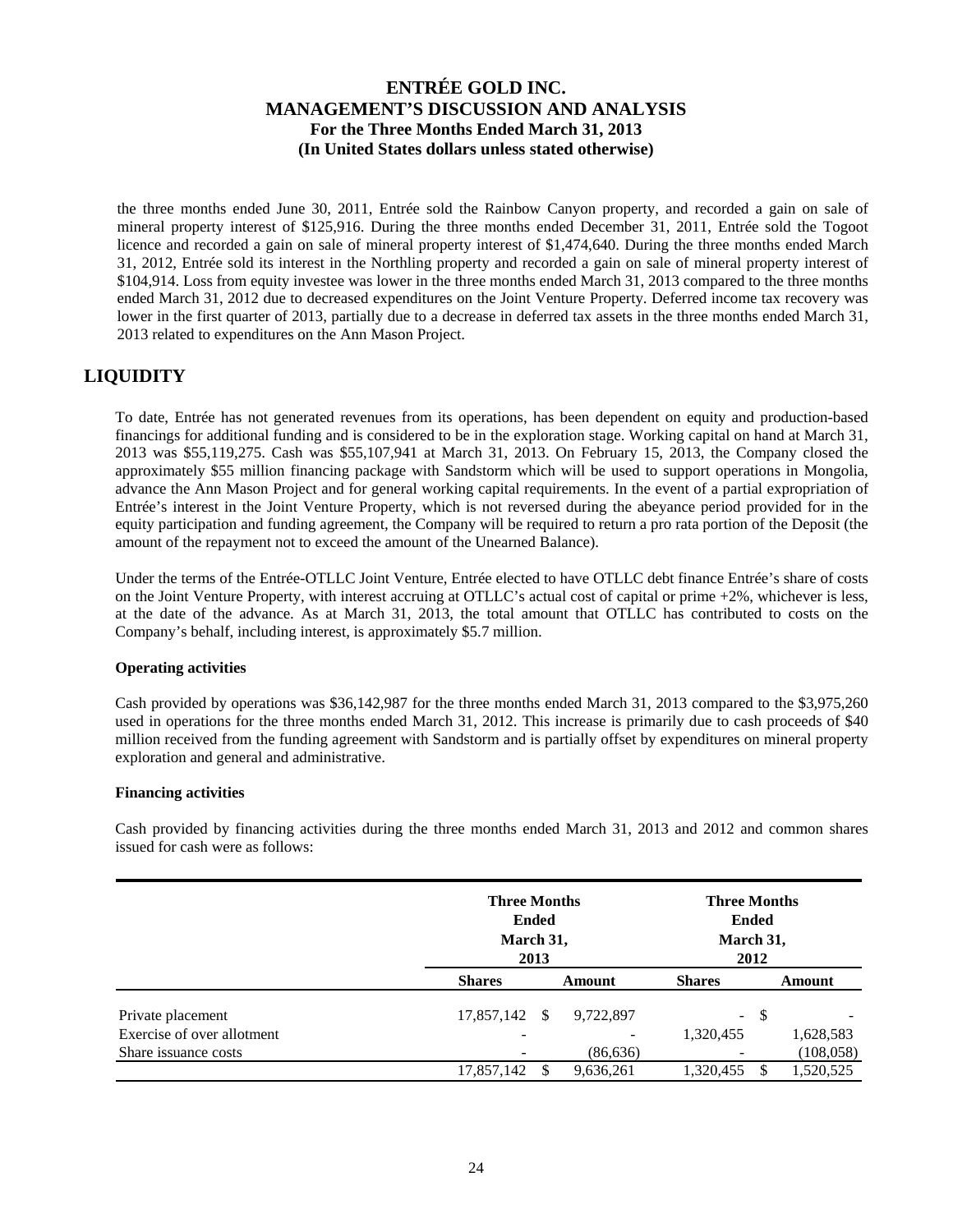#### **Investing activities**

During the three months ended March 31, 2013, Entrée made payments of \$Nil related to mineral property acquisitions and reclamation deposits compared to \$2,142,502 in the comparable 2012 period. During the three months ended March 31, 2013, Entrée expended \$1,130 on equipment, primarily for exploration activities (March 31, 2012 – \$17,307). During the three months ended March 31, 2013, Entrée received cash proceeds of \$5 million from Sandstorm in return for a 0.4% NSR royalty on the Ann Mason and Blue Hill deposits. During the three months ended March 31, 2012, Entrée sold its interest in the Northling property for proceeds of \$104,914, net of taxes.

### **Table of Contractual Commitments**

The following table lists, as at March 31, 2013, the Company's contractual obligations. Entrée is committed to make lease payments totaling \$976,964 over its four year office lease in Vancouver, Canada and two office, three warehouse and five accommodation leases in the United States.

|               | <b>Less than</b><br>1 Year     | 1-3 Years     | 3-5 Years | <b>Total</b> |
|---------------|--------------------------------|---------------|-----------|--------------|
| Office leases | \$<br>225,180<br>S             | 441,031<br>\$ | 310,753   | 976,964      |
| Total         | \$<br>225,180<br><sup>\$</sup> | 441,031<br>\$ | 310,753   | 976,964      |

#### **Outstanding share data**

As at March 31, 2013 and May 9, 2013, there were 146,734,385 common shares outstanding. In addition, as at March 31, 2013, there were 14,208,000 stock options outstanding with exercise prices ranging from C\$0.56 to C\$3.47 per share. As at May 9, 2013, there were 12,965,500 stock options outstanding with exercise prices ranging from C\$0.32 to C\$3.47 per share. There were no warrants outstanding at March 31, 2013 or at May 9, 2013.

# **CAPITAL RESOURCES**

Entrée had no commitments for capital assets at March 31, 2013.

At March 31, 2013, Entrée had working capital of \$55,119,275 compared to \$4,699,256 as at December 31, 2012. On February 15, 2013, the Company closed the approximately \$55 million financing package with Sandstorm.

### **OFF-BALANCE SHEET TRANSACTIONS**

Entrée has no off-balance sheet arrangements except for the contractual obligation noted above.

# **TRANSACTIONS WITH RELATED PARTIES**

The Company did not enter into any transactions with related parties during the three months ended March 31, 2013.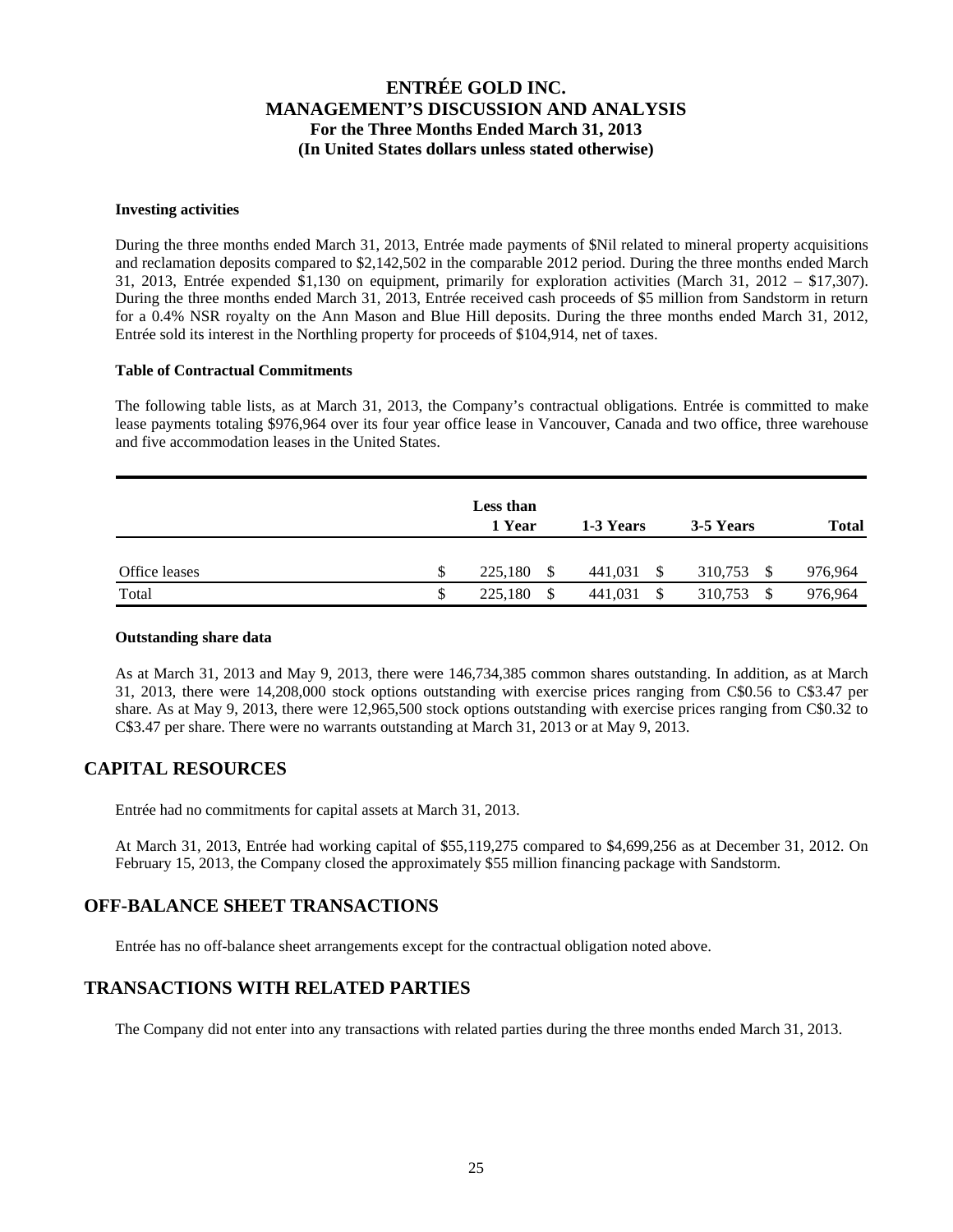### **CRITICAL ACCOUNTING ESTIMATES**

The preparation of consolidated financial statements in conformity with generally accepted accounting principles in the United States requires management to make estimates and assumptions that affect the reported amount of assets and liabilities and the disclosure of contingent assets and liabilities at the date of the financial statements and the reported amount of revenues and expenses during the period. Actual results could differ from these estimates.

The Company must make estimates and judgments in determining income tax expense for financial statement purposes. These estimates and judgments occur in the calculation of tax credits, benefits, and deductions, and in the calculation of certain tax assets and liabilities that arise from differences in the timing of recognition of revenue and expense for tax and financial statement purposes. Significant changes in these estimates may result in an increase or decrease to the tax provision in a subsequent period. The Company must assess the likelihood that we will be able to recover any deferred tax assets. If recovery is not likely, the provision for taxes must be increased by recording a valuation allowance against the deferred tax assets. However, should there be a change in the ability to recover any deferred tax assets, the tax provision would increase in the period in which it is determined that the recovery was not likely. Recovery of a portion of the deferred tax assets is impacted by Company plans with respect to holding or disposing of certain assets. Changes in economic conditions, exploration results, metal prices and other factors could result in changes to the estimates and judgements used in determining the income tax expense.

The Company capitalizes the cost of acquiring mineral property interests, including undeveloped mineral property interests, until the viability of the mineral interest is determined. Capitalized acquisition costs are expensed if it is determined that the mineral property has no future economic value. The Company must make estimates and judgments in determining if any capitalized amounts should be written down by assessing if future cash flows, including potential sales proceeds, related to the mineral property are estimated to be less than the property's total carrying value. The carrying value of each mineral property is reviewed periodically, and whenever events or changes in circumstances indicate that the carrying value may not be recoverable. Reductions in the carrying value of a property would be recorded to the extent that the total carrying value of the mineral property exceeds its estimated fair value.

The Company follows accounting guidelines in determining the value of stock option compensation, as disclosed in Note 8 to the Annual Financial Statements. Unlike other numbers in the accounts, this is a calculated amount not based on historical cost, but on subjective assumptions introduced to an option pricing model, in particular: (1) an estimate for the average future hold period of issued stock options before exercise, expiry or cancellation; and (2) future volatility of the Company's share price in the expected hold period (using historical volatility as a reference). Given that there is no market for the options and they are not transferable, the resulting value calculated is not necessarily the value the holder of the option could receive in an arm's-length transaction.

The Company's accounting policy is to expense exploration costs on a project by project basis consistent with US GAAP. The policy is consistent with that of other exploration companies that have not established mineral reserves. When a mineral reserve has been objectively established further exploration costs would be deferred. Management is of the view that its current policy is appropriate for the Company.

# **CHANGES IN ACCOUNTING POLICIES**

The accounting pronouncements issued by the Financial Accounting Standards Board during the year ended December 31, 2012 were not applicable to the Company.

A detailed summary of all of the Company's significant accounting policies and the estimates derived therefrom is included in Note 2 to the Annual Financial Statements for the year ended December 31, 2012.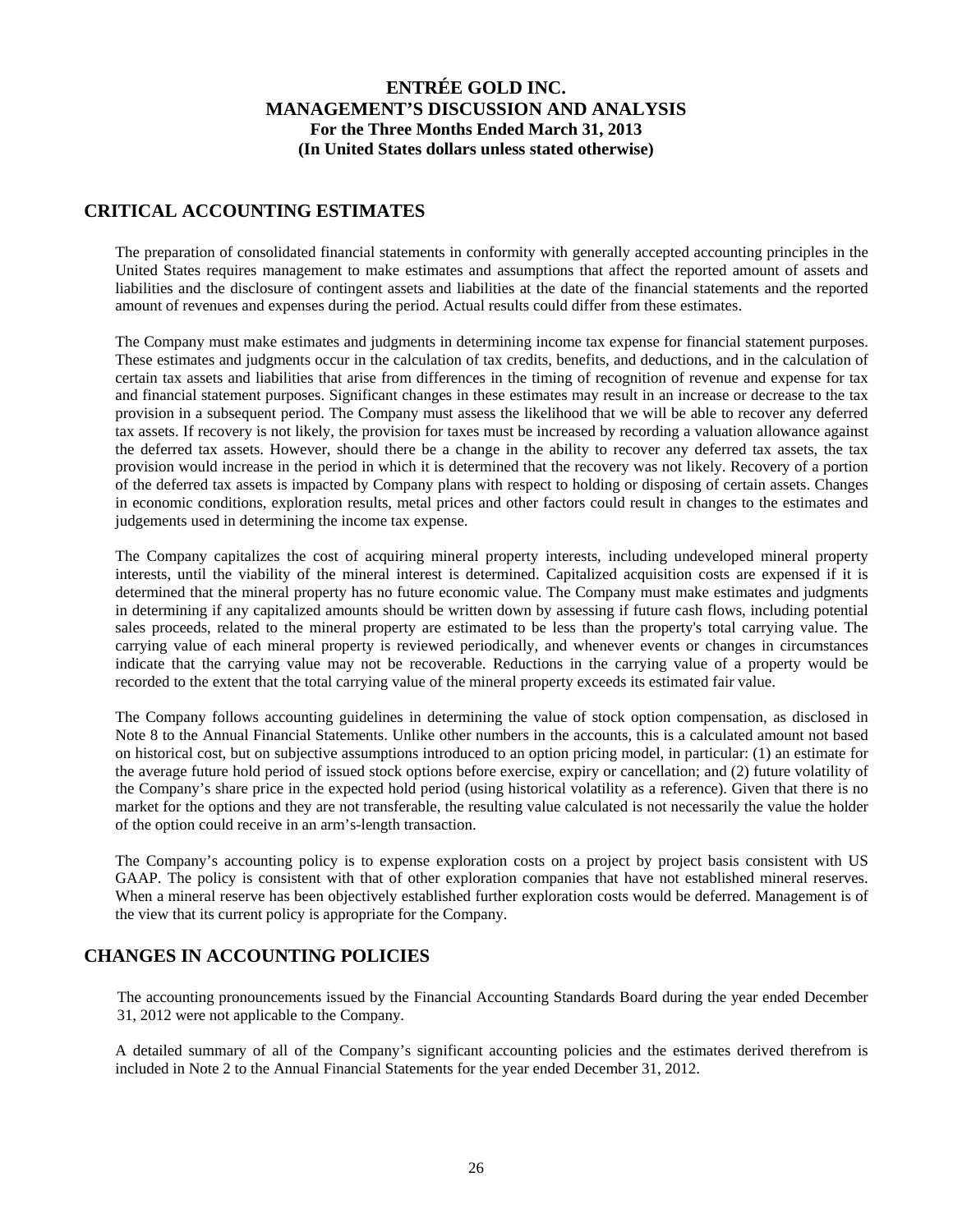### **FINANCIAL INSTRUMENTS AND OTHER INSTRUMENTS**

The Company's financial assets and liabilities generally consist of cash and cash equivalents, short-term investments, receivables, deposits, accounts payable and accrued liabilities and loans payable, some of which are denominated in foreign currencies including United States dollars, Mongolian Tugriks and Australian dollars. The Company is at risk to financial gain or loss as a result of foreign exchange movements against the Canadian dollar. The Company minimizes its foreign exchange risk by maintaining low account balances in currencies other than the Canadian dollar. The Company does not currently have major commitments to acquire assets in foreign currencies; but historically it has incurred the majority of its exploration costs in foreign currencies.

### **OTHER MD&A REQUIREMENTS**

### **Forward-Looking Statements**

This MD&A contains forward-looking statements within the meaning of the United States Private Securities Litigation Reform Act of 1995 and forward-looking information within the meaning of applicable Canadian securities laws.

Forward-looking statements include, but are not limited to, statements with respect to the future prices of copper, gold, molybdenum and silver; the estimation of mineral reserves and resources; the realization of mineral reserve and resource estimates; future mineral production; costs of production and capital expenditures; the availability of project financing; future cash flows; the potential development of future phases of the Oyu Tolgoi mining complex, including Lift 1 and Lift 2 of the Hugo North Extension deposit and the Heruga deposit; statements concerning the expected timing of initial production from Lift 1 of the Oyu Tolgoi block underground cave mine; discussions with third parties regarding material agreements; potential actions by the Government of Mongolia with respect to the Shivee Tolgoi and Javhlant mining licences and the Company's interest in the Joint Venture Property; the potential impact of amendments and proposed amendments to the laws of Mongolia; statements regarding the expected release date of the feasibility study for the Oyu Tolgoi mining complex; potential size of a mineralized zone; potential expansion of mineralization; potential discovery of new mineralized zones; the timing and results of future resource and reserve estimates; potential types of mining operations; government regulation of exploration and mining operations; the potential for Entrée to become a party to the Investment Agreement or another similar agreement; the potential for the Government of Mongolia to seek to directly or indirectly invest in Entrée's interest in the Hugo North Extension and Heruga deposits; the potential application of the Government of Mongolia's Resolution 140 and Resolution 175 to the Shivee Tolgoi and Javhlant licences; potential metallurgical recoveries and grades; plans for future exploration and/or development programs and budgets; permitting time lines; anticipated business activities; corporate strategies; requirements for additional capital; uses of funds; proposed acquisitions and dispositions of assets; and future financial performance. In certain cases, forward-looking statements and information can be identified by the use of words such as "plans", "expects" or "does not expect", "is expected", "budgeted", "scheduled", "estimates", "forecasts", "intends", "anticipates", or "does not anticipate" or "believes" or variations of such words and phrases or statements that certain actions, events or results "may", "could", "would", "might" "will be taken", "occur" or "be achieved". While the Company has based these forward-looking statements on its expectations about future events as at the date that such statements were prepared, the statements are not a guarantee of Entrée's future performance and are subject to risks, uncertainties, assumptions and other factors which could cause actual results to differ materially from future results expressed or implied by such forward-looking statements and information. Such factors and assumptions include, amongst others, that the size, grade and continuity of deposits and resource and reserve estimates have been interpreted correctly from exploration results; that the results of preliminary test work are indicative of what the results of future test work will be; that the prices of copper, gold, molybdenum and silver will remain relatively stable; the effects of general economic conditions, changing foreign exchange rates and actions by Rio Tinto, Turquoise Hill and/or OTLLC and by government authorities including the Government of Mongolia; the availability of capital; that applicable legislation, including legislation with respect to mining, foreign investment, royalties and taxation, will not materially change; uncertainties associated with legal proceedings and negotiations; and misjudgements in the course of preparing forward-looking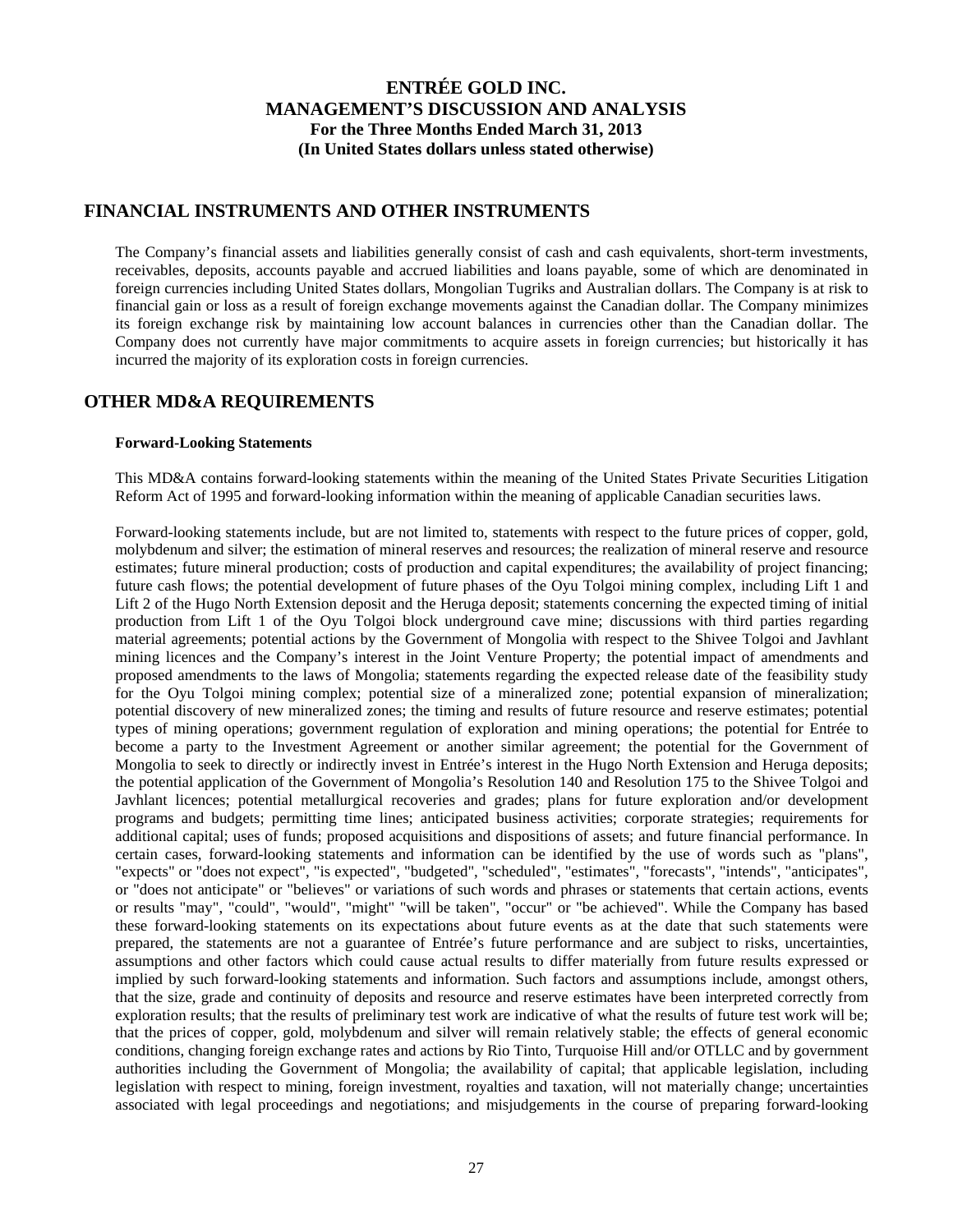statements. In addition, there are also known and unknown risk factors which may cause the actual results, performances or achievements of Entrée to be materially different from any future results, performance or achievements expressed or implied by the forward-looking statements and information. Such factors include, among others, risks related to international operations, including legal and political risk in Mongolia; risks associated with the conduct of joint ventures; recent global financial conditions; actual results of current exploration activities; changes in project parameters as plans continue to be refined; inability to upgrade inferred mineral resources to indicated or measured mineral resources; inability to convert mineral resources to mineral reserves; conclusions of economic evaluations; future prices of copper, gold, silver and molybdenum; possible variations in ore reserves, grade recovery and rates; failure of plant, equipment or processes to operate as anticipated; accidents, labour disputes and other risks of the mining industry; delays in obtaining government approvals, permits or licences or financing or in the completion of development or construction activities; environmental risks; title disputes; limitations on insurance coverage; as well as those factors discussed in the section entitled "Risk" in this MD&A and in the section entitled "Risk Factors" in the AIF. Although the Company has attempted to identify important factors that could cause actual actions, events or results to differ materially from those described in forward-looking statements, there may be other factors that cause actions, events or results not to be as anticipated, estimated or intended. There can be no assurance that forward-looking statements will prove to be accurate, as actual results and future events could differ materially from those anticipated in such statements. Except as required under applicable securities legislation, the Company undertakes no obligation to publicly update or revise forward-looking statements, whether as a result of new information, future events, or otherwise. Accordingly, readers should not place undue reliance on forward-looking statements.

### **Risk**

Entrée is a mineral exploration company and is exposed to a number of risks and uncertainties; some of these risks and uncertainties have been discussed elsewhere in this MD&A. For a more extensive discussion of risks and uncertainties to which Entrée is exposed, the reader should refer to the section titled "Risk Factors" contained in the Company's AIF available on SEDAR at www.sedar.com.

### *Legal and Political Risk*

On February 27, 2013, Notice was delivered to Entrée by MRAM that by Order No. 43 dated February 22, 2013, the Ministry of Mining has cancelled the 2009 Order of the Ministry of Mineral Resources and Energy registering the Hugo Dummett (including the Hugo North Extension) and Heruga reserves, and has requested that the Minerals Resource Council go over its previous conclusion that the reserves should be submitted to MRAM. The registration of reserves is a pre-condition to applying for the conversion of an exploration licence into a mining licence. The Notice states that the 2009 Order breached Clause 48.4 of the Minerals Law of Mongolia and Clause 9 of the Charter of the Minerals Resource Council because it was not within the authority of the Ministry of Mineral Resources and Energy to order that the reserves be registered. The Notice, which is not explicitly concerned with the issuance of the mining licences, further advises that any transfer, sale or lease of the Shivee Tolgoi and Javhlant mining licences is temporarily suspended. The mining licences have not been revoked or cancelled.

Entrée is currently working to determine the full implications of the Notice and to resolve the temporary suspension of the transfer, sale or lease of the licences, including by filing an official complaint with the Prime Minister asking him to amend Order No. 43 and an official compliant with the Head of MRAM asking him to revoke the Notice. However, any future action by the Government of Mongolia to suspend, revoke, withdraw or cancel the Shivee Tolgoi and Javhlant mining licences, whether legitimate or not, would have an adverse effect on the business, assets and financial condition of Entrée as well as the Company's share price.

The Earn-In Agreement requires OTLLC to enter into a form of joint venture agreement that bestows upon it certain powers and duties as manager of the Entrée-OTLLC Joint Venture, including the duty to cure title defects, the duty to prosecute and defend all litigation or administrative proceedings arising out of operations, and the duty to do all acts reasonably necessary to maintain the Joint Venture Property assets, including the mining licences. Pursuant to the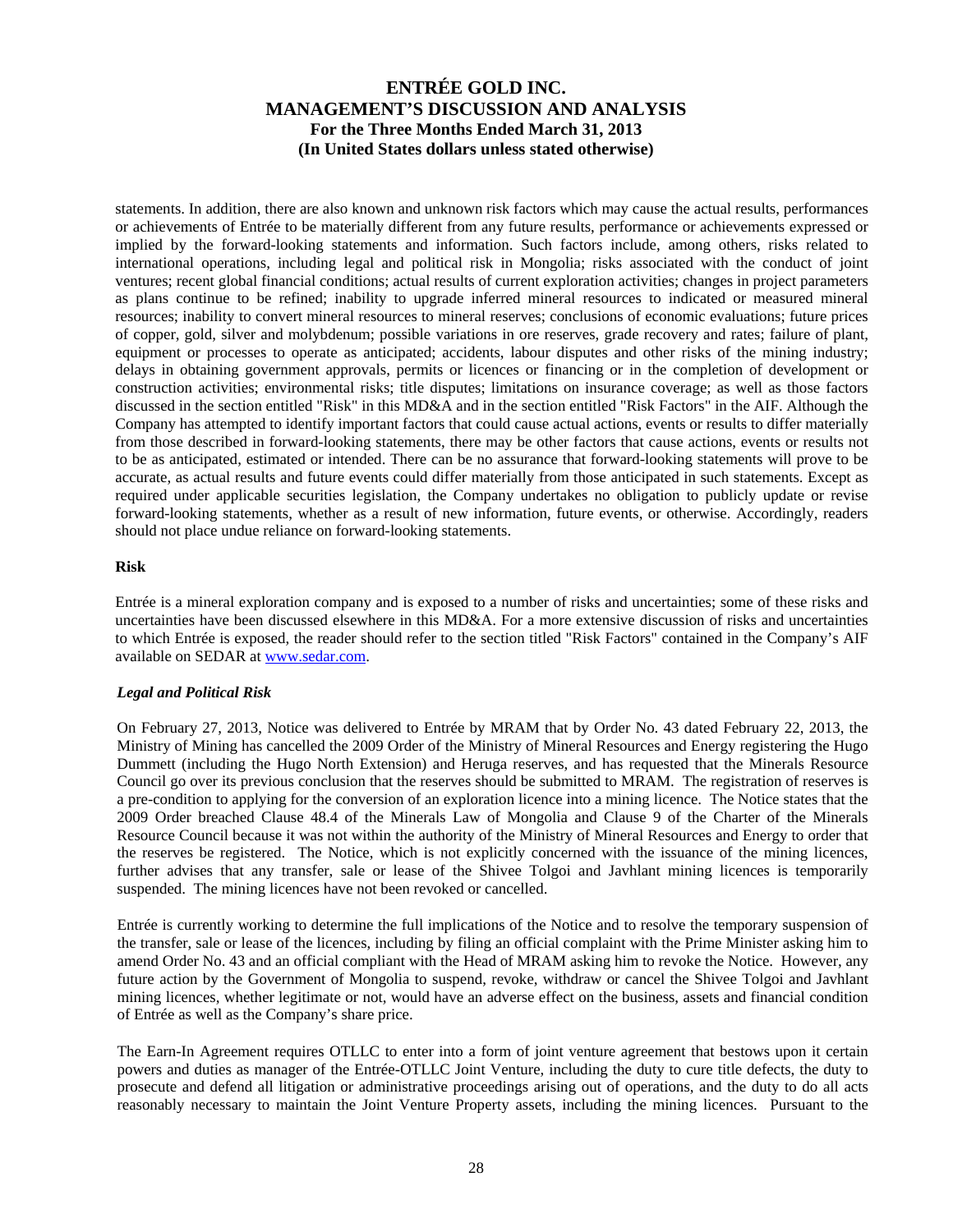Assignment Agreement dated March 1, 2005 between the Company, Turquoise Hill and OTLLC, the Company is also entitled to look to Turquoise Hill for the performance of OTLLC's obligations under the Earn-In Agreement, which is governed by British Columbia law. In addition, the Shivee Tolgoi and Javhlant mining licences are included in the contract area of the Investment Agreement. The Investment Agreement restricts the grounds upon which the Mongolian State administrative authority in charge of geology and mining may revoke a mining licence covered by the Investment Agreement. The Investment Agreement also includes a dispute resolution clause that requires the parties to resolve disputes through international commercial arbitration procedures. Entrée is not a party to the Investment Agreement and does not have any direct rights under the Investment Agreement. In the event that the Government of Mongolia suspends, revokes, withdraws or cancels the Shivee Tolgoi and Javhlant mining licences, there can be no assurance that OTLLC, Turquoise Hill or Rio Tinto will invoke the international arbitration procedures, or that Entrée will be able to enforce the terms of the Earn-In Agreement to cause OTLLC or Turquoise Hill to do all acts reasonably necessary to maintain the Joint Venture Property assets, including by invoking the international arbitration procedures under the Investment Agreement. There may also be limitations on OTLLC, Turquoise Hill and Rio Tinto's ability to enforce the terms of the Investment Agreement against the Government of Mongolia, which is a sovereign entity, regardless of the outcome of an arbitration proceeding. Without an effective means of enforcing the terms of the Earn-In Agreement or the Investment Agreement, Entrée could be deprived of substantial rights and benefits with little or no recourse for fair and reasonable compensation.

Irrespective of the ultimate outcome of any potential dispute, any requirement to engage in discussions or proceedings with the Government of Mongolia, OTLLC, Turquoise Hill or Rio Tinto, whether or not formal, would likely result in significant expense and diversion of management's attention.

The Minerals Law of Mongolia, which became effective on August 26, 2006, defines a mineral deposit of strategic importance (a *"*Strategic Deposit*"*) as a mineral resource that may have the potential to impact national security, or the economic and social development of the country at the national and regional levels, or that is generating or has the potential to generate more than five percent (5%) of Mongolia's Gross Domestic Product in any given year. Either the Mongolian Government or Parliament may initiate proposals to declare a mineral resource as being a Strategic Deposit, but Parliament must approve any such proposal. Essentially, a Strategic Deposit is any deposit that Parliament has deemed, or may hereafter deem, to be large and/or valuable enough to warrant being so designated.

The 15 Strategic Deposits that have to date been specified as such by Parliament have no defined coordinates. They each consist of concentrations of mineralization in a general area that is identified only by a name. Licence areas, on the other hand, are precisely defined by coordinates. Thus it is not feasible to definitively determine whether or not any given licence area is within, or overlaps, a Strategic Deposit.

The Minerals Law of Mongolia provides that the State may be an equity participant with any private legal entity, up to a 34% equity interest, in the exploitation of any Strategic Deposit where the quantity and grade of the deposit have been defined by exploration that has not been funded from the State budget.

While Entrée has never received any formal notification from MRAM that the Hugo North Extension deposit or the Heruga deposit are Strategic Deposits, the Ministry of Mining has advised Entrée that it considers the deposits on the Joint Venture Property to be part of the series of Oyu Tolgoi deposits, which were declared to be Strategic Deposits under Resolution No 57 dated July 16, 2009 of the State Great Khural. Accordingly, the Government of Mongolia may seek to enter into an agreement with Entrée pursuant to which it may acquire up to 34% of Entrée's interest in the Joint Venture Property. It is not certain what form this agreement would take, or on what terms the Government of Mongolia would seek to acquire 34% of Entrée's interest in the Joint Venture Property.

In June 2010, the Government of Mongolia passed Resolution 140, the purpose of which is to authorize the designation of certain land areas for "state special needs" within certain defined areas, some of which include or are in proximity to the Oyu Tolgoi mining complex. These state special needs areas are to be used for Khanbogd village development and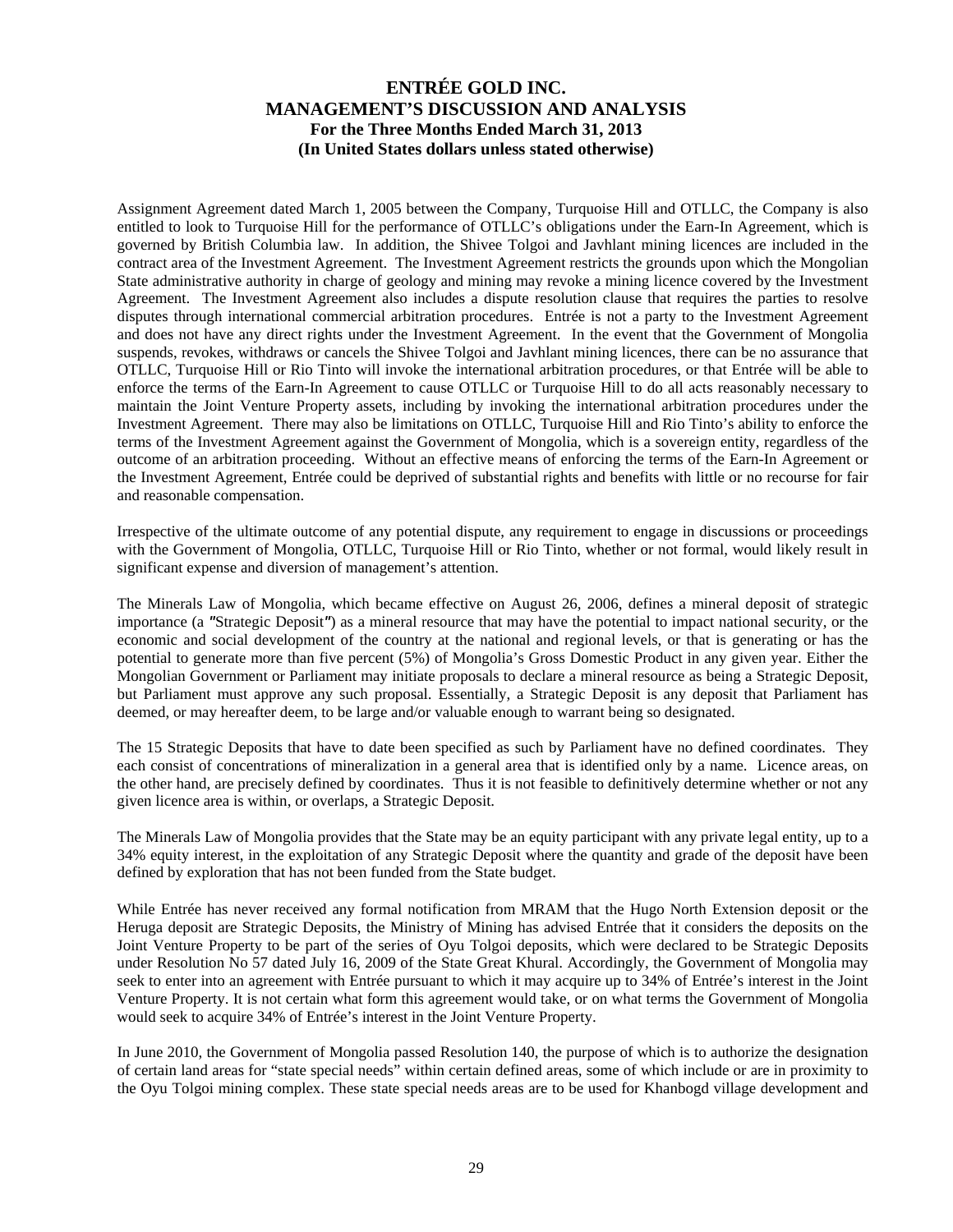for infrastructure and plant facilities necessary in order to implement the development and operation of the Oyu Tolgoi mining complex. A portion of the Shivee Tolgoi licence is included in the land area that is subject to Resolution 140.

In June 2011, the Government of Mongolia passed Resolution 175, the purpose of which is to authorize the designation of certain land areas for "state special needs" within certain defined areas in proximity to the Oyu Tolgoi mining complex. These state special needs areas are to be used for infrastructure facilities necessary in order to implement the development and construction of the Oyu Tolgoi mining complex. Portions of the Shivee Tolgoi and Javhlant licences are included in the land area that is subject to Resolution 175.

It is expected but not yet formally confirmed by the Government that to the extent that a consensual access agreement exists or is entered into between OTLLC and an affected licence holder, the application of Resolution 175 to the land area covered by the access agreement will be unnecessary. OTLLC has existing access and surface rights to the Joint Venture Property pursuant to the Earn-In Agreement. If Entrée is unable to reach a consensual arrangement with OTLLC with respect to Shivee West, Entrée's right to use and access a corridor of land included in the state special needs areas for a proposed power line may be adversely affected by the application of Resolution 175. While the Mongolian Government would be responsible for compensating Entrée in accordance with the mandate of Resolution 175, the amount of such compensation is not presently quantifiable.

The Investment Agreement contains provisions restricting the circumstances under which the Shivee Tolgoi and Javhlant licences may be expropriated. As a result, Entrée considers that the application of Resolution 140 and Resolution 175 to the Joint Venture Property will likely be considered unnecessary.

The Government of Mongolia has, in the past, expressed its intent to foster and protect the development of an enabling environment for foreign investment. However, there are political constituencies within Mongolia that have espoused ideas that would not be regarded by the international mining community as conducive to foreign investment if they were to become law or official government policy. This was evidenced by revisions to the Minerals Law in 2006. In October 2011, Prime Minister Batbold stated in his 2012 budget speech that the Government of Mongolia is revisiting all treaties for the avoidance of double taxation, including the 2002 convention between Canada and Mongolia for the avoidance of double taxation and the prevention of fiscal evasion with respect to taxes on income and on capital (the "Canadian Double Tax Treaty").

On May 17, 2012, the Mongolian Parliament adopted SEFIL, which regulates investment by foreign investors and state owned legal entities into sectors of strategic importance, including minerals. The full impact of SEFIL is not yet known as there is a lack of clarity in many of the provisions and some of the regulations setting out the procedure for reviewing requests and making decisions in accordance with SEFIL have not yet been formalized. There have been reports that the Government of Mongolia is currently in the process of drawing up a new law to replace SEFIL.

On December 7, 2012, the Office of the President of Mongolia published a draft revised Minerals Law, which proposes to introduce a new regulatory regime with new legal concepts. The draft law reaffirms the existing list of Strategic Deposits approved by Parliamentary Resolution #27 dated February 6, 2007, and provides for "mining agreements" to be entered into between the Government of Mongolia and licence holders. Under these mining agreements, the Mongolian State has the right to take an equity interest in the licence holder for no consideration. The draft law also provides: that licence transfer agreements will only be valid upon registration with MRAM and state-owned entities shall have a pre-emptive right to licences being transferred; for more extensive grounds under which licences may be revoked; and that not less than 34% of the equity in a foreign-invested mining licence holder must be held by a Mongolian citizen. As currently drafted, the draft law does not provide for any transitional provisions relating to existing licences nor the rights and obligations of licence holders under the existing system. It is expected that a new working group will be formed to further develop the draft law before it is submitted to Parliament.

If the Government of Mongolia revises, amends or cancels the Canadian Double Tax Treaty, if SEFIL is implemented or interpreted in a manner that is not favourable to foreign investment, or if a new Minerals Law or other laws that are not favourable to foreign investment are adopted, it could have an adverse effect on Entrée's operations in Mongolia and future cashflow, earnings, results of operations and financial condition.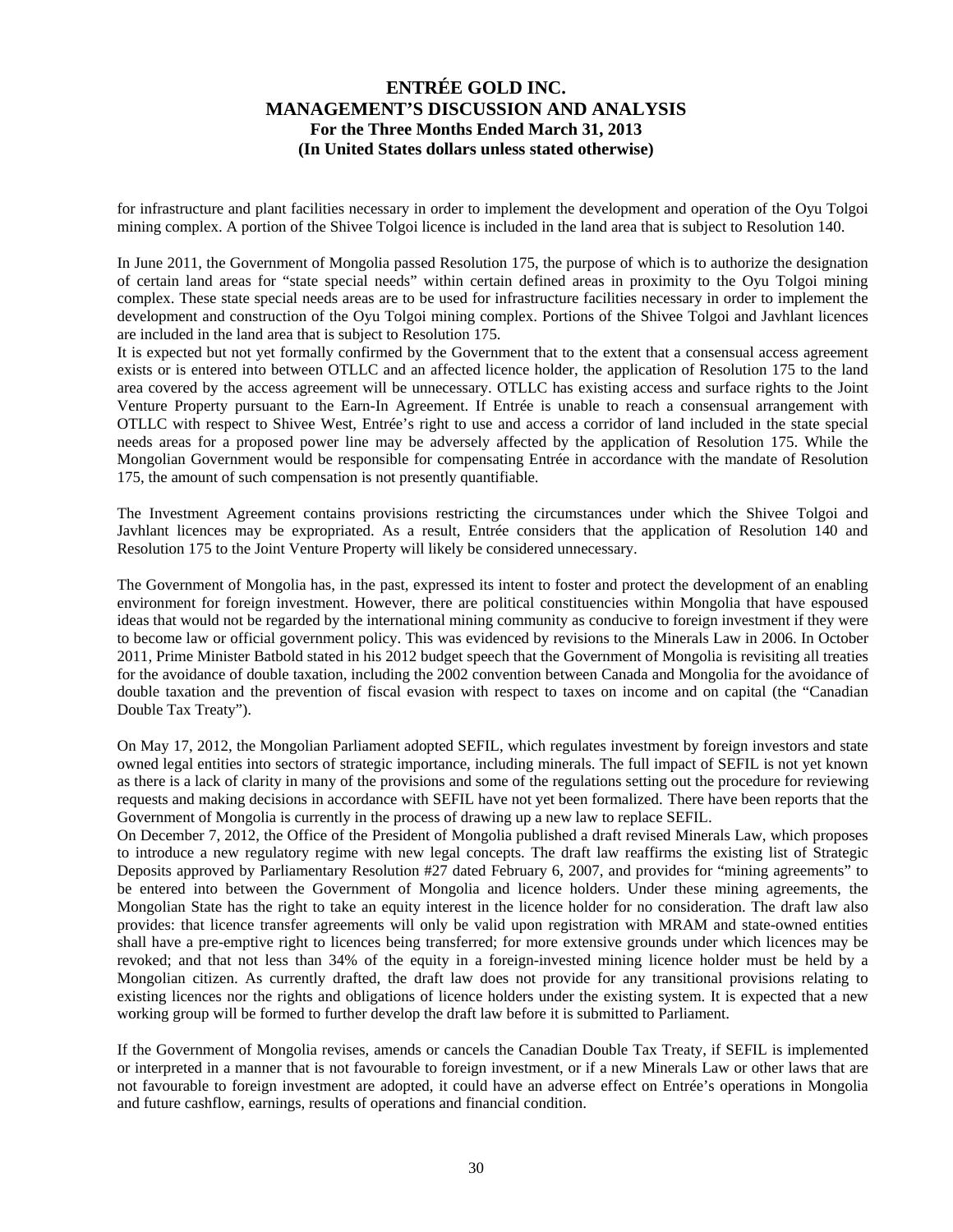Entrée is not presently a party to the Investment Agreement. Although OTLLC agreed under the terms of the Earn-In Agreement to use its best efforts to cause Entrée to be brought within the ambit of, made subject to and be entitled to the benefits of the Investment Agreement or a separate stability agreement on substantially similar terms to the Investment Agreement, unless and until Entrée becomes a party to the Investment Agreement, there can be no assurance that Entrée will be entitled to all of the benefits of the Investment Agreement, including stability with respect to taxes payable. If Entrée is not entitled to all of the benefits of the Investment Agreement, it could be subject to the surtax royalty which came into effect in Mongolia on January 1, 2011. The rates of the surtax royalty vary from 1% to 5% for minerals other than copper. For copper, the surtax royalty rates range between 22% and 30% for ore, between 11% and 15% for concentrates, and between 1% and 5% for final products. No surtax royalty is charged on any minerals below a certain threshold market price, which varies depending on the type of minerals. This is in addition to the standard royalty rates of 2.5% for coal sold in Mongolia and commonly occurring minerals sold in Mongolia, and 5% for all other minerals. In order to become a party to the Investment Agreement or another similar type of agreement, the Government of Mongolia may require Entrée or the Entrée-OTLLC Joint Venture to agree to certain concessions, including with respect to the ownership of the Entrée-OTLLC Joint Venture, Entrée LLC or the economic benefit of Entrée's interest in the Joint Venture Property or the scope of the lands to be covered by the Investment Agreement or other similar type of agreement.

While the Entrée-OTLLC Joint Venture is operating under the terms of the form of joint venture agreement appended to the Earn-in Agreement, the joint venture agreement has not been formally executed by the parties. There can be no assurance that OTLLC or its shareholders will not attempt to renegotiate some or all of the material terms governing the joint venture relationship in a manner which could have an adverse effect on Entrée's future cashflow, earnings, results of operations and financial condition.

Entrée is and will be subject to the risks normally associated with the conduct of joint ventures, which include disagreements as to how to develop, operate and finance a project, inequality of bargaining power, incompatible strategic and economic objectives and possible litigation between the participants regarding joint venture matters. These matters may have an adverse effect on Entrée's ability to realize the full economic benefits of its interest in the property that is the subject of a joint venture, which could affect its results of operations and financial condition.

In the event of a dispute arising at or in respect of Entrée's foreign operations, Entrée may be subject to the exclusive jurisdiction of foreign courts or may not be successful in subjecting foreign persons to the jurisdiction of courts in Canada or other jurisdictions. Entrée may also be hindered or prevented from enforcing its rights with respect to a governmental entity or instrumentality because of the doctrine of sovereign immunity. Any adverse or arbitrary decision of a court, arbitrator or other governmental or regulatory body, or Entrée's inability to enforce its contractual rights, may have a material adverse impact on Entrée's business, assets, prospects, financial condition and results of operation.

### *Risks Associated with the Development of the Oyu Tolgoi Mining Complex*

Timely development of the Oyu Tolgoi mining complex depends upon Turquoise Hill's ability to maintain an adequate and reliable source of funding. Under the MOA, Turquoise Hill and Rio Tinto agreed to a comprehensive financing plan for the completion and start-up of phase 1 of the Oyu Tolgoi mining complex; however, volatility in the capital markets and other factors may adversely affect Turquoise Hill's ability to acquire the remaining project finance component. The Oyu Tolgoi mining complex is in a region of the world that is prone to economic and political upheaval and instability, which may make it more difficult to obtain sufficient debt financing from project lenders. Failure to obtain sufficient additional financing would likely have a materially adverse impact on OTLLC's ability to maintain the current development plans and schedule for future phases of the Oyu Tolgoi mining complex, including Lift 1 and Lift 2 of the Hugo North Extension deposit and the Heruga deposit.

The Joint Venture Property is part of the Oyu Tolgoi mining complex. Development of the Oyu Tolgoi mining complex may be subject to unexpected problems or delays for any number of reasons, including OTLLC's inability to raise the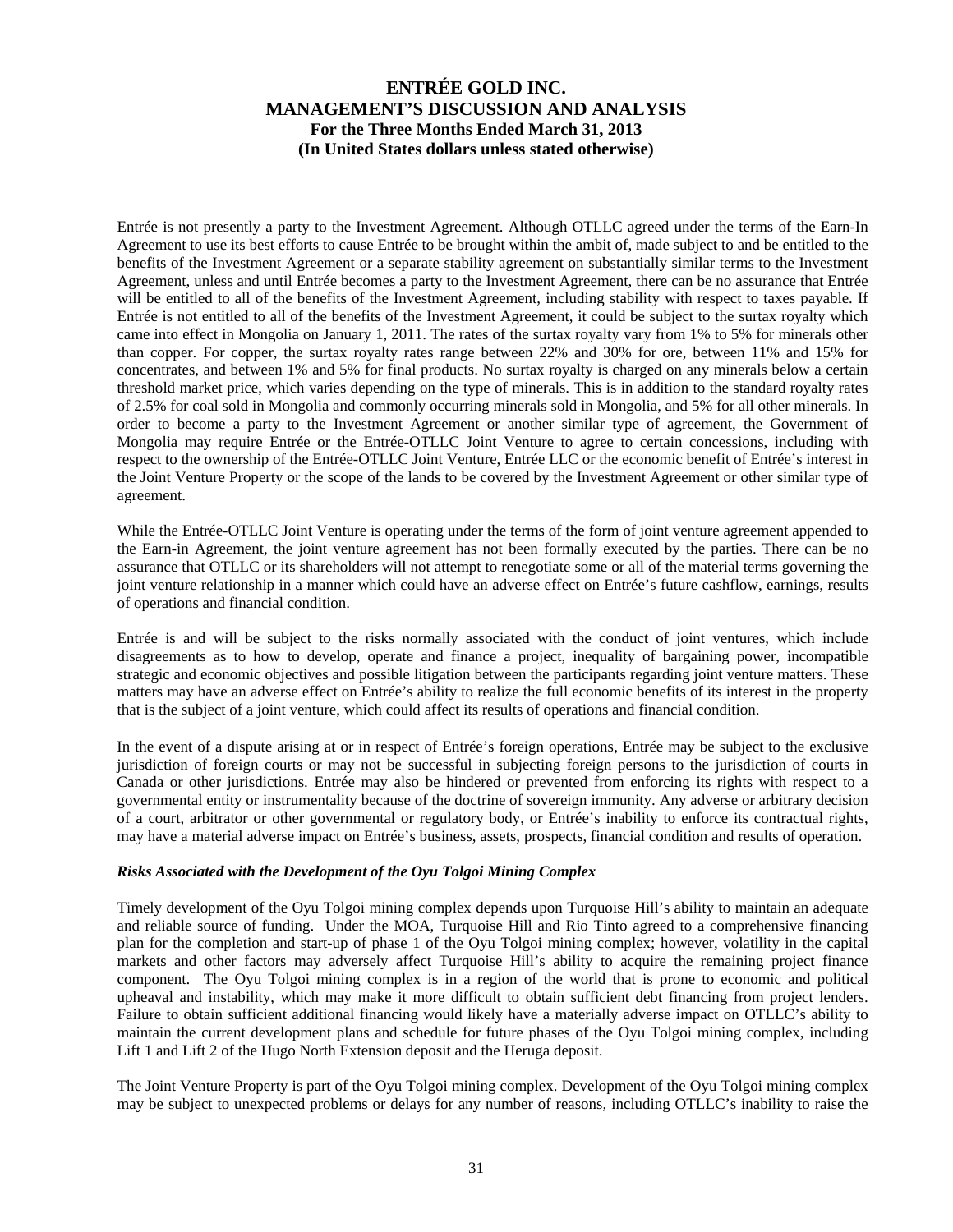additional funding that it needs to complete the development of the Oyu Tolgoi mining complex, Government of Mongolia requests to renegotiate the Investment Agreement and Government proposals to levy additional taxes and royalties against OTLLC. On October 15, 2012, Turquoise Hill announced that it, along with OTLLC and Rio Tinto, had rejected a request from the Mongolia Ministry of Mining to renegotiate the Investment Agreement. In its proposed 2013 budget, the Government of Mongolia included revenue from the application of a progressive royalty scheme to Oyu Tolgoi. However, the Investment Agreement provides a stabilized royalty rate of 5% over the life of the agreement and specifies that new laws made after its signing will not apply to Oyu Tolgoi. Turquoise Hill has stated that any change to Oyu Tolgoi's royalty rate would require the agreement of all parties to the Investment Agreement. In early 2013, Turquoise Hill announced that a number of substantive issues had been raised by the Government of Mongolia relating to implementation of the Investment Agreement, including Oyu Tolgoi project development and costs, operating budget, project financing, management fees and governance. According to Turquoise Hill, it and Rio Tinto are continuing discussions with the Government of Mongolia with a goal of resolving the issues in the near term. On February 28, 2013, the OTLLC board of directors approved continued funding to progress the Oyu Tolgoi project as discussions with the Government of Mongolia proceed. Turquoise Hill has stated that phase 1 commercial production from the Southern Oyu open pits is expected to be reached by the end of June 2013, subject to the resolution of the issues being discussed with the Government. There can be no assurance that the present or a future Parliament will refrain from enacting legislation that undermines the Investment Agreement or that the present or a future government will refrain from adopting government policies or seeking to renegotiate the terms of the Investment Agreement that impair the ability of OTLLC, Turquoise Hill or Rio Tinto to develop and operate the Oyu Tolgoi mining complex on the basis presently contemplated, which may have a material adverse impact on Entrée and the Company's share price.

OTLLC has earned either a 70% or 80% interest in the Joint Venture Property, depending on the depth at which minerals are extracted, and has effective control of the Entrée-OTLLC Joint Venture management committee. Rio Tinto, which beneficially owns 20.7% of the Company's issued and outstanding shares, controls the business and affairs of Turquoise Hill and OTLLC. Under the Heads of Agreement and MOA, Rio Tinto is responsible for the management of the building and operation of the Oyu Tolgoi mining complex (which includes the Heruga and Hugo North Extension deposits on the Joint Venture Property); is responsible for all exploration operations on behalf of OTLLC, including exploration on the Joint Venture Property; and prepares all programs and budgets for approval by the OTLLC board. The interest of Rio Tinto, Turquoise Hill and OTLLC and the interests of the Company's other shareholders are not necessarily aligned and there can be no assurance that Rio Tinto, Turquoise Hill or OTLLC will exercise its rights or act in a manner that is consistent with the best interests of the Company's other shareholders.

#### *Risks Associated with the Funding Agreement*

Under the Equity Participation and Funding Agreement with Sandstorm (the "Funding Agreement"), the Company agreed to use future cash flows from its mineral property interests to purchase and deliver metal credits to Sandstorm. The Funding Agreement does not require the Company to deliver actual metal production, therefore the Company will have to use revenue it receives from the sale of its share of metal production to purchase the requisite amount of metal credits for delivery to Sandstorm. To the extent metal prices on the day on which the Company's production is sold are different from metal prices on the day on which the Company purchases metal credits for delivery to Sandstorm, the Company may suffer a gain or loss on the difference.

In the event of a partial expropriation of Entrée's interest in the Joint Venture Property, which is not reversed during the abeyance period provided for in the equity participation and funding agreement, the Company will be required to return a pro rata portion of the Deposit (the amount of the repayment not to exceed the amount of the Unearned Balance).

If an event of default occurs under the Funding Agreement, the Company may be required to immediately pay to Sandstorm a default fee, which it may not have sufficient funds to cover. Some potential events of default may be outside of Entrée's control, including a partial or full expropriation of Entrée's interest in the Joint Venture Property which is not reversed during the abeyance period provided for in the Funding Agreement. If an event of default occurs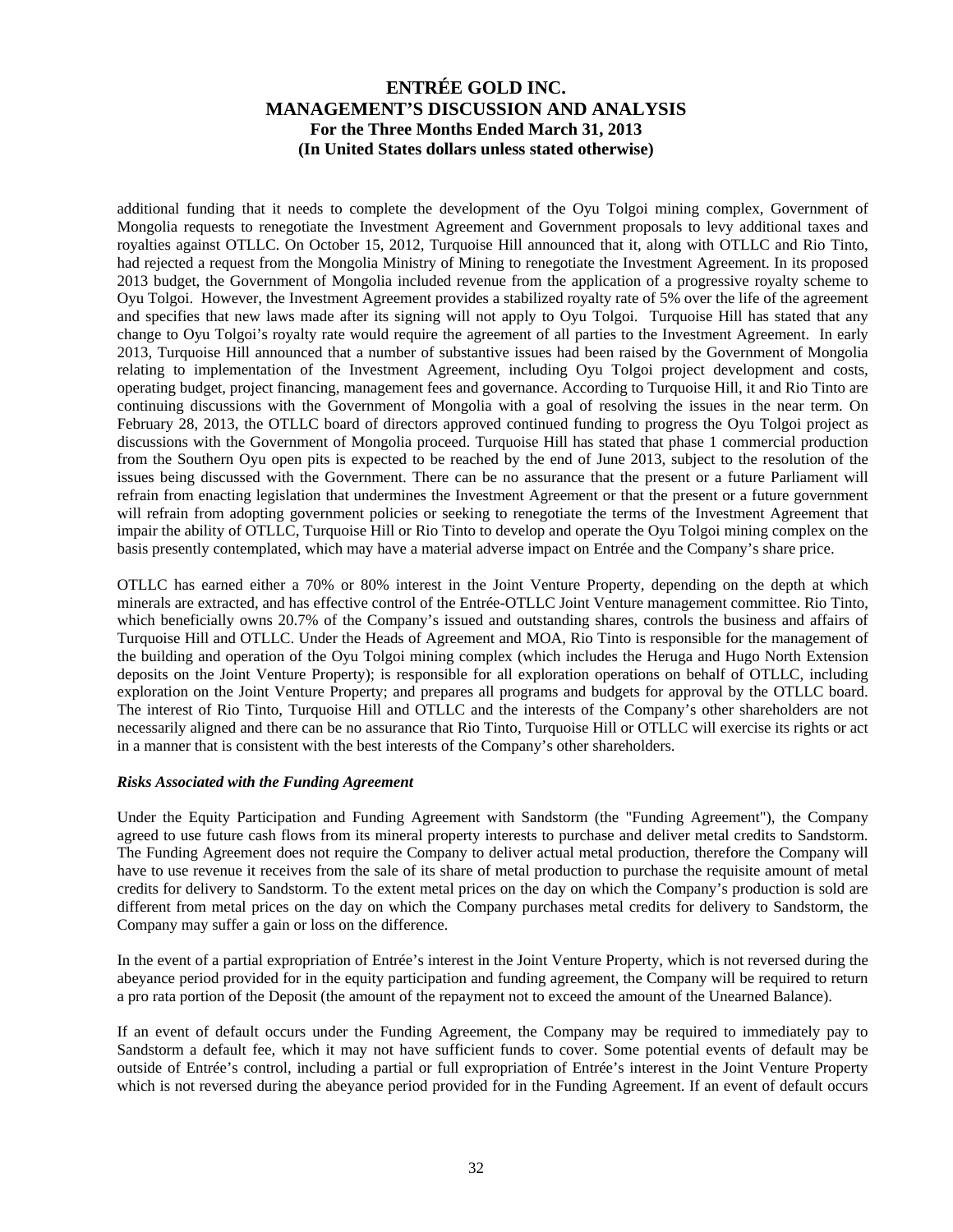and the Company is required to pay a default fee to Sandstorm, it may have a material adverse impact on Entrée's business, financial condition assets and prospects, and on the Company's share price.

#### *Risks Associated with Mining or Related to Entrée*

Recent global financial and market conditions have been subject to increased volatility as a result of, among other things, apprehension over the ongoing debt crisis in the Eurozone and Japan, and concerns that the Chinese economy is slowing, which may impact the ability of Entrée to obtain equity or debt financing in the future and, if obtained, on terms favourable to Entrée. If Entrée cannot raise the money that it needs to continue exploration of its mineral properties, there is a risk that Entrée may be forced to delay, scale back, or eliminate certain of its exploration activities. If these increased levels of volatility and market turmoil continue, Entrée's operations could be adversely impacted and the value and the price of the Company's common shares could be adversely affected.

The estimates of reserves and resources, including the anticipated tonnages and grades that will be achieved or the indicated level of recovery that will be realized, are estimates only and no assurances can be given as to their accuracy. Such estimates are, in large part, based on interpretations of geological data obtained from drill holes and other sampling techniques. Actual mineralization or formations may be different from those predicted. Reserve and resource estimates are materially dependent on prevailing market prices and the cost of recovering and processing minerals at the mine site. Market fluctuations in the price of metals or increases in the costs to recover metals may render the mining of ore reserves uneconomical and materially adversely affect operations.

There is no assurance that a commercially viable mineral deposit exists on any of the exploration properties in which Entrée has an interest. There is also no assurance that, even if commercial quantities of ore are discovered, a mineral property will be brought into commercial production. The discovery of mineral deposits is dependent upon a number of factors, not the least of which is the technical skill of the exploration personnel involved. The commercial viability of a mineral deposit, once discovered, is also dependent upon a number of factors, some of which are the particular attributes of the deposit, such as size, grade and proximity to infrastructure, metal prices and government regulations, including regulations relating to royalties, allowable production, importing and exporting of minerals, and environmental protection. Most of the above factors are beyond the control of Entrée. If mineral reserves in commercially exploitable quantities are established on any of Entrée's properties (other than the Joint Venture Property, in which Entrée has a carried interest), Entrée will be required to expend substantial sums of money to establish the extent of the resource, develop processes to extract it and develop extraction and processing facilities and infrastructure. Although Entrée may derive substantial benefits from the discovery of a major deposit, there can be no assurance that such a resource will be large enough to justify commercial operations, nor can there be any assurance that Entrée will be able to raise the funds required for development on a timely basis. Entrée may be required to acquire rights to additional lands in order to develop a mine if a mine cannot be properly located on Entrée's properties. There can be no assurance that Entrée will be able to acquire such additional lands on commercially reasonable terms, if at all.

Rio Tinto's beneficial shareholdings in the Company potentially give Rio Tinto the voting power to influence the policies, business and affairs of Entrée and the outcome of any significant corporate transaction or other matter, including a merger, business combination or a sale of all, or substantially all, of Entrée's assets. In addition, Rio Tinto has operational control over the Joint Venture Property. OTLLC also has a right of first refusal with respect to any proposed disposition by Entrée of an interest in Shivee West, which is not subject to the Entrée-OTLLC Joint Venture. The share position in the Company of each of Turquoise Hill and Rio Tinto may have the effect of delaying, deterring or preventing a transaction involving a change of control of the Company in favour of a third party that otherwise could result in a premium in the market price of the Company's common shares in the future. This risk could be mitigated by the Funding Agreement, which provides that Sandstorm will vote its shares in the manner specified by the Company's board of directors with respect to a take-over of the Company, provided the acquirer has agreed to deliver to Sandstorm a deed of adherence to the Funding Agreement.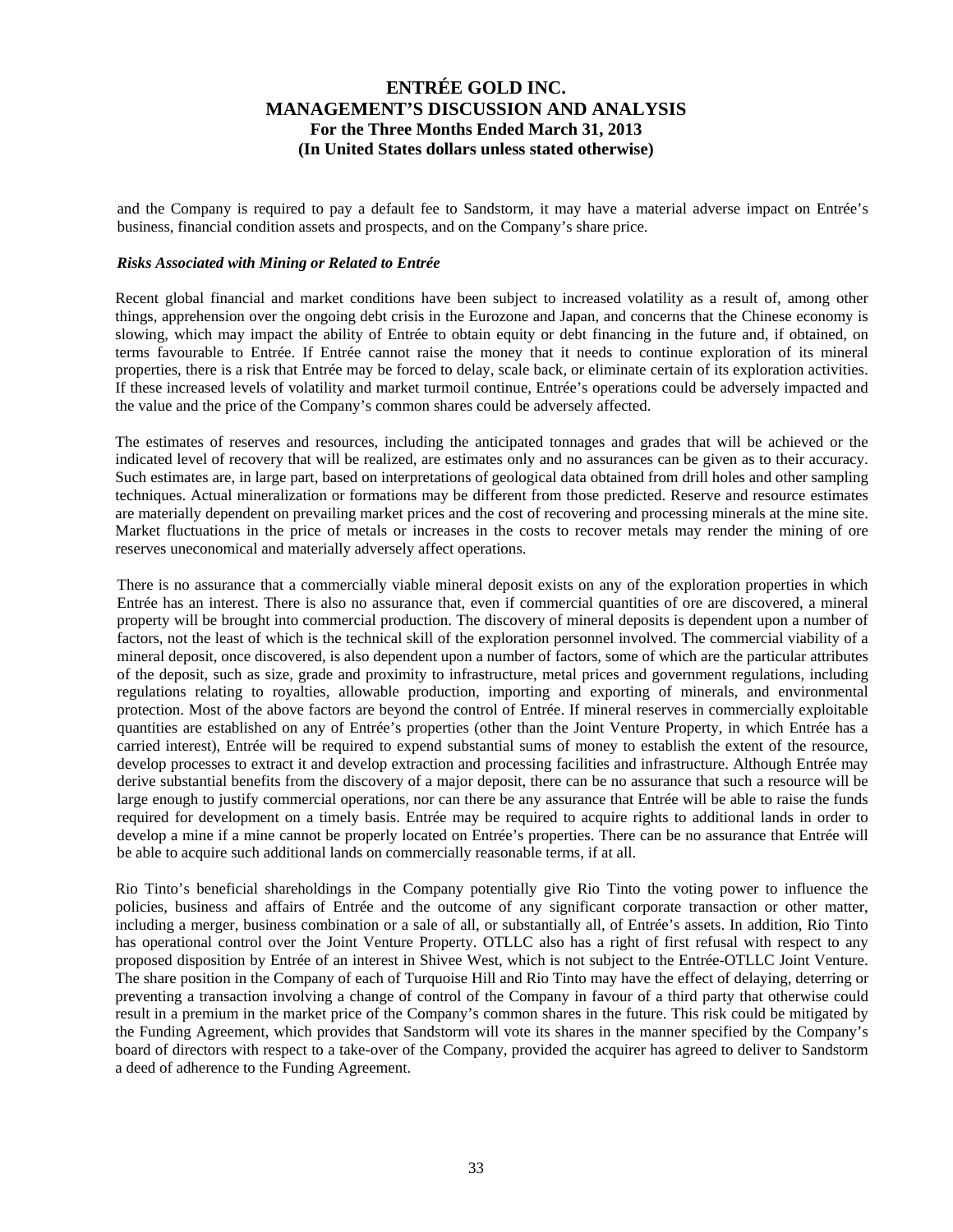Entrée must comply with licence and permitting requirements. In Mongolia, the Shivee Tolgoi and Javhlant exploration licences were converted to mining licences on October 27, 2009. These licences now have a term of 30 years, with two potential extensions of 20 years each. The total estimated annual fees in order to maintain the Shivee Tolgoi and Javhlant mining licences in good standing is \$1,100,000. Approximately \$600,000 of the total is recoverable from, or loaned by, OTLLC.

In Nevada, maintenance fees must be paid to the BLM. For the 2013 assessment year, the aggregate fee for the Ann Mason Project is approximately \$138,000.

In both Mongolia and Nevada, Entrée must comply with environmental regulations that govern air and water quality and land disturbance and provide mine reclamation and closure costs.

### **Internal Control over Financial Reporting**

Management is responsible for designing internal control over financial reporting, to provide reasonable assurance regarding the reliability of financial reporting and the preparation of financial statements for external purposes in accordance with US GAAP. No change in the Company's internal control over financial reporting occurred during the period beginning on January 1, 2013 and ended on March 31, 2013 that has materially affected, or is reasonably likely to materially affect, the Company's internal control over financial reporting.

### **Cautionary Note to United States Investors - Canadian Disclosure Standards in Mineral Resources and Mineral Reserves**

The terms "mineral reserve", "proven mineral reserve" and "probable mineral reserve" are Canadian mining terms as defined in accordance with NI 43-101 under the guidelines set out in the Canadian Institute of Mining, Metallurgy and Petroleum (the "CIM") Standards on Mineral Resources and Mineral Reserves, adopted by the CIM Council, as may be amended from time to time by the CIM.

The definitions of proven and probable reserves used in NI 43-101 differ from the definitions in the United States Securities and Exchange Commission ("SEC") Industry Guide 7. Under SEC Industry Guide 7 standards, a "final" or "bankable" feasibility study is required to report reserves, the three year history average price is used in any reserve or cash flow analysis to designate reserves and the primary environmental analysis or report must be filed with the appropriate governmental authority.

In addition, the terms "mineral resource", "measured mineral resource", "indicated mineral resource" and "inferred mineral resource" are defined in and required to be disclosed by NI 43-101; however, these terms are not defined terms under SEC Industry Guide 7 and normally are not permitted to be used in reports and registration statements filed with the SEC. Investors are cautioned not to assume that all or any part of mineral deposits in these categories will ever be converted into reserves. "Inferred mineral resources" have a great amount of uncertainty as to their existence, and great uncertainty as to their economic and legal feasibility. It cannot be assumed that all or any part of an inferred mineral resource will ever be upgraded to a higher category. Under Canadian rules, estimates of inferred mineral resources may not form the basis of feasibility or pre-feasibility studies, except in rare cases.

Accordingly, information contained in this MD&A containing descriptions of our mineral deposits may not be comparable to similar information made public by U.S. companies subject to the reporting and disclosure requirements under the United States federal securities laws and the rules and regulations thereunder.

#### **International Financial Reporting Standards**

The Company is a "domestic" issuer under Canadian securities law and a "foreign private issuer" under SEC regulations. The Company files its financial statements with both Canadian and U.S. securities regulators in accordance with US